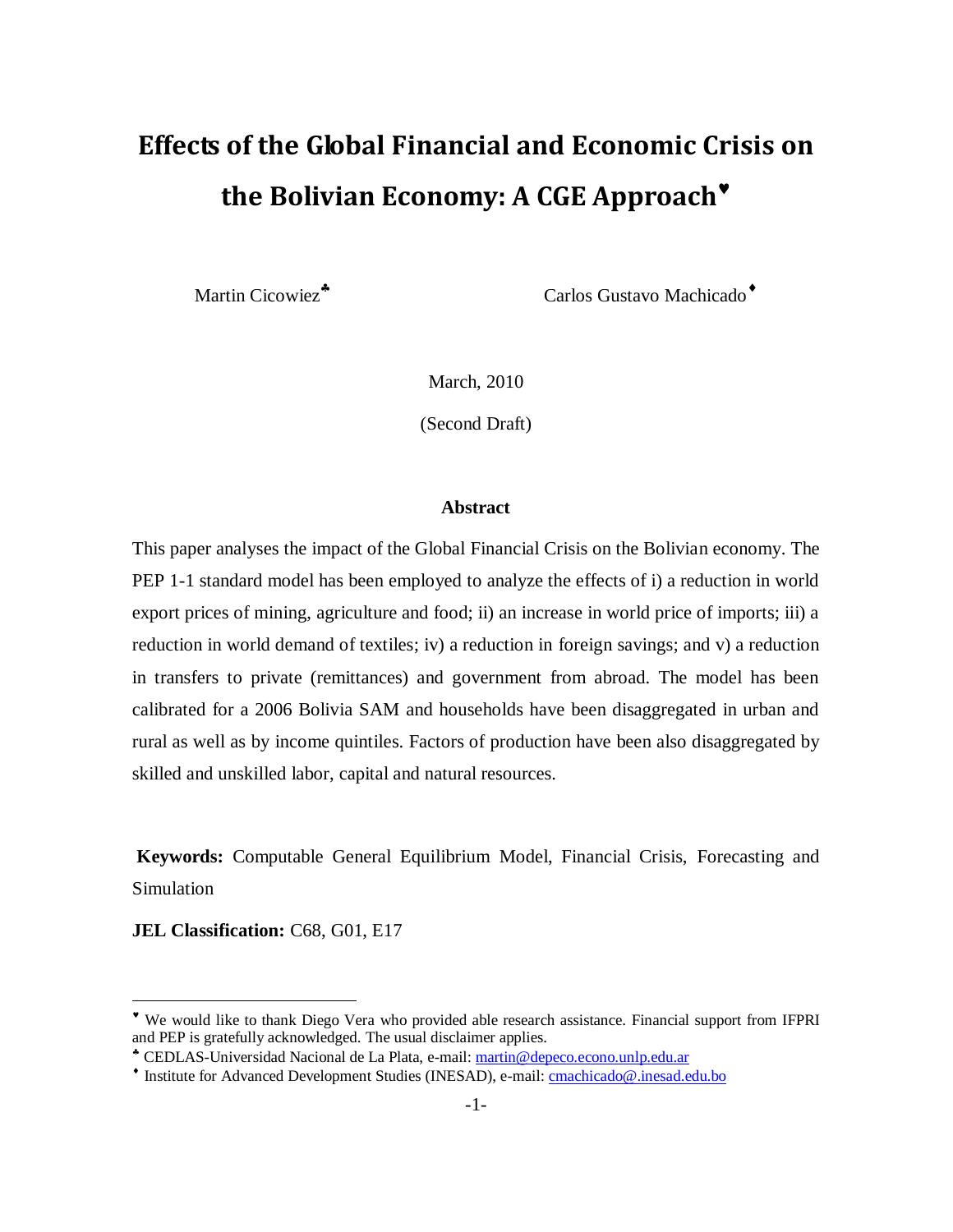# **1. Introduction**

 $\overline{a}$ 

The current Global Financial Crisis (GFC) is unlike almost all the international economic crisis triggered recently in the developed world, such as the 2001-2002 or 1990-1991 crisis, only to mention the most recent ones. According to CEPAL, the World is experiencing the worst crisis since the thirties and it is becoming worst since it is affecting the real sectors of most economies around the world. Although it can be compared with the Great Depression, it has certain peculiarities that make it different and a subject that has to be analyzed with stringency.

The GFC is a financial-banking crisis that emerged in a period of an unprecedented sustained growth of the world economy. Banking crises have plagued the world for centuries. According to Cecchetti. *et.al.* (2009) while they may be quite common, financial crises also tend to be quite diverse. Initial conditions are different; industrial and institutional structures are different; levels of development are different; degrees of openness are different; policy frameworks are different; and external conditions are  $\mathrm{differential}^{-1}$ 

The GFC has different characteristics in both its origin and consequences. It originated in the new international financial system, established from a set of new financial instruments systematically integrated: the securitization and credit deregulation, computerization of money circulation, financial globalization, financial derivatives, and new speculative investment funds, among others. All of these elements were evident in the U.S. economy and it is precisely there that it initiated with the mortgage crisis on the second half of  $2008$ .<sup>2</sup>

The GFC and resulting economic crisis is creating widespread concern around the world. The IMF's October 2009 update of the World Economic Outlook projected a reduction in global economic growth from just under 3.5 percent in 2008 to about 0.8 percent in 2009.

<sup>&</sup>lt;sup>1</sup> Reinhart and Rogoff (2008) report that, over the past two centuries, the 66 countries they study have experienced 286 banking crisis, 105 of which have come since 1945. On average, countries have been in crisis for roughly one year out of every 12.

 $2$  Interesting analyses on the origins of the crisis may be found in the articles compiled in section I of Felton and Reinhart (2008). For more recent discussions see Brunnermeier (2009), and Diamond and Rajan (2009).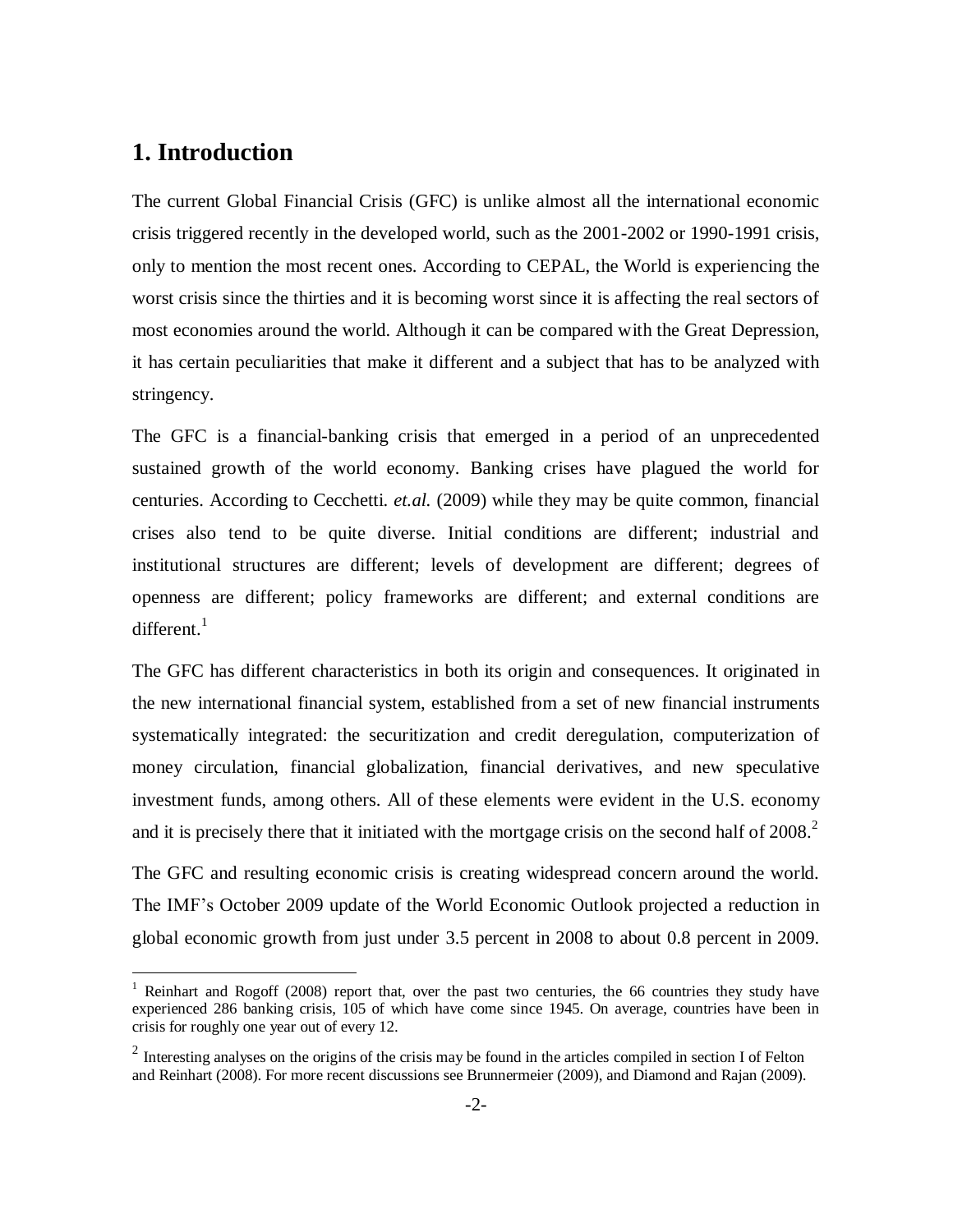Although a recovery is expected in 2010 as a result of the monetary and fiscal stimulus programs undertaken in most industrialized countries, the IMF recognizes that the current rebound will be sluggish, credit constrained and, for quite some time, jobless. Financial and corporate restructuring will continue to exert considerable downward pressure on activity, and wide output gaps will help keep inflation at low levels. Demand is likely to be dampened by the need in many advanced economies to rebuild savings. Downside risks to growth are receding gradually but remain a concern.

The GFC puts at risk the efforts developing countries are making to accelerate and maintain growth and reduce poverty as presented in the UN Millennium Development Goals. For instance, the African countries are in a difficult position to face yet another crisis after the recent increases of oil and food prices. In the Latin American region the effects of the crisis have been felt in a differentiated way, according to the relationship and level of financial integration with the industrialized economies, and the type and level of development of their economies. Mexico, for example, fully integrated into the U.S. economy entered into a recession.

The economic downturn in industrialized countries will affect developing countries differently according their initial conditions and their domestic policy responses to the crisis, through various channels of impact: trade volumes, world prices, remittances, foreign direct investment, capital flows and commercial lending, and aid flows. However, several South American countries seem more resilient and less tied to the U.S. recession. With less external debt, most South American countries, especially the ones that are rich in raw materials and/or hydrocarbon display large international reserves as a result of several years of economic expansion and high global prices for raw materials. It seems that this fact allocates these countries in a better position to face the crisis in spite of being historically and structurally disadvantaged by their reliance on commodities.

Bolivia, a landlocked country, historically poor, with severe structural economic constraints, seems to have a more favorable macroeconomic situation and a new fiscal capacity to promote measures for public investment and redistribution to dampen the crisis, at least in the short term. In fact, in 2008, Bolivia's GDP growth was 6.1 percent, one of the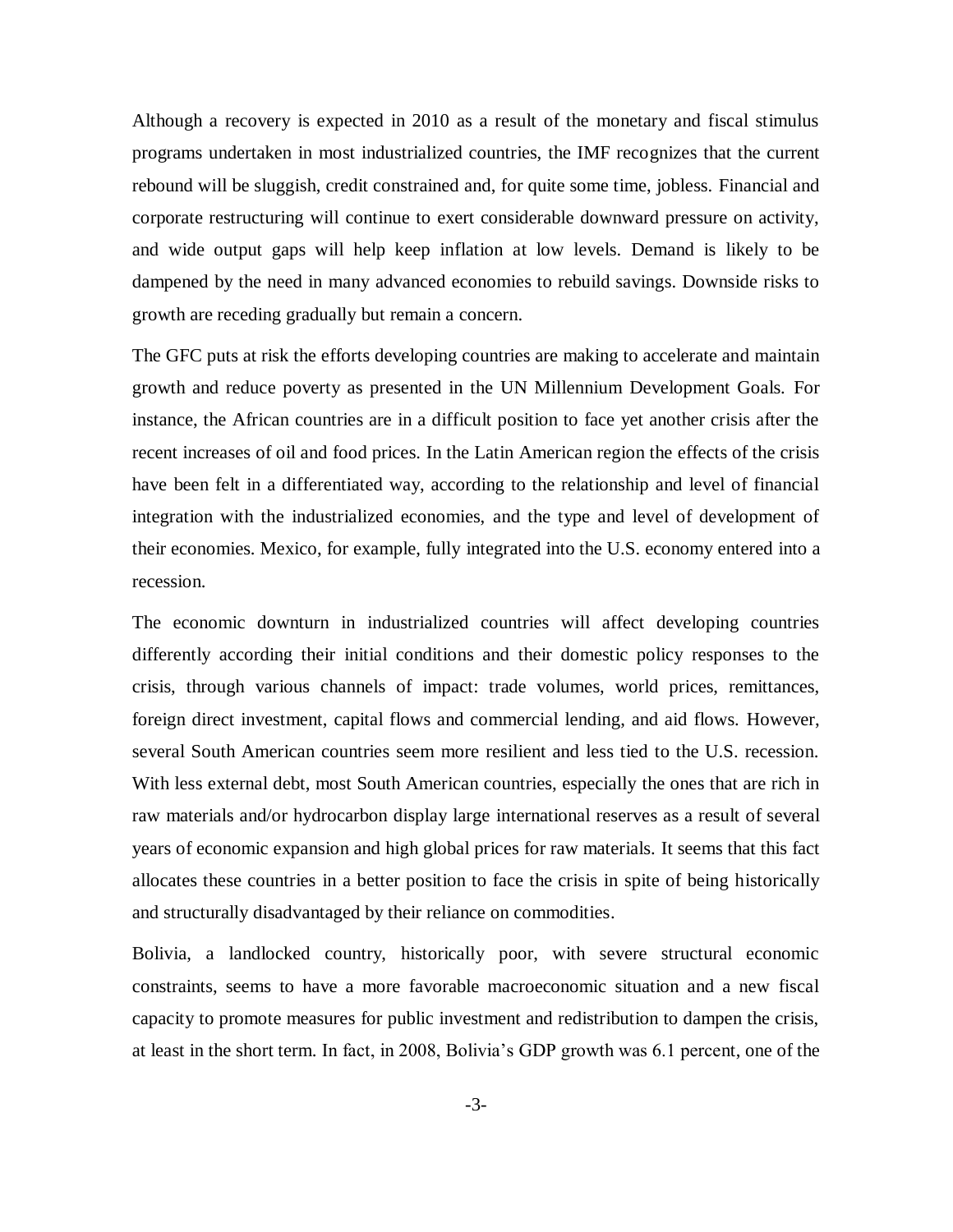highest in the region and according to the IMF the rate of growth will be 2.8 percent in 2009, the highest expected in the Western Hemisphere.

Certainly, this does not mean that the crisis has not been felt or will not be felt in the near future. Dabat (2009) and Ticehurst (2009) analyze the GFC in a broad context and mention its possible consequences for the Bolivian economy, but none of them quantify the economic effects of different shocks. Capra and Canavire (2009) use the MAMS model – a recursive dynamic CGE model – to analyze the effects of a reduction in the export prices of mining, hydrocarbons and agricultural goods; they find that the GDP will decrease in 5 percent in comparison to the base scenario. Jemio and Nina (2009) are also using a CGE model to analyze the effects of the crisis, but with a SAM for 1999. They analyzed the marginal impact (one time impact) over the real sector of external and internal shocks.

The effects of the GFC in an economy wide context have not been yet analyzed. Therefore, we assess different scenarios of shocks to the Bolivian economy through a computable general equilibrium model (CGE). In particular, we implement the PEP Standard Model for the Bolivian economy using a SAM for the year 2006. We use the model to quantify the effects of a reduction in export and import prices, reduction of the external demand (of textiles), fall in remittances transferred from abroad, and a fall in current transfers from the rest of the world to the government.

The next section describes the economic performance of the Bolivian economy in the last 5 years. Section 3 presents the methodology and data used as well as the principal characteristics of the general equilibrium model (the PEP model). Section 4 displays the results of the simulations, detailing the aggregate and sectoral effects in each case. The last section concludes and proposes policy responses to face the impact of the crisis in Bolivia.

# **2. Economic Performance**

In this section we present a short review of recent macro trends in the Bolivian economy. In particular, this section covers the last five years (period 2004-2009), which is a period characterized by the end of a deep political and social crisis that ended in 2006 with the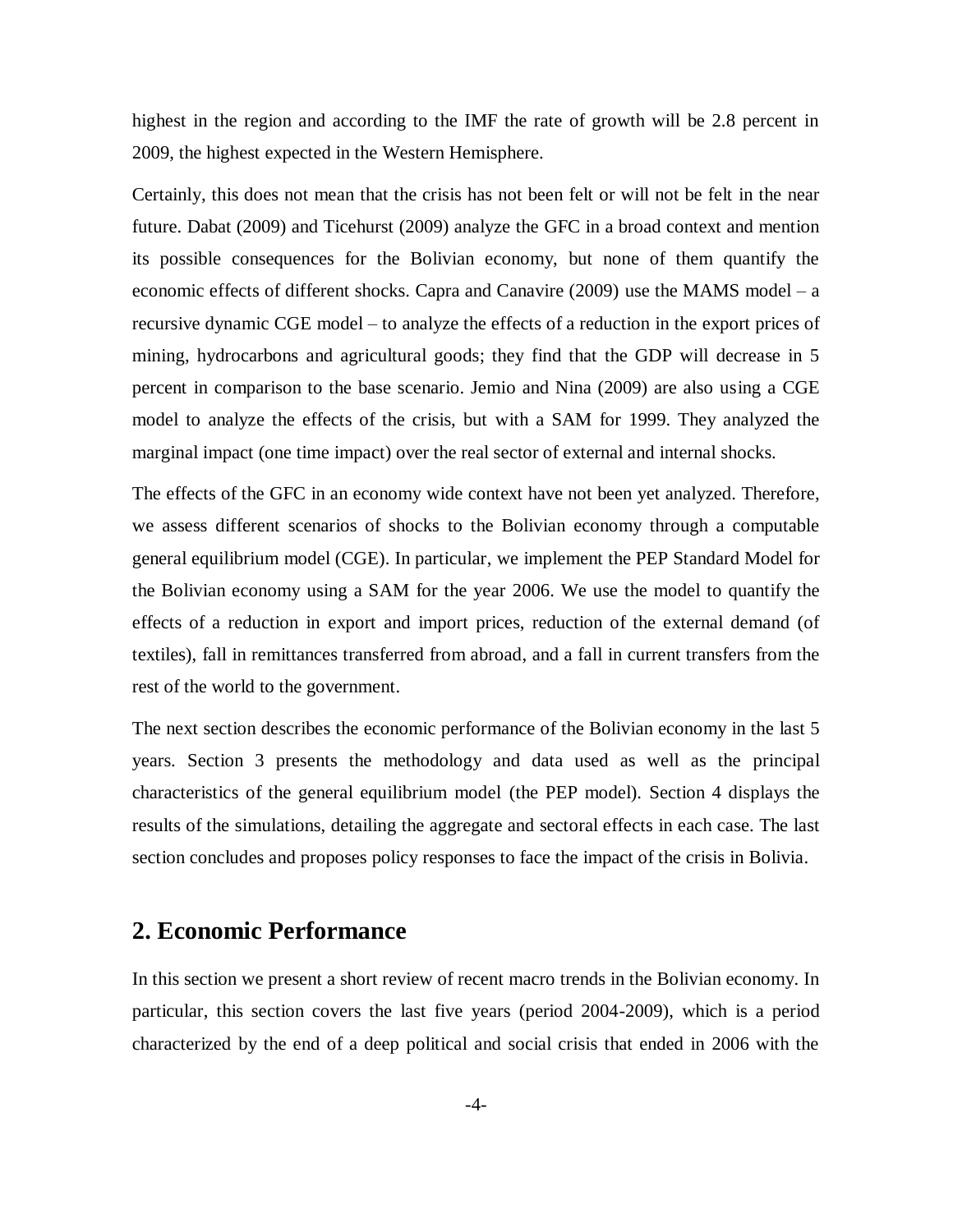election of Evo Morales as the first indigenous president of Bolivia. It is also characterized by an extremely favorable external context that allowed the economy to reach important growth rates driven mainly by the extractive sectors. Finally, in the last two years, it is characterized by the occurrence of the GFC, that has affected the economy, but not with the strength that many analysts predicted.

The Bolivian economy reached its highest growth in 2008 with an annual rate of 6.15 percent. But then in 2009, the economy displayed signs of deceleration, attributed mainly to the GFC; its effects turned visible in the extractive and industrial activities for the supply side, and in the consumption for the aggregate demand side. Nevertheless, Bolivia continued being one of the countries with the best economic performance in the region.

**Figure 2.1: Rates of Growth of GDP and GDP without Extractive Activities (quarterly rates)**



#### Source: Central Bank of Bolivia

The signs of slowdown of the economy appeared in the forth quarter of 2008 when the annual rate of growth fall to 4.2 percent and then in the first quarter of 2009 when the rate of growth was 2.1 percent. Notice that in the previous quarters, growth reached rates higher than 6 percent. The production in extractive activities slowed down also but in a less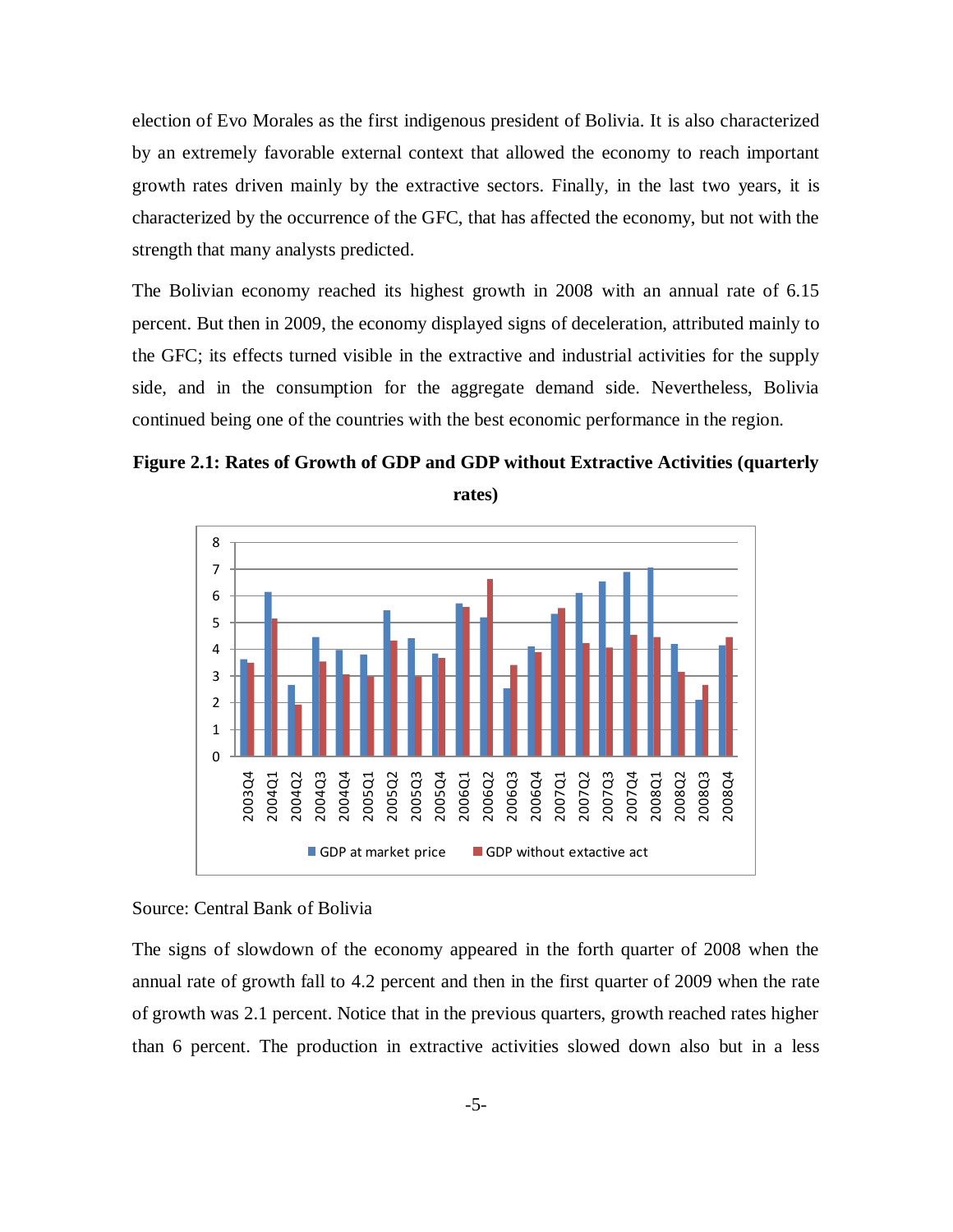intensity. The rate of growth fell to 3.1 percent and 2.7 percent in the forth quarter of 2008 and first quarter of 2009, respectively, but then it recovered its 2008's percentages, being above 4 percent in the second and third quarters of 2009.

In the last years, the GDP growth has been driven by internal demand (see Figure 2.2). On the other hand, the net exports show a negative contribution to growth, due to a larger increase in imports than in exports. Private consumption showed an important positive contribution to growth in the last three quarter of 2008. Private investment displayed also a positive and important incidence on growth in the last three quarters of 2008, although it showed a negative incidence in the forth quarter of 2007 and the first quarter of 2008.



**Figure 2.2: GDP Components (incidence of determinants and GDP growth in percentages)**

Source: National Institute of Statistics (INE)

Public consumption grew on average in 3.6 percent between 2006 and 2008, but its incidence has been small due to its lower relative weight. Private and public consumption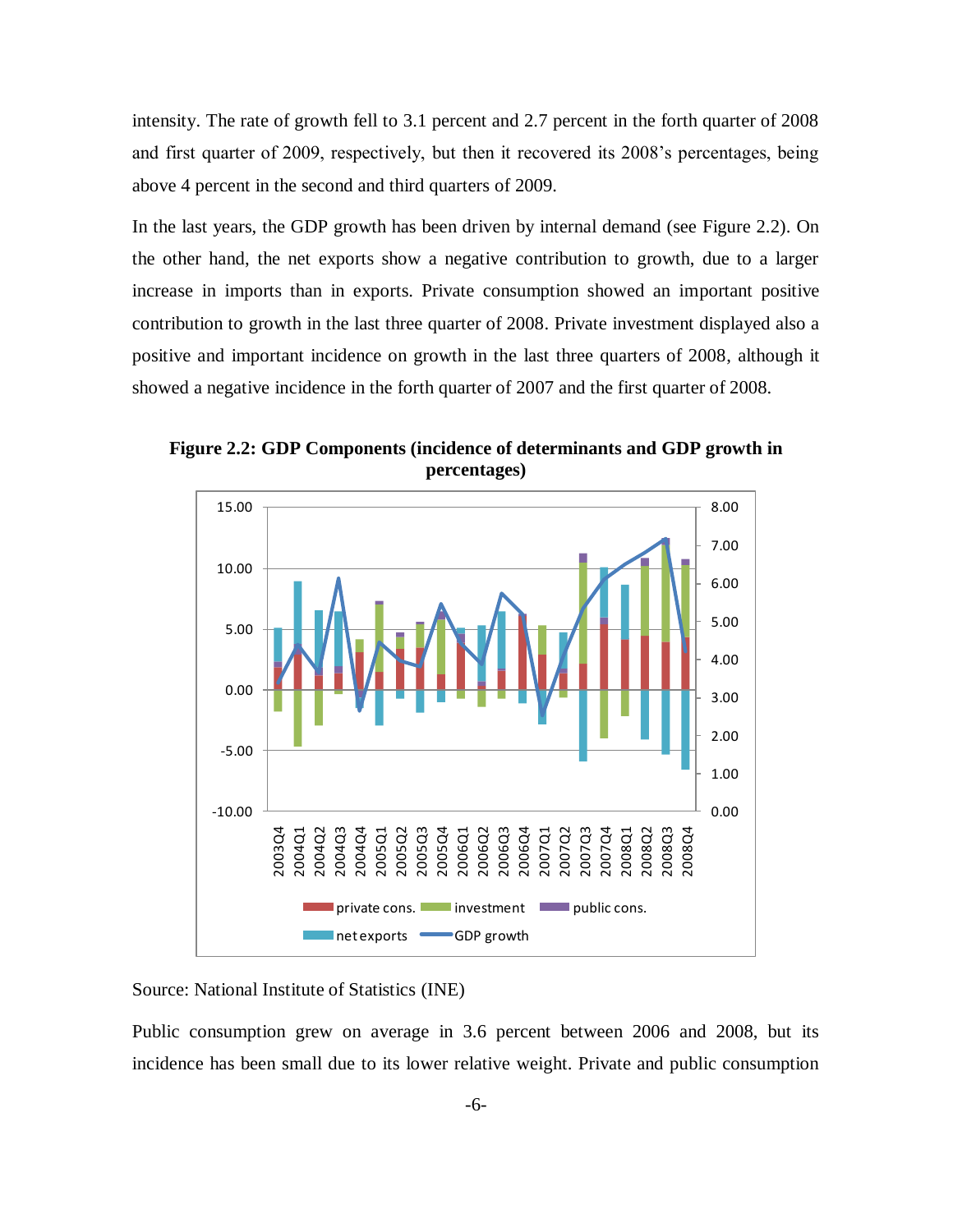have been important factors in explaining GDP growth in particular in the last years. Investment recovered from the previous years. In the first quarter of 2009 it presented an annual growth of 24.1 percent, while in the same period the year before it presented an annual growth of -13.5 percent. On average it grew only by 13.77 percent between 2006 and 2008 (quarterly growth).

Bolivian economic structure is based mainly in exports of raw materials, like minerals and hydrocarbons mainly. Although the GFC reduced the external demand and lead to a decrease in the average price of exports in comparison to the exceptional elevated prices of 2008, the Current Account remained positive but with a decreasing trend, showing a slightly recover in the second quarter of 2009, as it can be seen in the following figure.



**Figure 2.3: Current Account Exports and Imports (millions of USD)**

#### Source: Central Bank of Bolivia

With the outbreak of the GFC in 2008, external revenues have reduced, but they are still considerable high when compared with levels observed during the first half of the decade. Recall that Bolivian exports are strongly concentrated in raw materials. According to figure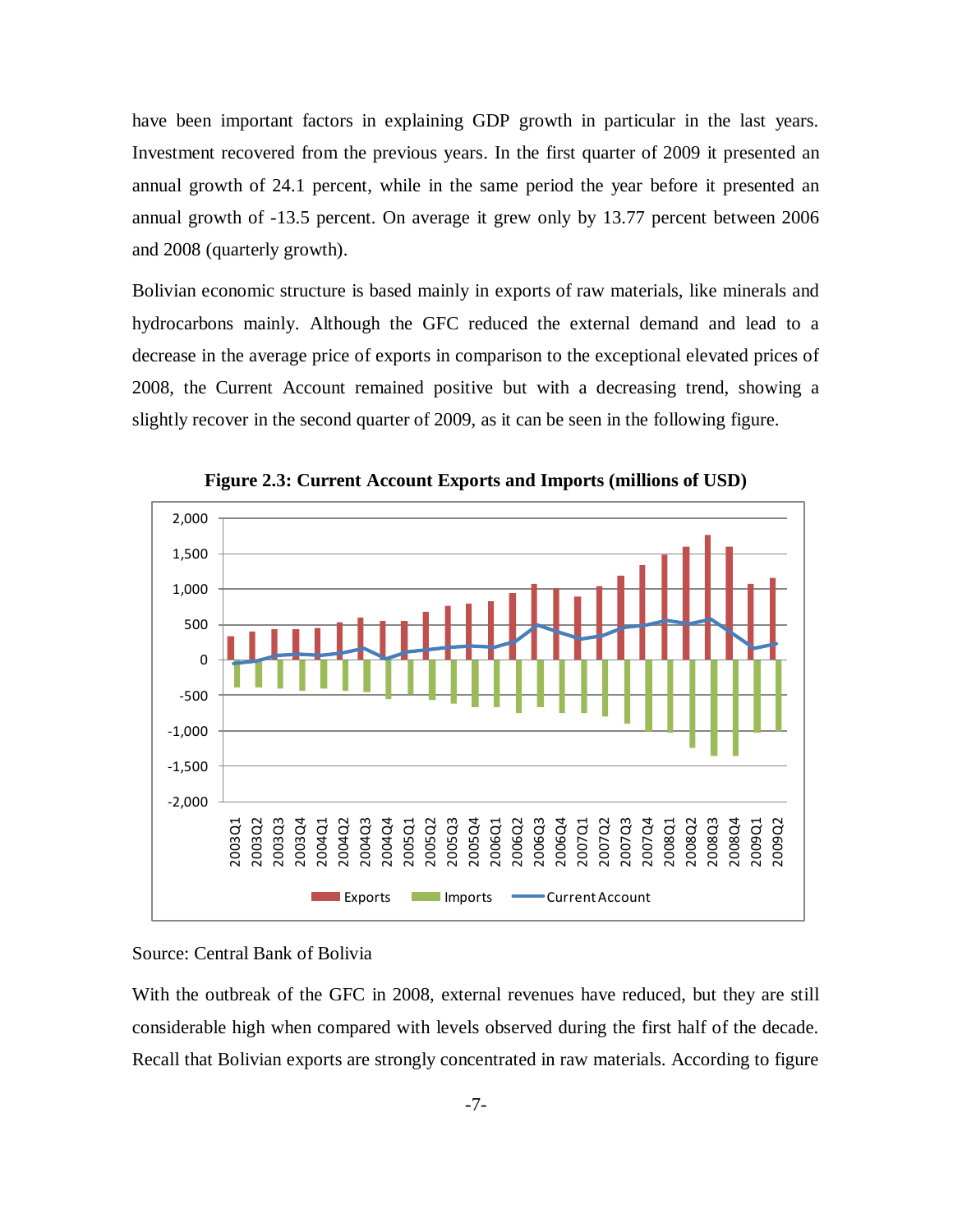2.4 five products comprise around 80 percent of total exports, these are: natural gas, zinc, tin, silver and soya.



**Figure 2.4: Concentration of Bolivian Exports (2004-2009)**

Source: Central Bank of Bolivia

Export prices of minerals and oil experienced an unprecedented increase since 2005 as it is seen in figures 2.5 and 2.6. They reached their peaks in the first half of 2008 and then experienced a downturn in the second half of the same year. But they started to recover in the second half of 2009. Natural gas export prices have reduced—with a lag—after the price of oil went down, but they are expected to recover now that the price of oil is going up again.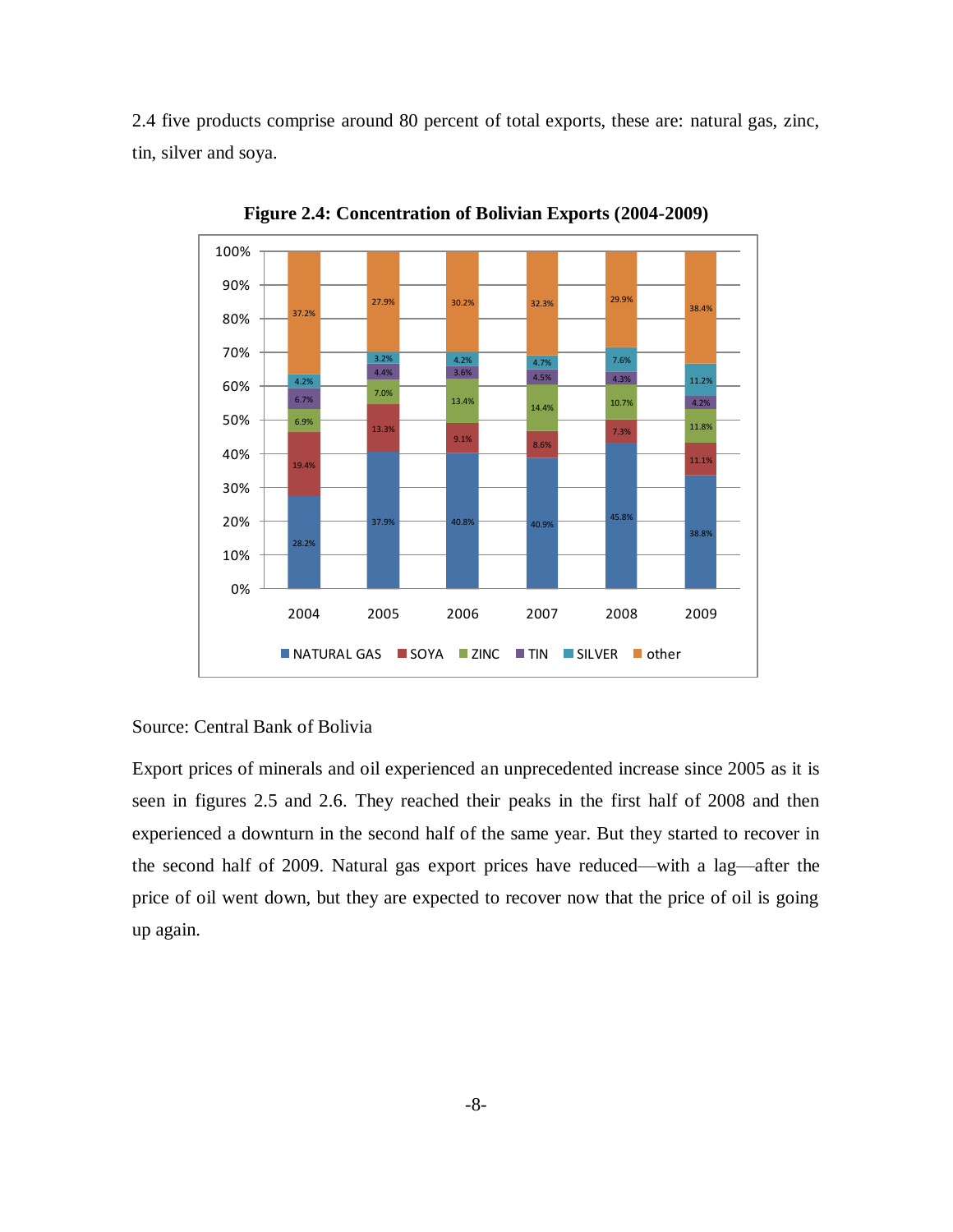

**Figure 2.5: Oil and Natural Gas Export Prices**

Source: Bolivian Central Bank

Prices of minerals experienced important increases in years 2006 and 2007, but then experienced sharp reductions as a result of the GFC. In particular, in year 2008, these reductions have been in the order of 52 percent for Zinc, 25 percent for Tin, 34 percent for Silver and 7 percent for Gold. Nevertheless these prices have partially recovered in year 2009. For instance, the price of zinc increased by 58 percent between January and September 2009.

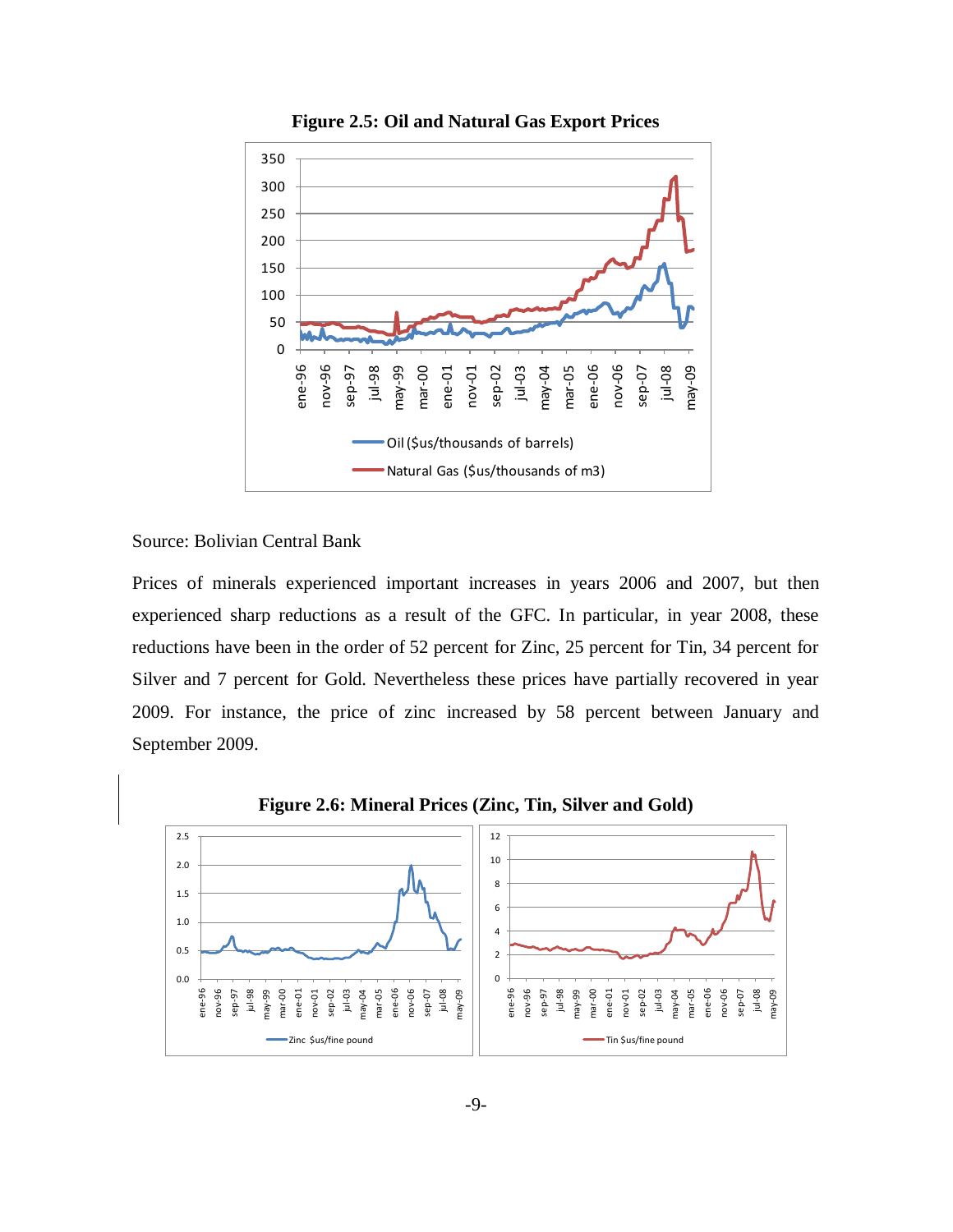

#### Source: Central Bank of Bolivia

 $\overline{a}$ 

It is important to emphasize here that Bolivia's economic boom is first and foremost explained by a price effect. The economic structure remained almost the same, without productive investments and with increasing distortions in the allocation of resources, in particular in the manufacturing industry. In fact, this sector showed a decrease in its rate of growth of 3.4 percentage points in the first quarter of 2009 compared to similar period of 2008. This situation reduced its incidence on GDP to only 0.2 percent, a range well below the 0.8 percent observed in the previous year. $3$ 

The decline in industry growth is due to the contraction of activities like textiles and jewelry, due to the uncertainty that rose after the close of U.S. markets in North America by the end of the ATPDEA as well as the loss of European Union markets.<sup>4</sup>

The surplus of the Balance of Payments is reflected in an increase in the Net International Reserves. These Reserves as a share of GDP are the highest in the region and in the whole Bolivian economic history. This important increase in International Reserves is explained mainly by the proceeds from the sales of natural gas, along with other issues such as

<sup>&</sup>lt;sup>3</sup> Distortions in the allocation of resources in the manufacturing industry have been analyzed first by Machicado and Birbuet (2009) for the market liberalization period (1988-2001).

<sup>4</sup> The ATPDEA was a preferential regime granted by the US to the Andean countries to create labor alternatives that could substitute the coca plantations. It was cancelled by the US government in December 2008 as a response to the expulsion of the DEA by the Bolivian government.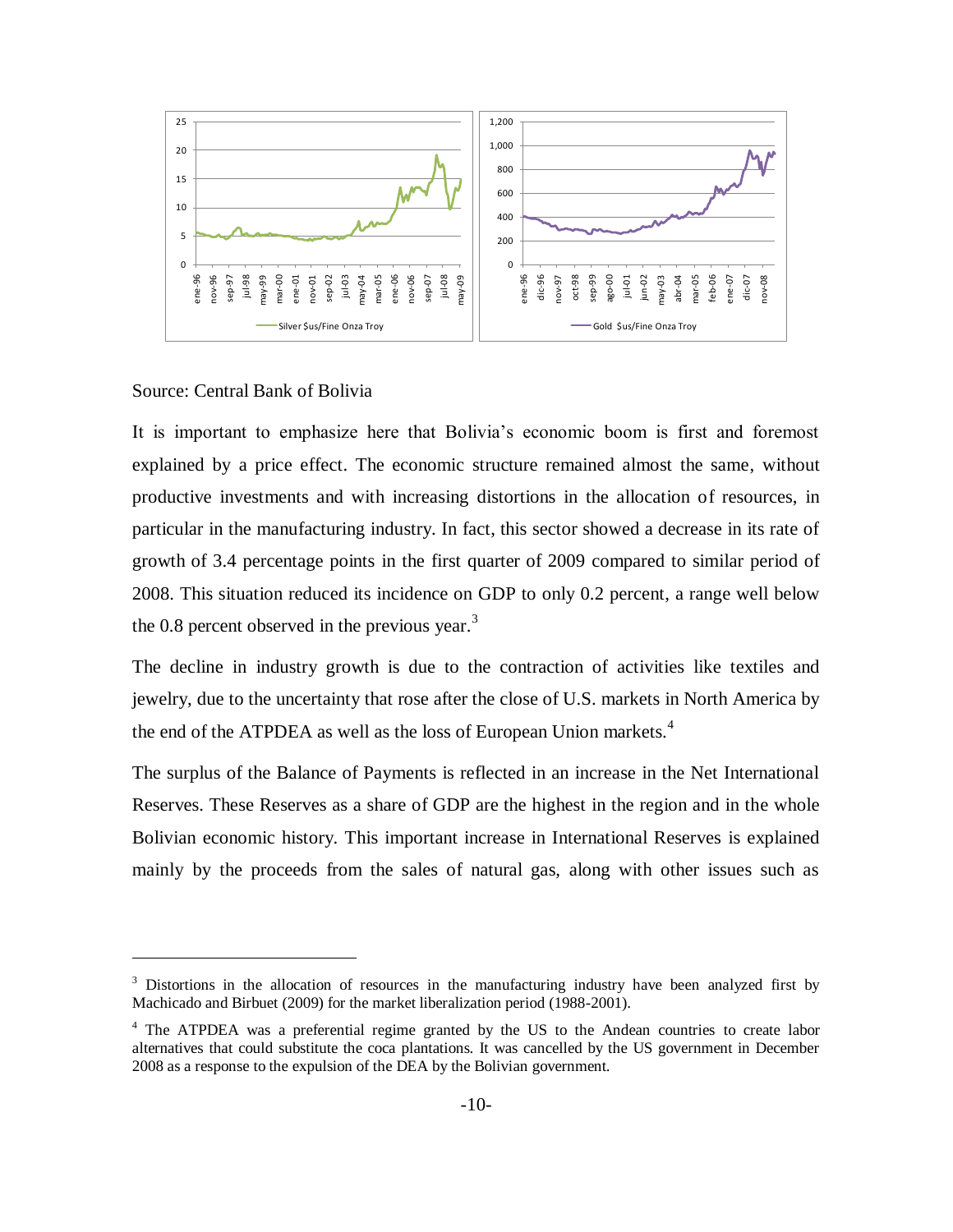remittances from Bolivians living abroad. In fact, remittances are the other factor that explains the economic boom in the last years by stimulating the aggregate demand.

Due to the GFC, remittances went down in the last quarter of 2008 and first quarter of 2009, but partially recovered in the second quarter of 2009. In particular, the monthly variations of remittances that showed slightly negative variations in the months of January, February and April, were compensated by the increases in March and May.



**Figure 2.7: Evolution of Remittances (quarterly variation, in percentages)**

Source: Central Bank of Bolivia

In figure 2.7 we show the quarterly variation of remittances. Notice that the positive and huge variations observed between the fourth quarter of 2003 and the fourth quarter of 2007 ended in 2007. In the following quarters the variations are below 10 percent and even negative since the fourth quarter of 2008. If this pattern continues, we could expect a decrease in private consumption and a corresponding decrease in aggregate demand.

Recently, due to the GFC, net capital flows have been negative in the last quarter of 2008 and in the first and second quarters of 2009. In fact, capital flows have been very volatile as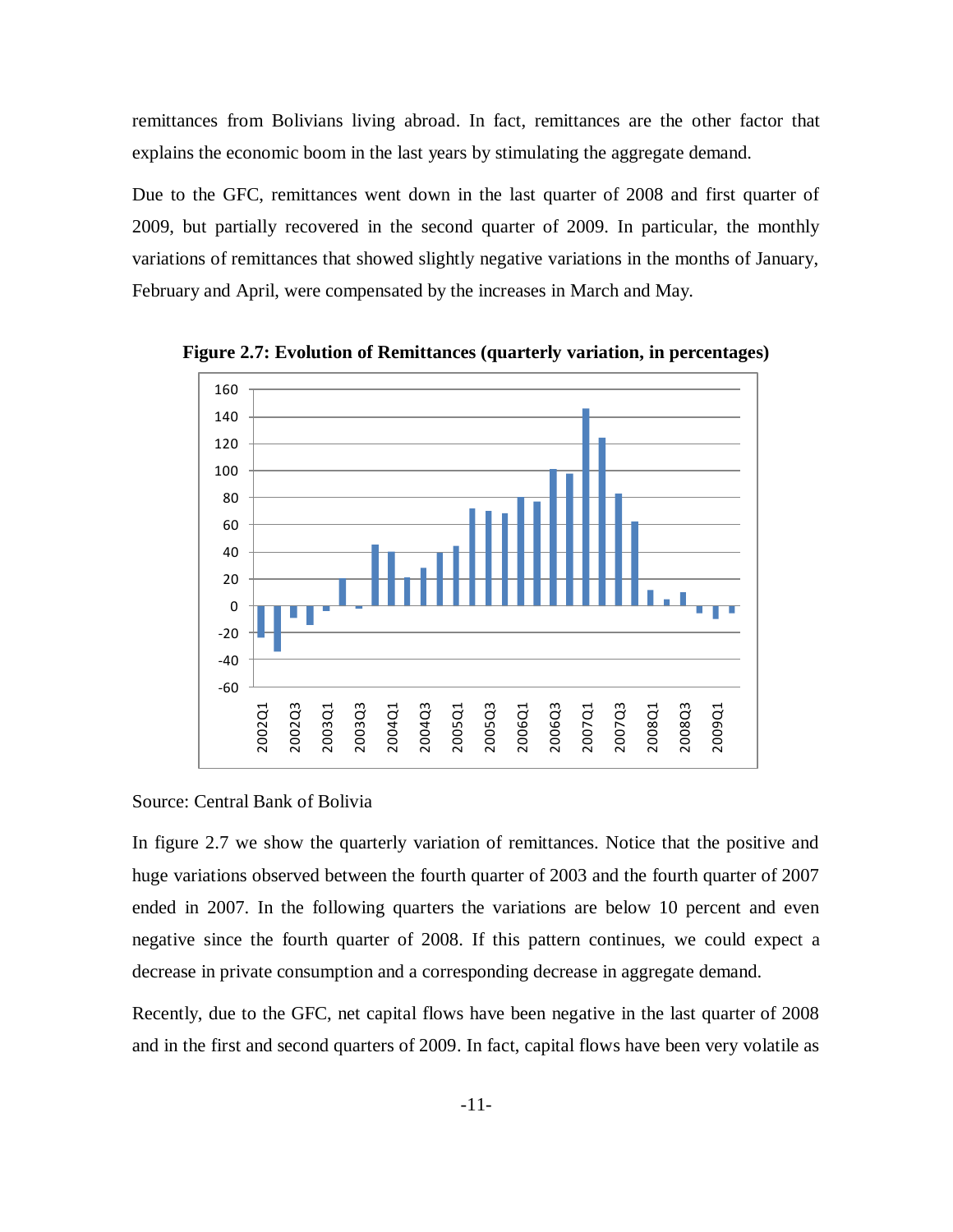it is seen in figure 2.8. It is noteworthy that in the last quarters only financial flows to government have been positive. Foreign Direct Investment (FDI) and financial flows to the private sector were negative. FDI is expected to remain low and even decrease as legal security is still not guaranteed, because in 2010 many new laws will be enacted to complement the new Constitution established in 2009.



**Figure 2.8: Quarterly Capital Flows (Million USD)**

#### Source: Central Bank of Bolivia

To end this review of the economy we display in table 2.1, the evolution of some poverty and inequality measures. Poverty in Bolivia reached its highest level in year 2000 (66.4 percent) and it decreased in 6.3 percentage points until 2007. In the other hand, extreme poverty decreased from 45.2 percent in 2000 to 37.7 percent in 2007. Notice that poverty is higher in rural areas than in urban areas. In rural areas it is around 75 percent while in urban areas it is around 50 percent. In addition, the estimations for 2008 seem to indicate that the GFC has not increased poverty.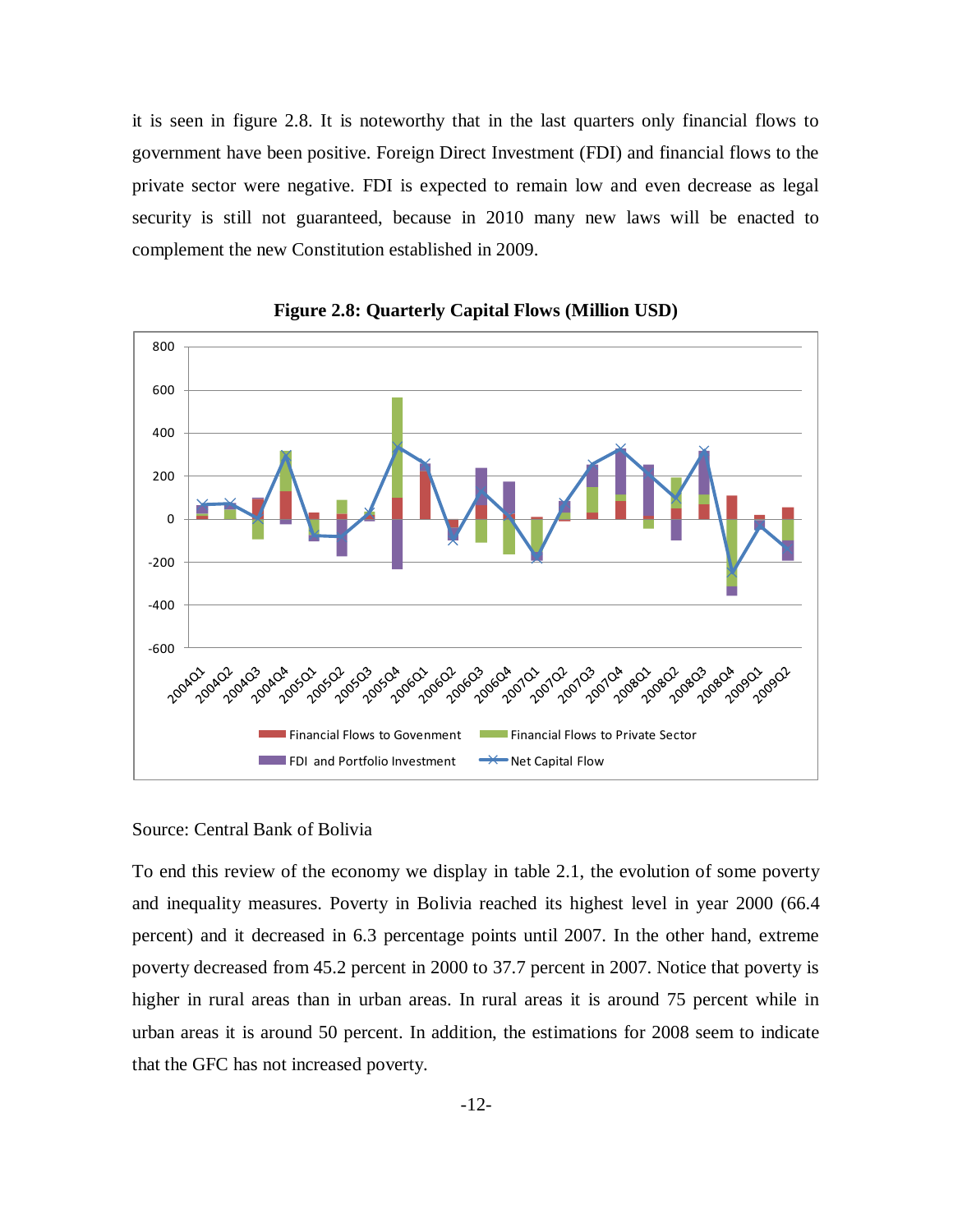| Geographic area and indicators                                                 | 1996 <sup>'</sup> | 1997 | 1999 | 2000 | 2001 |      | 2002 2003-2004 | 2005 | 2006 | 2007(p) | 2008(e) |
|--------------------------------------------------------------------------------|-------------------|------|------|------|------|------|----------------|------|------|---------|---------|
| <b>Bolivia</b>                                                                 |                   |      |      |      |      |      |                |      |      |         |         |
| Poverty incidence (%)                                                          | 64.8              | 63.6 | 63.5 | 66.4 | 63.1 | 63.3 | 63.1           | 60.6 | 59.9 | 60.1    | 59.3    |
| Extreme poverty incidence (%)                                                  | 41.2              | 38.1 | 40.7 | 45.2 | 38.8 | 39.5 | 34.5           | 38.2 | 37.7 | 37.7    | 32.7    |
| Gini index                                                                     | 0.6               | 0.6  | 0.58 | 0.62 | 0.59 | 0.60 | n.d.           | 0.60 | 0.59 | 0.56    | n.d.    |
| Urban area                                                                     |                   |      |      |      |      |      |                |      |      |         |         |
| Poverty incidence (%)                                                          | 51.9              | 54.5 | 51.4 | 54.5 | 54.3 | 53.9 | 54.4           | 51.1 | 50.3 | 50.9    | 51.2    |
| Extreme poverty incidence (%)                                                  | 23.7              | 24.9 | 23.5 | 27.9 | 26.2 | 25.7 | 22.9           | 24.3 | 23.4 | 23.7    | 22.0    |
| Gini index                                                                     | 0.51              | 0.52 | 0.49 | 0.53 | 0.53 | 0.54 | n.d.           | 0.54 | 0.53 | 0.51    | n.d.    |
| Capital cities (1)                                                             |                   |      |      |      |      |      |                |      |      |         |         |
| Poverty incidence (%)                                                          | 48.4              | 50.7 | 46.4 | 52.0 | 50.5 | 51.0 | 52.8           | 47.5 | 46.0 | 48.0    | n.d.    |
| Extreme poverty incidence (%)                                                  | 20.9              | 21.3 | 20.7 | 25.7 | 22.3 | 23.9 | 21.7           | 21.8 | 21.1 | 21.9    | n.d.    |
| Rural area                                                                     |                   |      |      |      |      |      |                |      |      |         |         |
| Poverty incidence (%)                                                          | 84.4              | 78.0 | 84.0 | 87.0 | 77.7 | 78.8 | 77.7           | 77.6 | 76.5 | 77.3    | 74.3    |
| Extreme poverty incidence (%)                                                  | 67.8              | 59.0 | 69.9 | 75.0 | 59.7 | 62.3 | 53.7           | 62.9 | 62.2 | 63.9    | 53.3    |
| Gini index                                                                     | 0.61              | 0.63 | 0.64 | 0.69 | 0.64 | 0.63 | n.d.           | 0.66 | 0.64 | 0.64    | n.d.    |
| Source: UDAPE, (p) preliminary, (e) based on estimations, (1) includes El Alto |                   |      |      |      |      |      |                |      |      |         |         |

**Table 2.1: Poverty and Inequality Indicators (Poverty Line Method)**

The Gini index is used to measure inequality. The closest it is to 1 the larger is the inequality. Inequality has decreases slightly in the last three years (2005-2007) from 0.60 to 0.56. In urban areas it decreased by 0.03 percentage points and in rural areas by 0.02 percentage points. Nevertheless, poverty and inequality remain very high.

In sum, in the last 5 years, the Bolivian economy has been characterized by an extremely favorable external context, that allowed maintaining macroeconomic stability and boost growth, but it remains the question if this growth is stable and can help to reduce poverty. From this external context three elements are key as identified by Jemio and Nina (2009):

- Much higher revenues of hydrocarbons and minerals, due to a price effect
- Larger remittances from Bolivians that live and work abroad (USA, Spain and Argentina)
- Volatile and less prominent capital flows

The effects of the GFC will be triggered certainly by a combination of these three factors and will affect not only the macroeconomic variables, but also sectoral variables and social indicators.

# **3. Methodology and Data**

In this paper we implement the PEP Standard (CGE) Model calibrated to a 2006 Bolivian SAM. The CGE model mathematical structure is extensively documented in Decaluwé et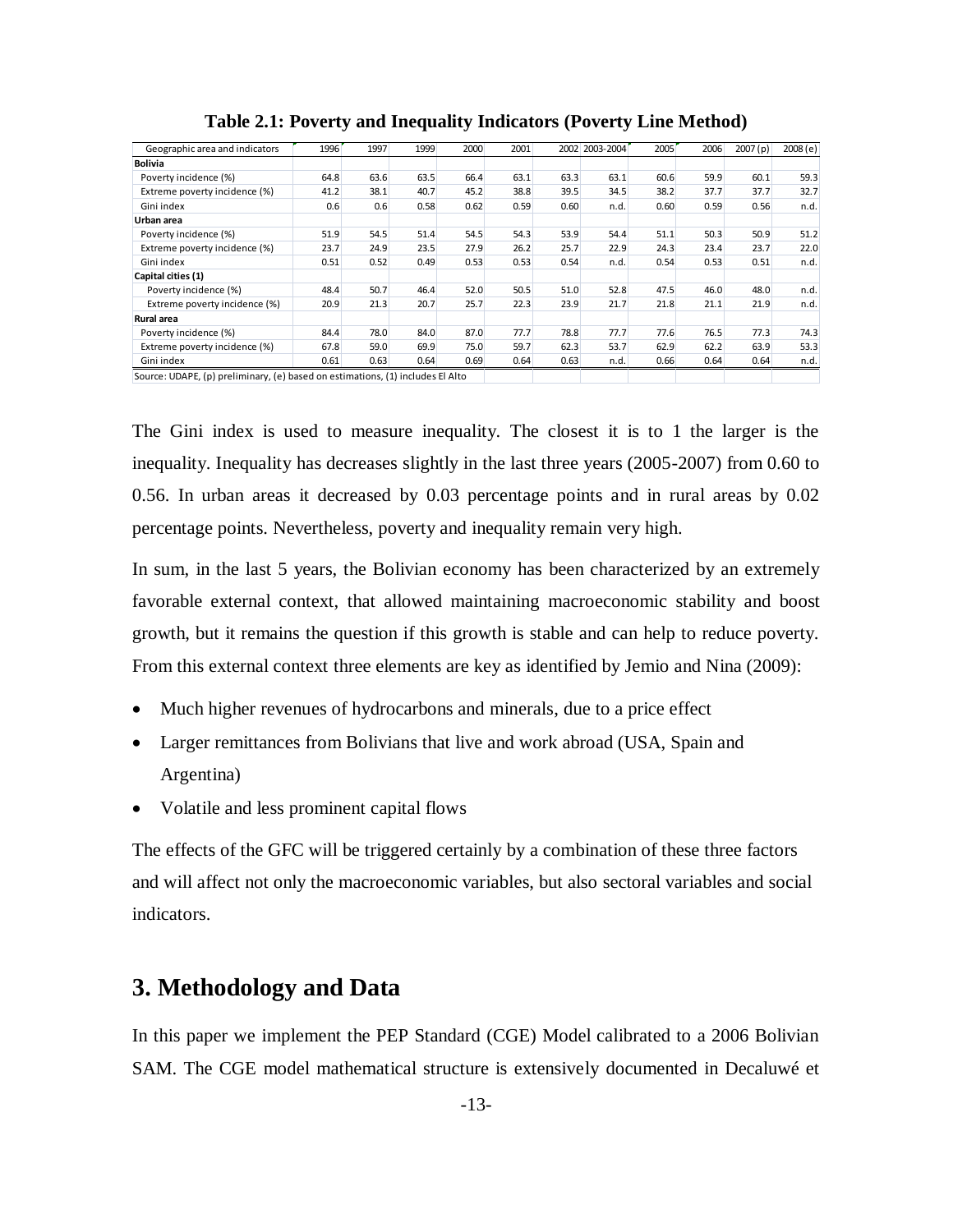al. (2009). The main data requirements to calibrate the CGE model are (1) a Social Accounting Matrix (SAM), and (2) production and consumption elasticities.

#### *3.1 The Data*

This section presents a short explanation of the steps followed in building the 2006 SAM for Bolivia and further adapting it for the PEP-1-1 Standard Model; for details see the Appendix.

The main source of information for the construction of a new Bolivian SAM is the Input-Output tables for Bolivia 2006 (latest available) constructed by the National Institute of Statistics (INE, 2006). They present information on production, intermediate consumption, final demand (i.e., households and government consumption), exports, aggregate added value, and taxes on products. Besides, information from the balance of payments is the most important input to build the external accounts of the SAM. To build the government account, data for 2006 from INE provides what was required. To disaggregate labor payments and households, we used the Bolivian Household Survey (Encuesta Continua de Hogares) for the years 2005, 2006 and 2007.

In building the 2006 SAM for Bolivia we followed the procedure proposed in Reinert and Roland-Holst (1997). The process has a top-down structure, entailing the following steps: (i) construction of an aggregate SAM (hereafter, macro-sam), (ii) disaggregation of the macro-sam into a matrix with a relatively large sectoral breakdown (hereafter, micro-sam), and (iii) balancing of the micro-SAM to make it suitable for the calibration of the PEP Standard Model; note that the imbalances were related to rounding errors.

Table 3.1 shows the accounts in the SAM. The productive sector is split in 19 activities and commodities: 4 primary, 7 manufactures, and 8 services. This sectoral disaggregation allows us to isolate the main productive sectors in Bolivia. The SAM identifies two types of labor: those with 12 or less years of education (unskilled), and those with 13 or more years of education (skilled). The remaining productive factors are the capital stock, land used in agricultural activities, and a natural resource factor used in the oil extraction and mining sectors. The institutional accounts include four representative households (i.e, the private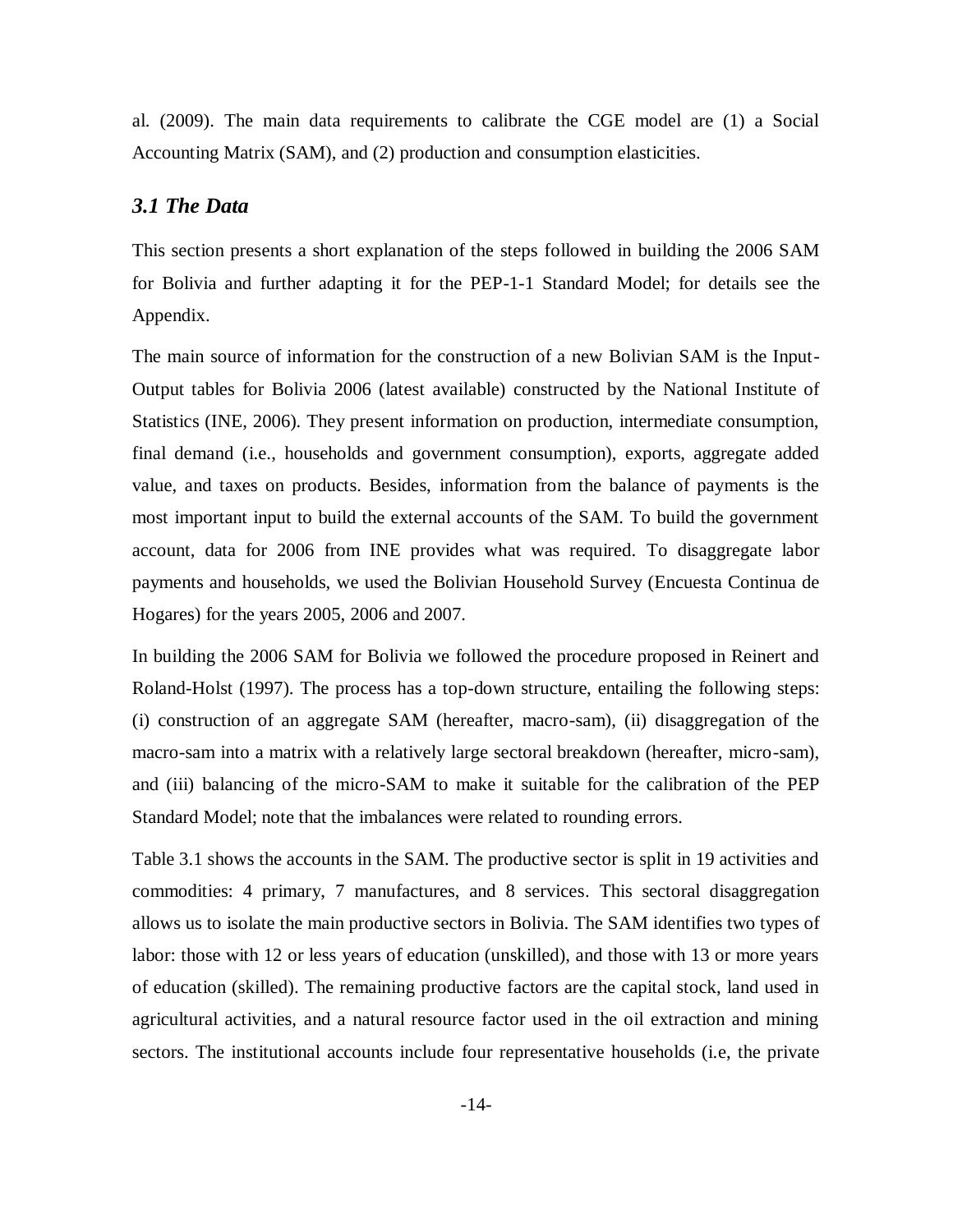domestic institutions): (1) urban non-indigenous, (2) urban indigenous, (3) rural nonindigenous and (4) rural indigenous. The other institutions are the government and the rest of the world. The tax accounts have been disaggregated into four taxes showed in Table 3.1. Lastly, there is one consolidated savings-investment and a stock change accounts.

| Sectors (19)                   | Sectors (19) -- cont.      | Institutions (6)       |
|--------------------------------|----------------------------|------------------------|
| Primary                        | <b>Services</b>            | Households             |
| Agriculture                    | Electricity, gas and water | Urban non-indigenous   |
| Livestock                      | Construction               | Urban indigenous       |
| Other primary                  | Trade                      | Rural non-indigenous   |
| Mining                         | Transport                  | Rural indigenous       |
|                                | Communications             | Government             |
| Manufactures                   | Restaurants and hotels     | Rest of the world      |
| Meat                           | Public administration      |                        |
| Other food                     | Other services             | Taxes (4)              |
| Beverages and tobbaco          |                            | Commodity taxes        |
| <b>Textiles</b>                | Factors (5)                | <b>Activity taxes</b>  |
| Petroleum refinery             | Unskilled labor            | Tariffs                |
| Metal and metal products       | Skilled labor              | Income taxes           |
| Other manufactures             | Capital                    |                        |
|                                | Land                       | Savings-Investment (2) |
|                                | Natural resource           | Savings-Investment     |
|                                |                            | Stock change           |
| Source: Authors' calculations. |                            |                        |

**Table 3.1: Bolivia SAM 2006 Accounts**

Table 3.2 shows a macroeconomic SAM that is an aggregation of the detailed SAM. Bolivia GDP reached 89,157,704 million bolivianos in 2006 (see Table 3.3). In 2006, the government current account surplus was around 11% of GDP and government consumption was 14.7% of GDP.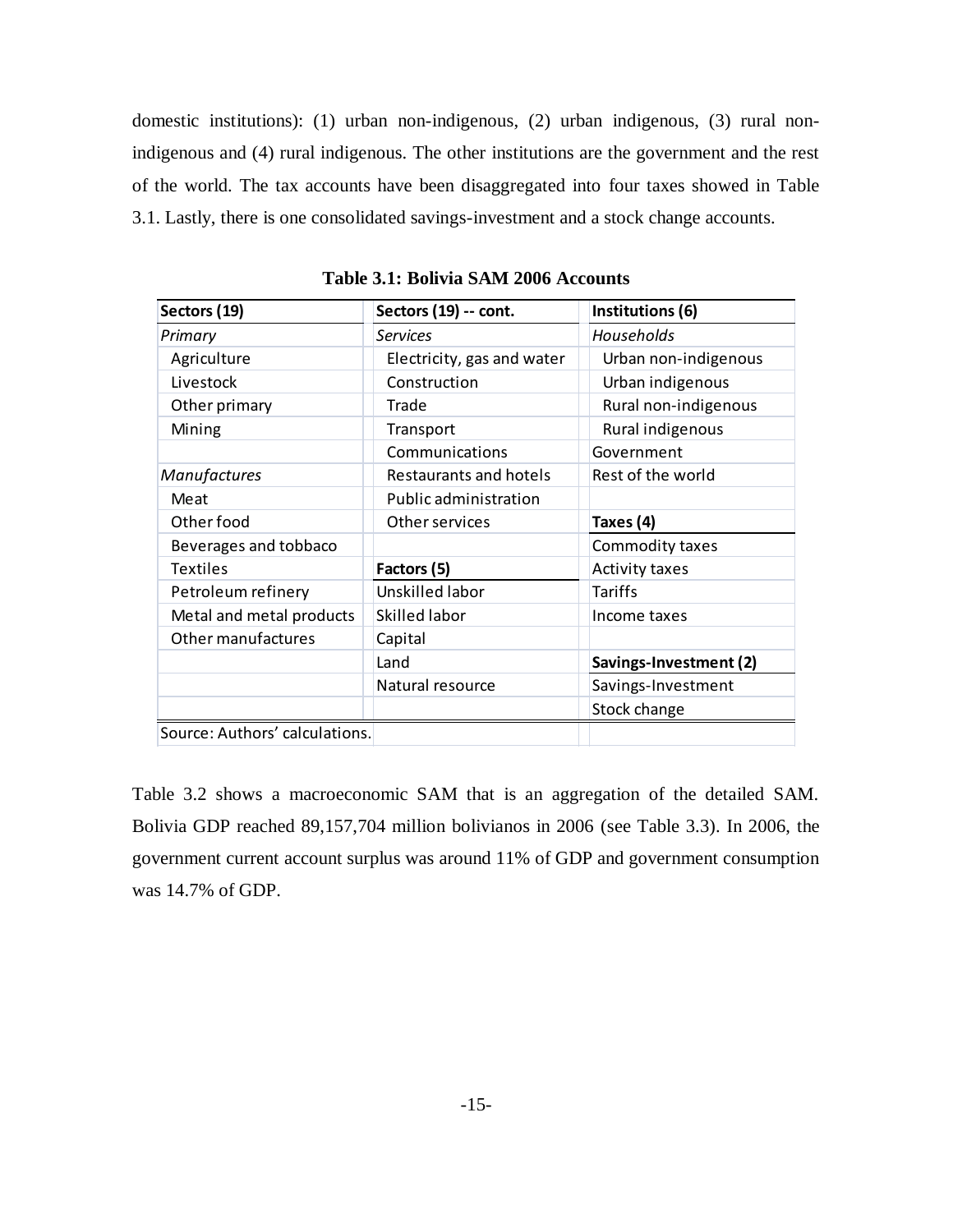|         | act                       | com             | f-lab  | f-cap  | hhd    | gov    | row       | t-act          | t-com  | t-iva | t-imp | t-dir | s-i    | dstk   | total    |
|---------|---------------------------|-----------------|--------|--------|--------|--------|-----------|----------------|--------|-------|-------|-------|--------|--------|----------|
| act     |                           | 144,720         |        |        |        |        |           |                |        |       |       |       |        |        | 144,720  |
| com     | 74,721                    |                 |        |        | 56,635 | 13,170 | 37,997    |                |        |       |       |       | 11,505 | $-718$ | 193,309  |
| f-lab   | 24,061                    |                 |        |        |        |        | 270       |                |        |       |       |       |        |        | 24,331   |
| f-cap   | 45,938                    |                 |        |        |        |        | 1,491     |                |        |       |       |       |        |        | 47,429   |
| hhd     |                           |                 | 24,271 | 41,786 |        | 2,940  | 6,084     |                |        |       |       |       |        |        | 75,081   |
| gov     |                           |                 |        |        | 156    |        | 703       |                | 12,981 | 5,597 | 852   | 5,673 |        |        | 25,962   |
| row     |                           | 29,159          | 60     | 5,643  | 497    | 90     |           |                |        |       |       |       |        |        | 35,450   |
| t-act   |                           |                 |        |        |        |        |           |                |        |       |       |       |        |        | $\Omega$ |
| t-com   |                           | 12,981          |        |        |        |        |           |                |        |       |       |       |        |        | 12,981   |
| t-iva   |                           | 5,597           |        |        |        |        |           |                |        |       |       |       |        |        | 5,597    |
| t-imp   |                           | 852             |        |        |        |        |           |                |        |       |       |       |        |        | 852      |
| t-dir   |                           |                 |        |        | 5,673  |        |           |                |        |       |       |       |        |        | 5,673    |
| $S - I$ |                           |                 |        |        | 12,120 | 9,762  | $-11,096$ |                |        |       |       |       |        |        | 10,787   |
| dstk    |                           |                 |        |        |        |        |           |                |        |       |       |       | $-718$ |        | $-718$   |
| total   |                           | 144,720 193,309 | 24,331 | 47,429 | 75,081 | 25,962 | 35,450    | $\overline{0}$ | 12,981 | 5,597 | 852   | 5,673 | 10,787 | $-718$ |          |
|         | Source: Bolivia SAM 2006. |                 |        |        |        |        |           |                |        |       |       |       |        |        |          |

**Table 3.2: Bolivia MACROSAM 2006 (billions bolivianos)**

**Table 3.3: Bolivia GDP 2006 (billions bolivianos)**

| indicator                 | LCU       | shr% GDP |
|---------------------------|-----------|----------|
| Household consumption     | 56,429    | 63.3     |
| Fixed investment          | 11,482    | 12.9     |
| Stock change              | $-718$    | $-0.8$   |
| Government consumption    | 13,140    | 14.7     |
| Exports                   | 37,943    | 42.6     |
| Imports                   | $-29,118$ | $-32.7$  |
| <b>GDP market price</b>   | 89,158    | 100.0    |
| Net indirect taxes        | 19,425    | 21.8     |
| GDP at factor cost        | 69,733    | 78.2     |
| Source: Bolivia SAM 2006. |           |          |

The production and trade structure of Bolivia is reflected in tables 3.4 and 3.5, respectively. Columns (i) and (ii) of Table 3.5 show the share of each sector in total exports and imports, respectively. Columns (iii) and (iv) of Table 3.5 present, for each sector, the share of exports in production and the share of imports in consumption, respectively. While the mining (particularly, gas) products represent a significant share of export revenue (around 61%), their share in the economy value added is about 14%. The Bolivian 2006 SAM reports taxes paid by institutions, commodity sales, activities, and tariffs. The different tax instruments and their share in total revenue are summarized in Table 3.6.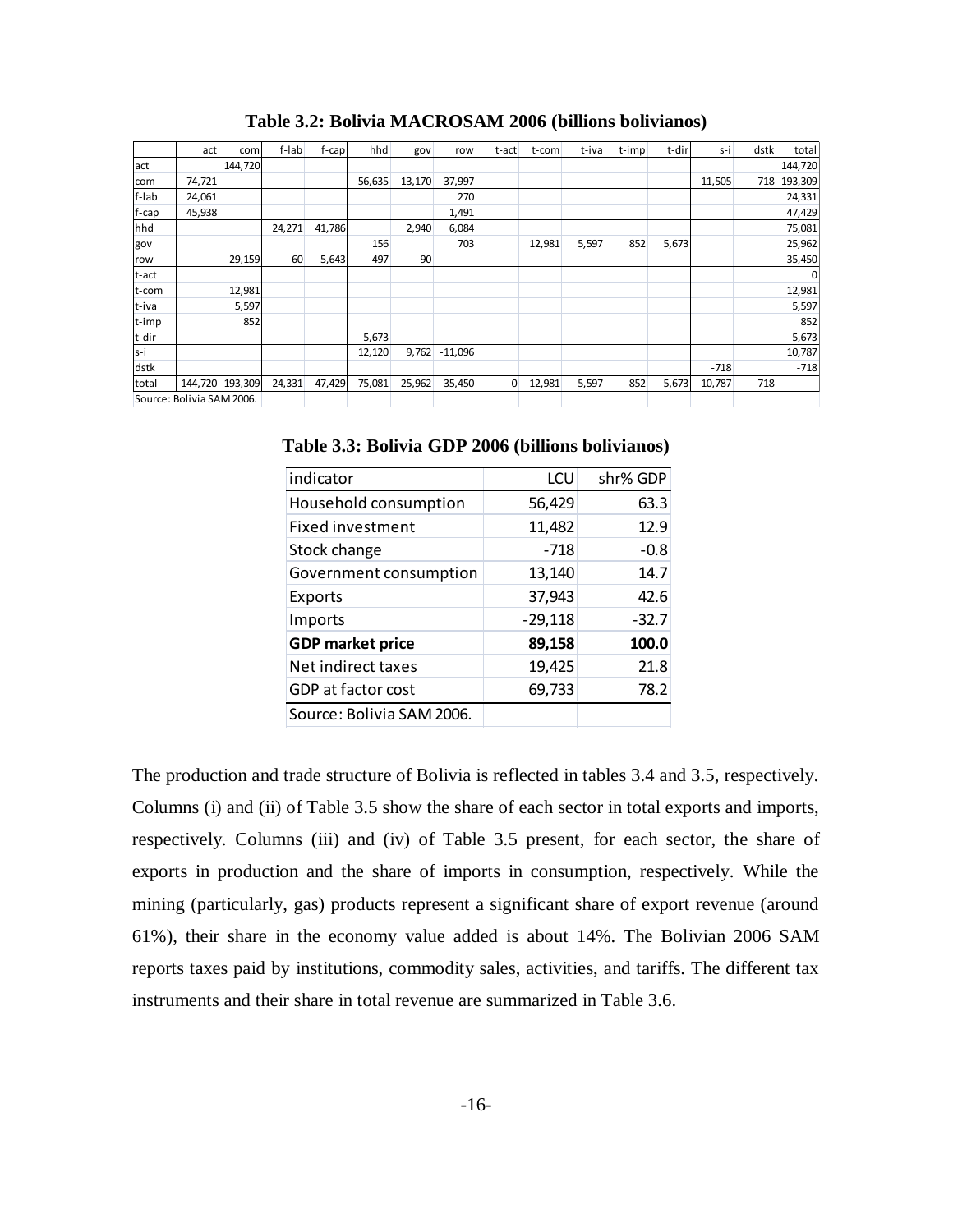|                            |       | Table 3.4: Production Structure Bolivia 2006 (%) |          |          |        |          |       |
|----------------------------|-------|--------------------------------------------------|----------|----------|--------|----------|-------|
|                            |       | act shr in factor share in value added           |          |          |        |          |       |
| sector                     |       | VA f-lab-unsk                                    | f-lab-sk | $f$ -cap | f-land | f-natres | Total |
| Agriculture                | 9.5   | 61.1                                             | 7.3      | 18.3     | 13.2   |          | 100.0 |
| Livestock                  | 3.5   | 56.2                                             | 6.7      | 18.9     | 18.1   |          | 100.0 |
| Other primary              | 1.0   | 45.0                                             | 5.4      | 28.9     | 20.7   |          | 100.0 |
| Mining                     | 14.2  | 19.2                                             | 11.9     | 46.9     |        | 22.1     | 100.0 |
| Meat                       | 1.9   | 19.4                                             | 14.3     | 66.3     |        |          | 100.0 |
| Other food                 | 3.4   | 24.7                                             | 18.1     | 57.2     |        |          | 100.0 |
| Beverages and tobbaco      | 1.8   | 16.3                                             | 12.0     | 71.7     |        |          | 100.0 |
| Textil                     | 1.4   | 41.5                                             | 11.4     | 47.1     |        |          | 100.0 |
| Oil refining               | 2.1   | 22.7                                             | 14.0     | 63.3     |        |          | 100.0 |
| Metal and metal products   | 0.2   | 43.7                                             | 20.6     | 35.7     |        |          | 100.0 |
| Other manufactures         | 3.9   | 38.3                                             | 13.4     | 48.4     |        |          | 100.0 |
| Electricity, gas and water | 3.0   | 5.8                                              | 19.7     | 74.5     |        |          | 100.0 |
| Construction               | 2.3   | 36.2                                             | 15.2     | 48.5     |        |          | 100.0 |
| Trade                      | 8.1   | 40.6                                             | 16.3     | 43.1     |        |          | 100.0 |
| Transport                  | 11.0  | 48.3                                             | 9.7      | 42.0     |        |          | 100.0 |
| Communications             | 2.1   | 2.0                                              | 6.7      | 91.3     |        |          | 100.0 |
| Restaurants and hotels     | 3.3   | 35.4                                             | 10.5     | 54.1     |        |          | 100.0 |
| Public administration      | 14.4  | 14.7                                             | 64.7     | 20.6     |        |          | 100.0 |
| Other services             | 13.1  | 17.0                                             | 52.7     | 30.4     |        |          | 100.0 |
| Total                      | 100.0 | 30.2                                             | 24.8     | 39.8     | 2.1    | 3.1      | 100.0 |

**Table 3.4: Production Structure Bolivia 2006 (%)**

Source: Bolivia SAM 2006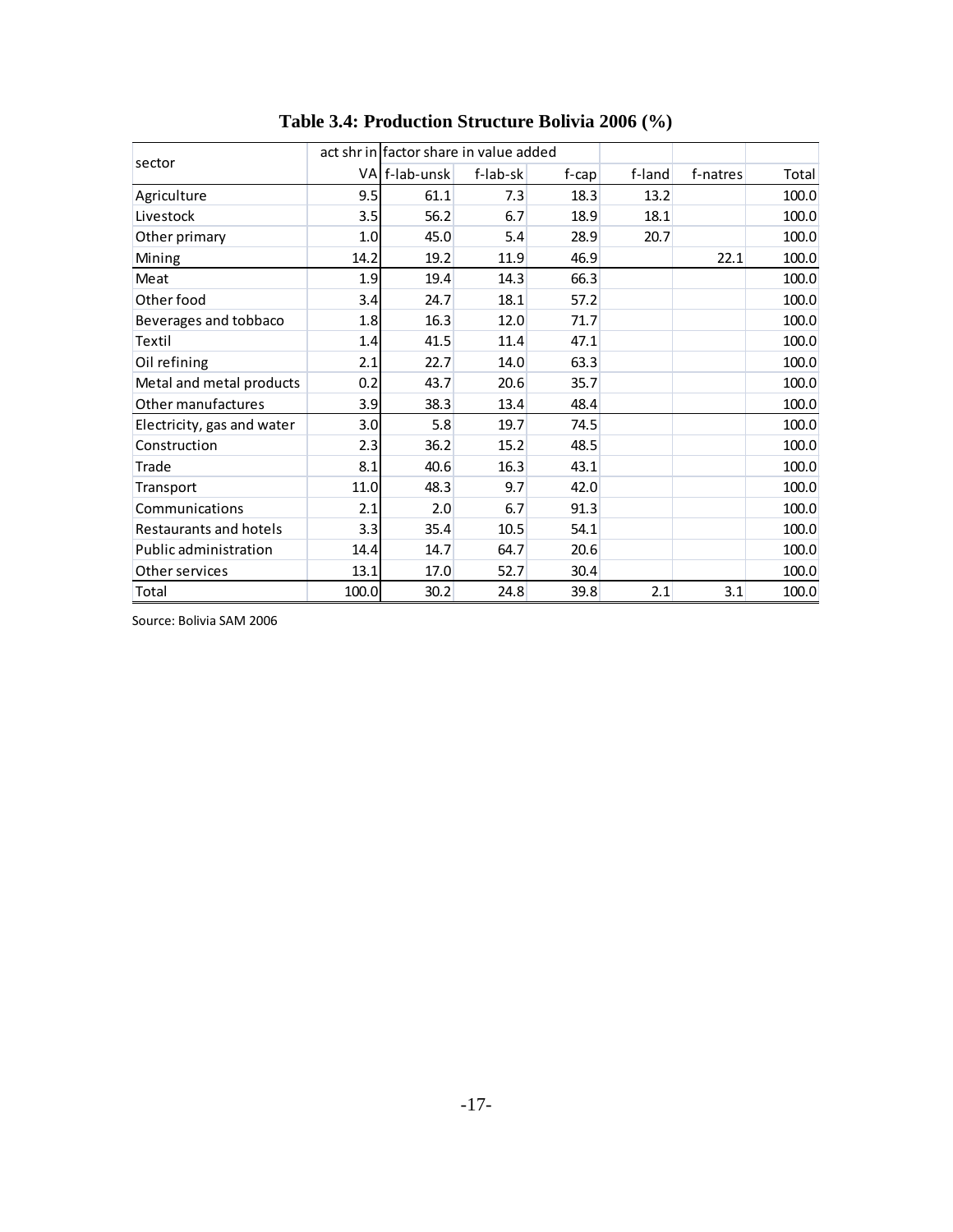| sector                                           | exports% | imports% | ex intensity | im intensity |  |  |  |  |  |
|--------------------------------------------------|----------|----------|--------------|--------------|--|--|--|--|--|
|                                                  | (i)      | (ii)     | (iii)        | (iv)         |  |  |  |  |  |
| Agriculture                                      | 2.1      | 2.8      | 7.3          | 7.3          |  |  |  |  |  |
| Livestock                                        | 0.3      | 0.1      | 2.8          | 1.0          |  |  |  |  |  |
| Other primary                                    | 0.3      | 0.1      | 7.9          | 1.8          |  |  |  |  |  |
| Mining                                           | 60.9     | 0.1      | 76.6         | 0.3          |  |  |  |  |  |
| Meat                                             | 0.1      | 0.2      | 0.6          | 1.0          |  |  |  |  |  |
| Other food                                       | 11.1     | 3.8      | 30.4         | 9.8          |  |  |  |  |  |
| Beverages and tobbaco                            | 0.6      | 1.0      | 5.7          | 6.5          |  |  |  |  |  |
| Textil                                           | 2.9      | 4.6      | 32.4         | 33.9         |  |  |  |  |  |
| Oil refining                                     | 1.1      | 7.6      | 8.1          | 21.4         |  |  |  |  |  |
| Metal and metal products                         | 6.2      | 37.1     | 45.7         | 72.9         |  |  |  |  |  |
| Other manufactures                               | 5.4      | 23.7     | 26.7         | 51.2         |  |  |  |  |  |
| Transport                                        | 4.5      | 8.8      | 11.8         | 16.5         |  |  |  |  |  |
| Communications                                   | 1.0      | 0.6      | 13.3         | 6.2          |  |  |  |  |  |
| Restaurants and hotels                           | 2.1      | 3.0      | 15.8         | 15.5         |  |  |  |  |  |
| Other services                                   | 1.2      | 6.3      | 2.7          | 9.3          |  |  |  |  |  |
| Total                                            | 100.0    | 100.0    | 28.7         | 22.0         |  |  |  |  |  |
| References:                                      |          |          |              |              |  |  |  |  |  |
| Exports% = share of each sector in total exports |          |          |              |              |  |  |  |  |  |
| Imports% = share of each sector in total imports |          |          |              |              |  |  |  |  |  |
| EX intensity = share of exports in production    |          |          |              |              |  |  |  |  |  |
| IM intensity = share of imports in consumption   |          |          |              |              |  |  |  |  |  |
| Source: Bolivia SAM 2006.                        |          |          |              |              |  |  |  |  |  |

**Table 3.5: Trade Structure of Bolivia 2006 (%)**

# **Table 3.6: Taxes Included in the CGE Model**

| tax instrument                                          | tax-rev\$ | shr-tax-rev | shr-gdp |  |  |  |  |  |
|---------------------------------------------------------|-----------|-------------|---------|--|--|--|--|--|
| Income taxes                                            | 564.8     | 22.5        | 6.3     |  |  |  |  |  |
| <b>Activity taxes</b>                                   | 961.5     | 38.4        | 10.8    |  |  |  |  |  |
| Commodity taxes                                         | 893.0     | 35.6        | 10.0    |  |  |  |  |  |
| <b>Tariffs</b>                                          | 87.9      | 3.5         | 1.0     |  |  |  |  |  |
| Total                                                   | 2,507.2   | 100.0       | 28.1    |  |  |  |  |  |
| References:                                             |           |             |         |  |  |  |  |  |
| tax-rev\$ = tax revenue in LCU                          |           |             |         |  |  |  |  |  |
| shr-tax-rev = share of tax revenue in total tax revenue |           |             |         |  |  |  |  |  |
| shr-GDP = share of tax revenue in GDP                   |           |             |         |  |  |  |  |  |
| Source: Bolivia SAM 2006.                               |           |             |         |  |  |  |  |  |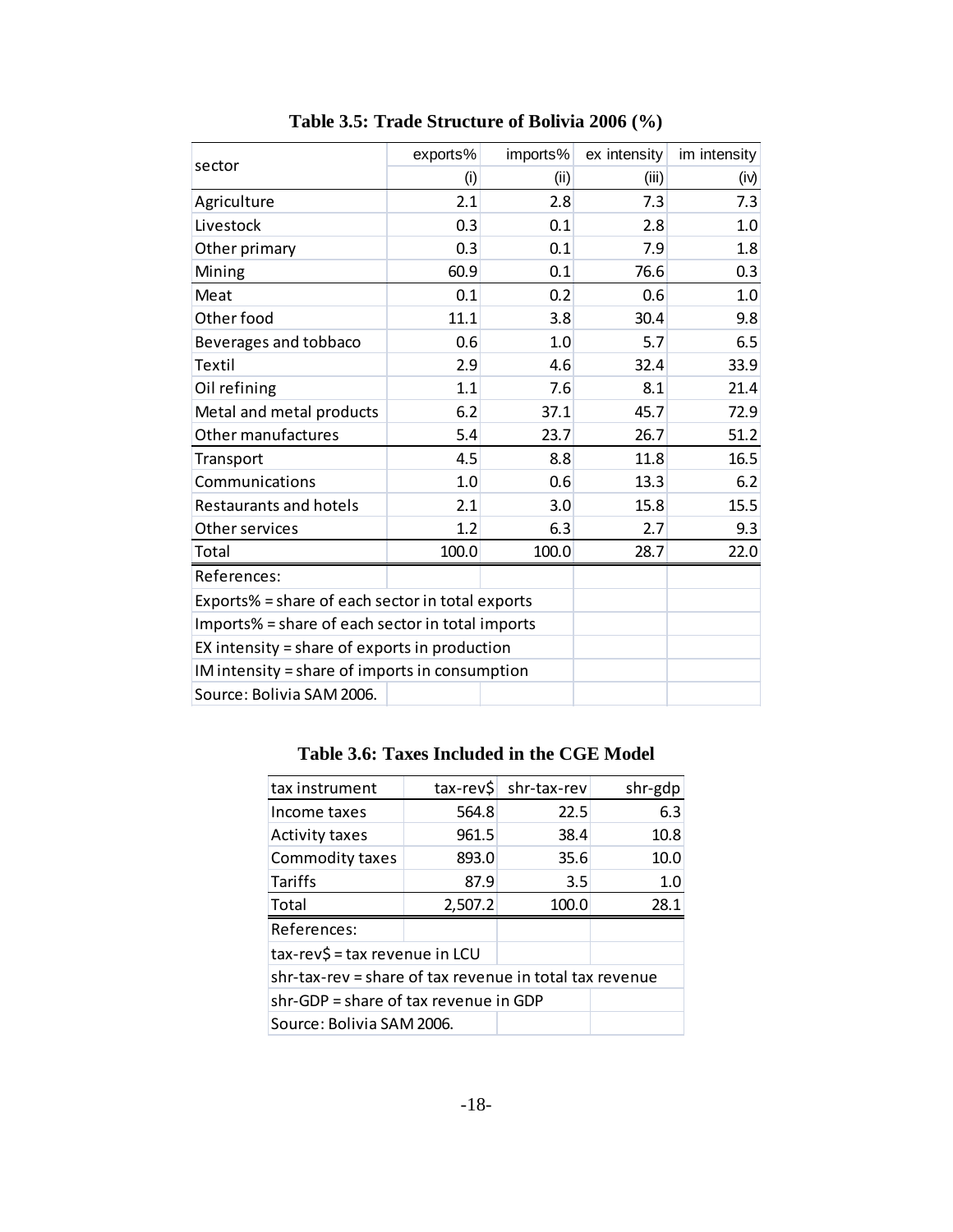Apart from the SAM, our CGE model database includes production, trade, and consumption elasticities; the values were drawn from own estimations, and Annabi et al. (2006) and Decaluwé 2009 (see the Appendix).

|                               |         | households |         |        |       |
|-------------------------------|---------|------------|---------|--------|-------|
|                               | h-urb-  | h-urb-     | h-rur-  | h-rur- | total |
|                               | noindig | indig      | noindig | indig  |       |
| Consumption                   | 35.2    | 24.5       | 21.5    | 18.8   | 100.0 |
| Agriculture                   | 28.9    | 27.5       | 11.1    | 32.5   | 100.0 |
| Livestock                     | 28.9    | 27.5       | 11.1    | 32.5   | 100.0 |
| Other primary                 | 28.9    | 27.5       | 11.1    | 32.5   | 100.0 |
| Mining                        |         |            |         |        |       |
| Meat                          | 28.9    | 27.5       | 11.1    | 32.5   | 100.0 |
| Other food                    | 28.9    | 27.5       | 11.1    | 32.5   | 100.0 |
| Beverages and tobbaco         | 28.9    | 27.5       | 11.1    | 32.5   | 100.0 |
| <b>Textiles</b>               | 45.1    | 29.1       | 8.1     | 17.7   | 100.0 |
| Oil refining                  | 47.0    | 1.6        | 0.3     | 51.2   | 100.0 |
| Metal and metal products      | 22.9    | 29.3       | 36.8    | 11.0   | 100.0 |
| Other manufactures            | 22.9    | 29.3       | 36.8    | 11.0   | 100.0 |
| Electricity, gas and water    | 37.8    | 17.7       | 42.5    | 2.0    | 100.0 |
| Construction                  |         |            |         |        |       |
| Trade                         |         |            |         |        |       |
| Transport                     | 44.1    | 38.9       | 5.2     | 11.7   | 100.0 |
| Communications                | 48.4    | 25.8       | 13.0    | 12.8   | 100.0 |
| <b>Restaurants and hotels</b> | 37.8    | 17.7       | 42.5    | 2.0    | 100.0 |
| Public administration         | 37.8    | 17.7       | 42.5    | 2.0    | 100.0 |
| Other services                | 37.8    | 17.7       | 42.5    | 2.0    | 100.0 |
| Income                        | 52.0    | 33.3       | 4.8     | 9.9    | 100.0 |
| Unskilled labor               | 36.4    | 35.9       | 9.7     | 17.9   | 100.0 |
| Skilled labor                 | 63.0    | 30.6       | 2.1     | 4.3    | 100.0 |
| Capital                       | 59.5    | 33.1       | 2.6     | 4.8    | 100.0 |
| Land                          | 59.5    | 33.1       | 2.6     | 4.8    | 100.0 |
| Natural resource              | 59.5    | 33.1       | 2.6     | 4.8    | 100.0 |
| <b>Transfers</b>              | 44.7    | 32.9       | 4.7     | 17.7   | 100.0 |
| Source: Bolivia SAM 2006.     |         |            |         |        |       |

**Table 3.7: Consumption and Income Distribution Bolivia 2006 (%)**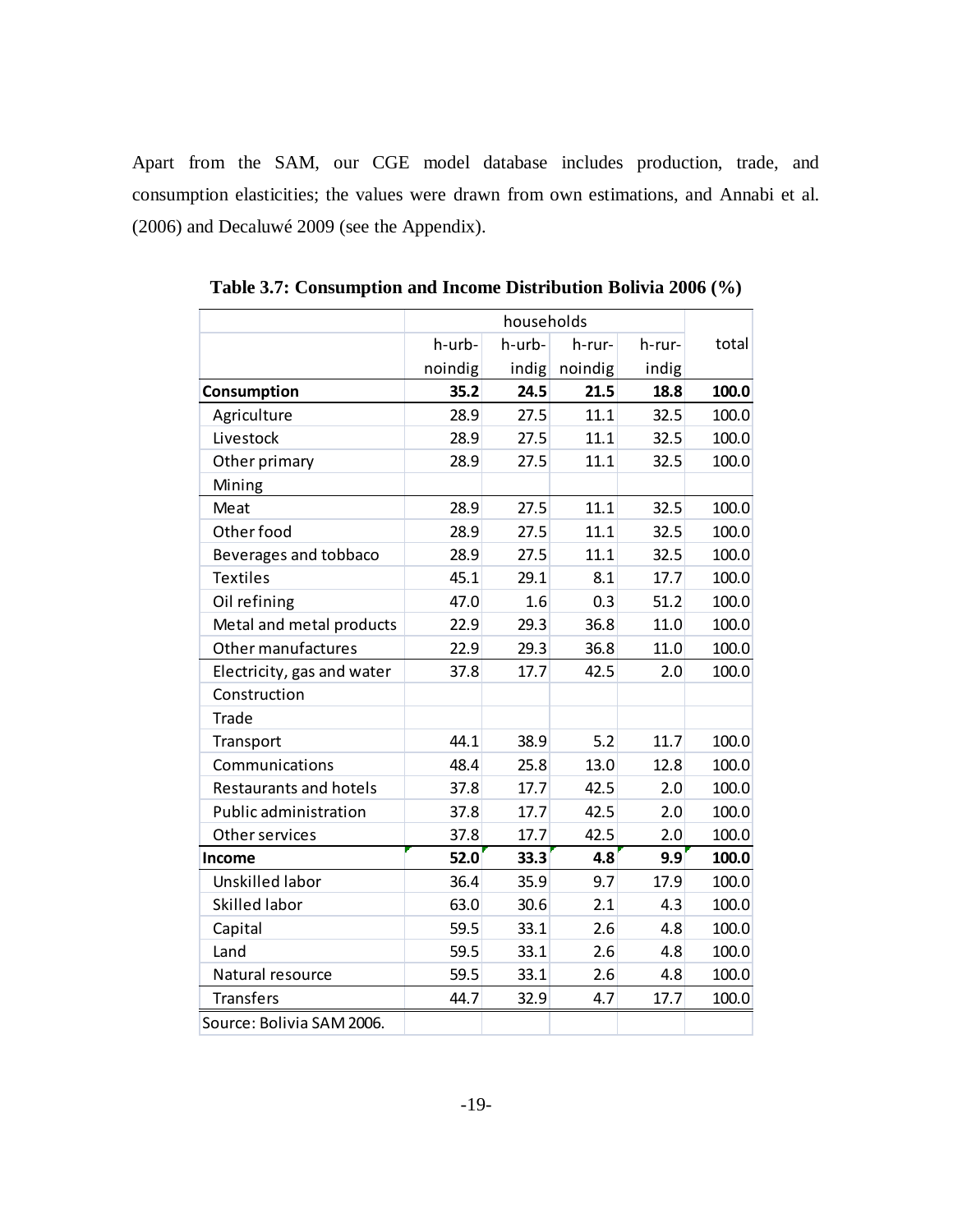### *3.2 The Model*

 $\overline{a}$ 

As explained, we implemented the PEP Standard Model. However, we introduced some changes in order to better reflect the Bolivian economy. Specifically, we changed the model in order to reflect that Bolivia is price taker in world markets; producers can always sell as much as they wish on the world market at the (exogenous) current price; alternatively, we introduced the "pure" form of the small-country hypothesis. In some cases (see below the "edem-txt" scenario), we want to simulate a decrease in world export demand without altering the world export price. This is achieved by making selected export quantities exogenous and deleting the CET for export and domestic sales tangency condition. We also modified the functioning of the government sector; we assume that government consumption of each commodity is fixed in real terms, instead of assuming that total government spending in commodities is fixed. Finally, we introduced a wage curve (see Blanchflower and Oswald, 1994) to endogenize unemployment; it establishes a negative relationship between the levels of unemployment and wages.<sup>5</sup> The wage curve was calibrated using the 2006 Bolivian Household Survey. A more detailed presentation of the changes can be found in the Appendix.

As usual in the CGE context, we need to specify the three macroeconomic balances that are present in a CGE model: i) external balance, ii) savings-investment, and iii) government budget. The model allows for alternative closure rules for these balances. We assume that the government current account is equilibrated through changes in government savings; real government consumption and all tax rates are fixed. The real investment is endogenous and follows the available savings (i.e., the model is savings-driven); thus, a change in the households income will be reflected in a change in investment, and the same for the government savings. The foreign savings (i.e., the negative of the current account balance) are fixed in the base scenario value, being the real exchange rate the variable that

 $<sup>5</sup>$  According to David Blanchflower and Andrew Oswald, the wage curve summarizes the fact that "A worker</sup> who is employed in an area of high unemployment earns less than an identical individual who works in a region with low joblessness".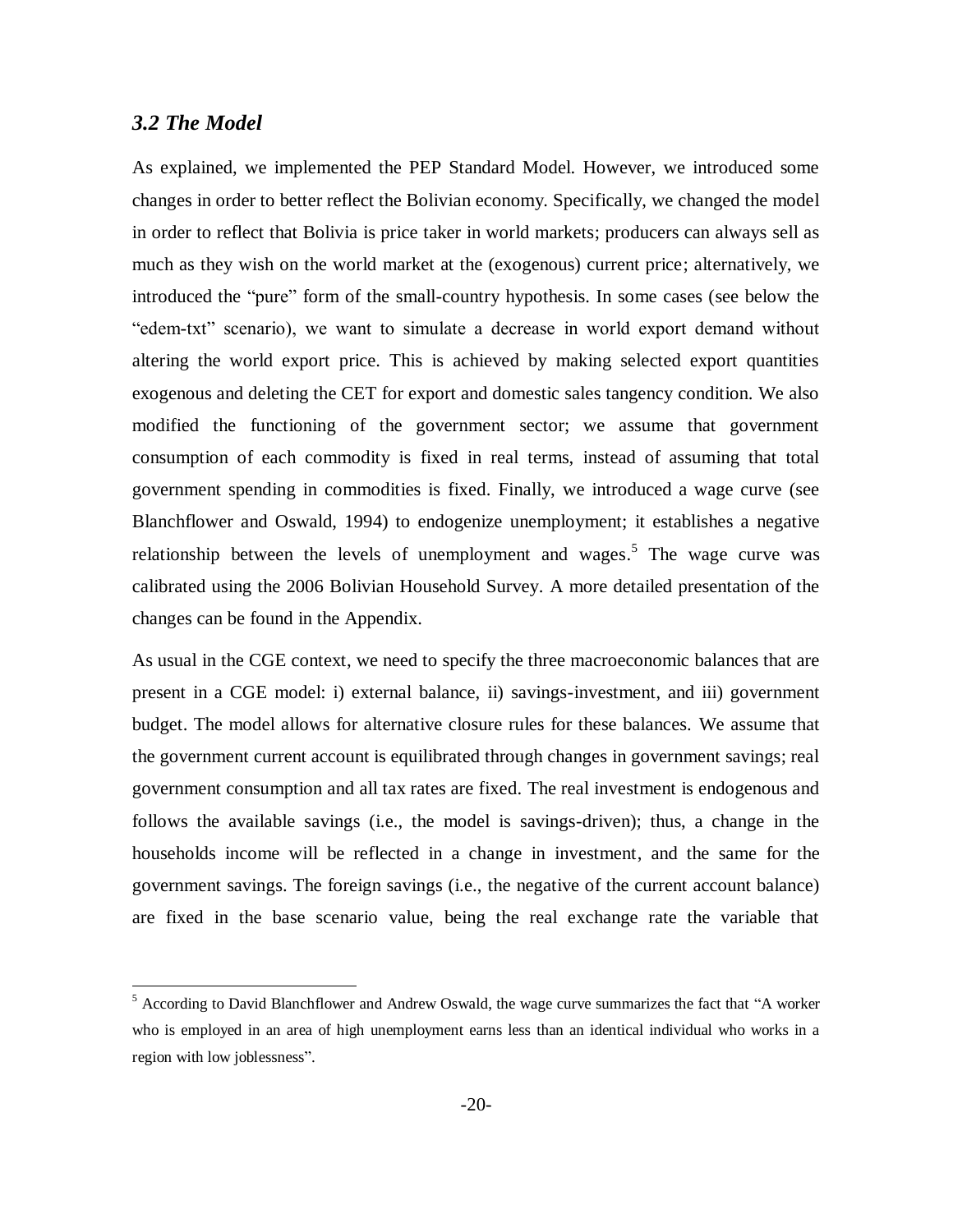equilibrates the inflows and outflows of foreign currency. Finally, the model numeraire is the (nominal) exchange rate.

# **4. Simulations**

In this section we use the modified PEP Standard Model to perform counterfactual simulations. Two sets of scenarios are considered: in the first, we run simulations related to external shocks intended to analyze the impact of the GFC in the Bolivian economy; in the second, we assess the impact of some policy responses. Besides, we consider two sets of external shocks: a severe crisis scenario, and a medium crisis scenario.

# *4.1 Scenarios*

 $\overline{a}$ 

As explained in Section 2, we simulate scenarios related to the following variables:

- 1. world prices of main export products, mining and agriculture (natural gas, zinc, silver, gold, lead, tin and soya),
- 2. export demand of textiles,
- 3. foreign savings and foreign direct investment, and
- 4. remittances from abroad (Spain, Argentina and the United States).

Table 4.1 describes the percentage change in the variables used for the simulations. In general, we are considering a reduction of 25% in export prices of mining and agriculture. This reduction is in accordance with the export price index computed by the Central Bank, which displays a reduction of 21.6% between 2006 and  $2008$ .<sup>6</sup>

 $6$  Recall that in the mining sector we are considering also the hydrocarbon sector.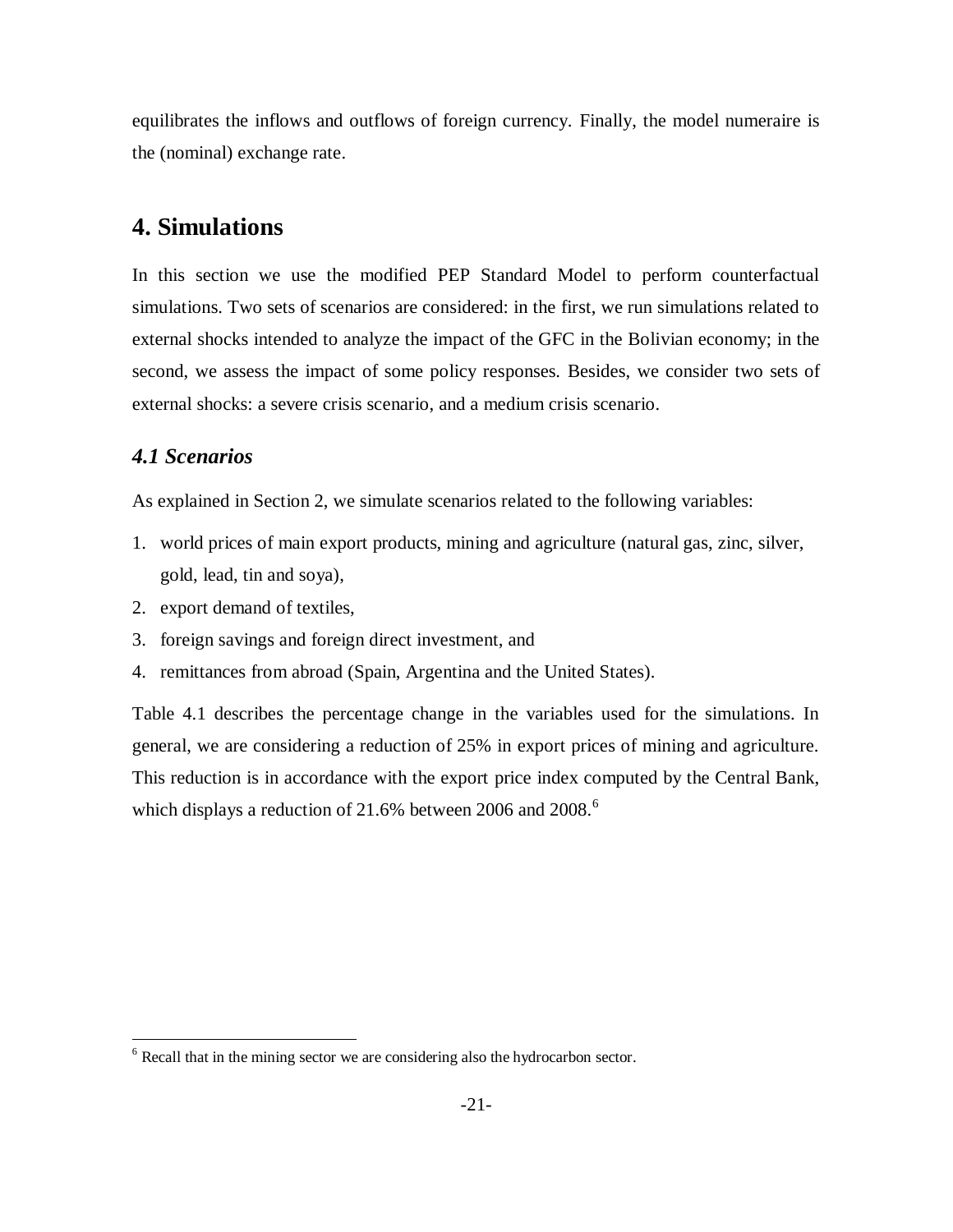| name               | description                                        |
|--------------------|----------------------------------------------------|
| external shocks    |                                                    |
| pwe-min            | 25% reduction in world export price of mining      |
| pwe-agr            | 25% reduction in world export price of agriculture |
| edem-txt           | 40% reduction in world export demand of textiles   |
| curacc             | 25% reduction in foreign savings                   |
| remit              | 30% reduction in remittances to all households     |
| combi              | all previous scenarios combined                    |
| combi-cut          | similar to combi but shocks are cut by 50%         |
| policy shocks      |                                                    |
| combi + trnsfr-hhd | combi + 10% increase in transfers from gov to hhd  |
| combi + govcon     | combi + 2.5% increase in government consumption    |

#### **Table 4.1: Simulated Scenarios**

Source: Author's calculation.

 $\overline{a}$ 

We also simulate a 40% reduction in the world export demand of textiles. This simulation is meant to capture not only the effects of the GFC in this sector, but also the elimination of the tariff preferences that Bolivia had with the USA, called the ATPDEA (for its initials in Spanish). Although these preferences included various articles of the manufacturing sector, it is considered that textiles are the main sector that has been affected.<sup>7</sup>

The 25% reduction of foreign savings can be interpreted as an improvement in the current account balance, since Bolivia had a surplus in current account in year 2006. With this simulation we aim to capture the pressure for the Bolivian economy to generate a larger surplus in order to maintain the level of International Reserves or to pay external debt. The fall in foreign savings can be attributed to a fall in FDI. In fact, FDI has been falling constantly in the last two years. In 2008 it represented 3% of GDP and in 2009 it represented 2.9% of GDP.

It is thought that a fall in remittances could have an important impact in the economy. We evaluate this hypothesis by simulating a 30% reduction in remittances to households. The

 $<sup>7</sup>$  The ATPDEA included import duties preferences for several products, but the main products that Bolivia</sup> exported under these preferences were textiles, jewelry and wood products.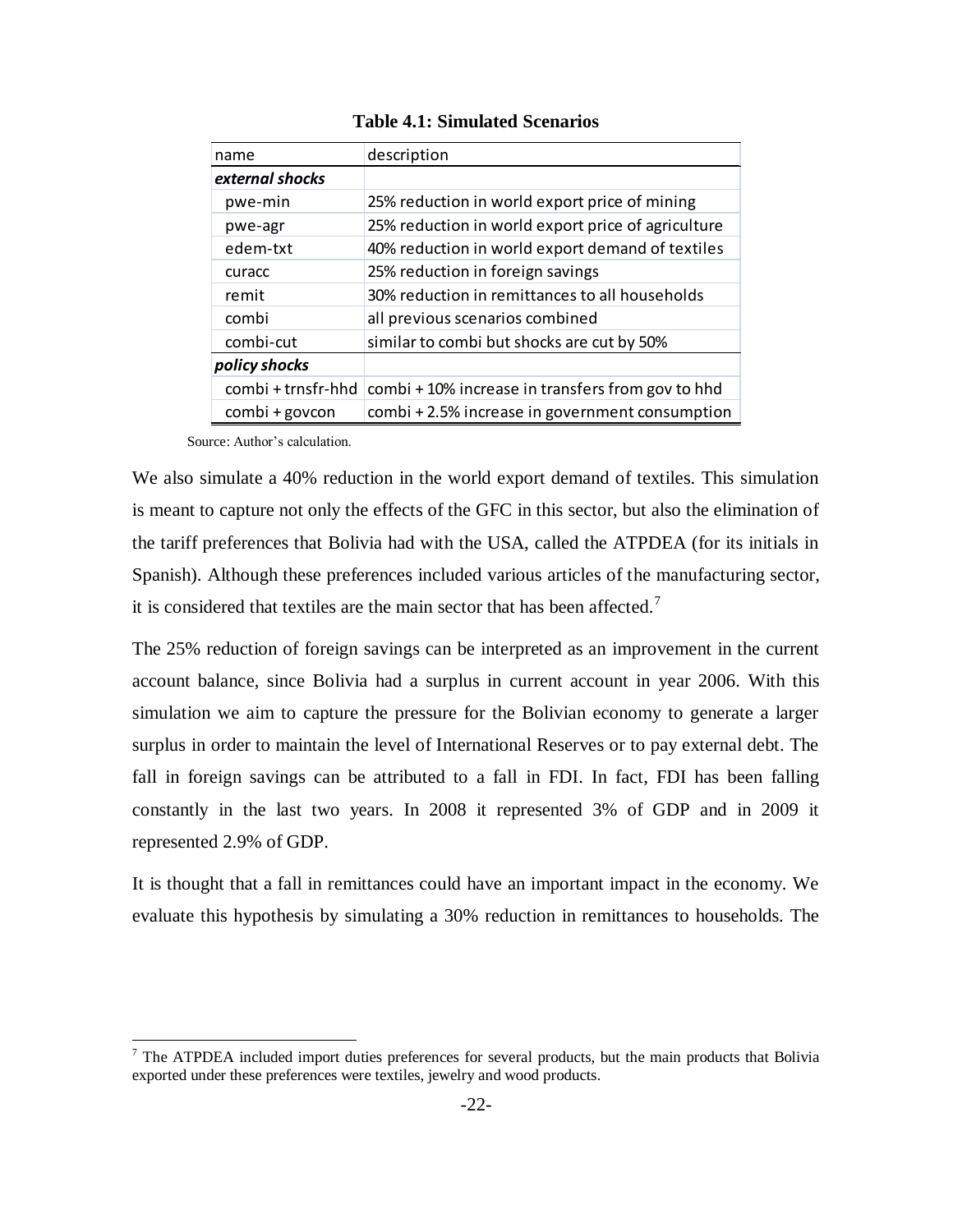reduction that we are simulating is larger than what it is observed in the data, but recall that we are simulating a severe impact scenario.<sup>8</sup>

Finally, we simulate a combined scenario (combi) where we include all the shocks together. This is our severe crisis scenario. We also simulate a medium crisis scenario (combi-cut) where we feature again the same changes in variables together but shocks are cut by 50%.

### *4.2 Results*

 $\overline{a}$ 

In this subsection, we describe and analyze the results obtained with the CGE simulations. Recall that our base scenario is a picture of the Bolivian economy in year 2006, and we consider the existence of unemployment in both labor markets (i.e., skilled and unskilled workers). We are interested in the changes of the main macroeconomic variables as well as of the sectoral variables.

Table 4.2 shows the percentage change of all the main (real) macroeconomic variables. In particular, we present the results for the aggregate demand, price indices, unemployment, and fiscal variables. Column (i) shows the GDP components expressed in billions of bolivianos (local currency unit) for year 2006. In columns (ii)- $(x)$ , we display the percentage change with respect to the base scenario. The last two columns refer to the policy response scenarios that will be explained later.

<sup>&</sup>lt;sup>8</sup> Actually, remittances fell in 9.3% in the last months and they have slightly recovered also.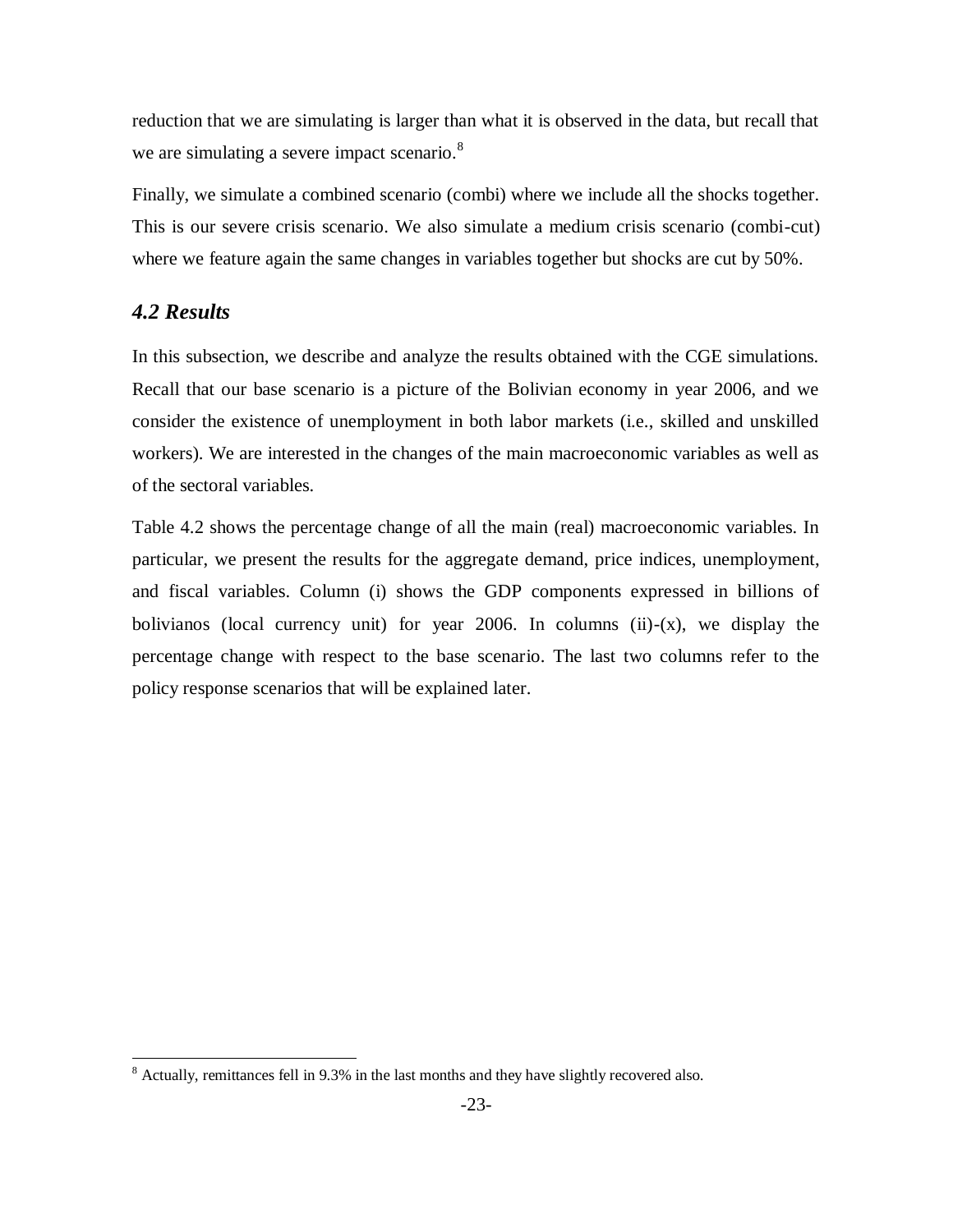|                                                  |           |                  |         | edem-  |         |        |         | combi-  | combi-  | combi-  |
|--------------------------------------------------|-----------|------------------|---------|--------|---------|--------|---------|---------|---------|---------|
| indicator                                        |           | base LCU pwe-min | pwe-agr | txt    | curacc  | remit  | combi   | cut     | trnsfr- | govcon  |
|                                                  | (i)       | (ii)             | (iii)   | (iv)   | (v)     | (vi)   | (vii)   | (viii)  | (ix)    | (x)     |
| national accounts (chg%)                         |           |                  |         |        |         |        |         |         |         |         |
| household consumption                            | 56,429    | $-5.0$           | $-0.4$  | $-0.1$ | $-0.3$  | $-2.5$ | $-8.3$  | $-4.2$  | $-7.8$  | $-8.1$  |
| fixed investment                                 | 11,482    | $-49.8$          | 0.6     | 0.2    | $-25.1$ | $-4.0$ | $-85.3$ | $-40.0$ | $-88.3$ | $-89.1$ |
| government consumption                           | 13,140    | 0.0              | 0.0     | 0.0    | 0.0     | 0.0    | 0.0     | 0.0     | 0.0     | 2.5     |
| exports                                          | 37,943    | $-4.9$           | 0.0     | $-0.4$ | 2.2     | 2.4    | $-0.4$  | 0.1     | $-0.6$  | $-0.8$  |
| imports                                          | $-29,118$ | $-21.2$          | $-0.5$  | $-0.6$ | $-6.7$  | $-3.1$ | $-32.1$ | $-16.6$ | $-32.5$ | $-32.7$ |
| GDP market price                                 | 89,158    | $-4.7$           | 0.0     | 0.0    | $-0.3$  | $-0.1$ | $-5.9$  | $-2.4$  | $-6.0$  | $-5.9$  |
| net indirect taxes                               | 19,425    | $-15.9$          | 0.2     | 0.0    | $-0.9$  | 0.1    | $-18.9$ | $-7.7$  | $-19.1$ | $-19.2$ |
| GDP factor cost                                  | 69,733    | $-1.6$           | $-0.1$  | 0.0    | $-0.1$  | $-0.1$ | $-2.3$  | $-0.9$  | $-2.4$  | $-2.2$  |
| price indices (100=base)                         |           |                  |         |        |         |        |         |         |         |         |
| consumer price index                             | 100.0     | 91.6             | 99.5    | 99.6   | 98.9    | 98.4   | 88.1    | 93.6    | 88.3    | 88.3    |
| domestic price index (*)                         | 100.0     | 89.6             | 99.5    | 99.5   | 98.4    | 98.3   | 85.2    | 92.3    | 85.3    | 85.3    |
| terms of trade (pe/pm)                           | 100.0     | 84.5             | 99.4    | 100.0  | 100.0   | 100.0  | 83.9    | 91.9    | 83.9    | 83.9    |
| world price index (**)                           | 100.0     | 91.2             | 99.7    | 100.0  | 100.0   | 100.0  | 90.9    | 95.4    | 90.9    | 90.9    |
| real exchange rate                               | 100.0     | 101.8            | 100.2   | 100.5  | 101.6   | 101.8  | 106.7   | 103.4   | 106.6   | 106.5   |
| unemployment (%)                                 |           |                  |         |        |         |        |         |         |         |         |
| unskilled labor                                  | 3.9       | 4.6              | 4.2     | 4.0    | 4.1     | 3.9    | 5.0     | 4.6     | 5.0     | 5.1     |
| skilled labor                                    | 10.5      | 13.3             | 10.6    | 10.6   | 10.7    | 10.9   | 13.8    | 12.3    | 13.7    | 13.1    |
| total                                            | 7.0       | 8.7              | 7.2     | 7.0    | 7.2     | 7.2    | 9.1     | 8.2     | 9.1     | 8.8     |
| fiscal (shr% GDP)                                |           |                  |         |        |         |        |         |         |         |         |
| government savings                               | 11.0      | 7.3              | 11.1    | 11.1   | 10.9    | 11.0   | 7.2     | 9.4     | 6.8     | 6.6     |
| tax revenue                                      | 28.1      | 26.0             | 28.3    | 28.2   | 28.1    | 28.2   | 26.0    | 27.3    | 26.0    | 25.8    |
| government consumption                           | 14.7      | 16.0             | 14.7    | 14.7   | 14.8    | 14.7   | 16.0    | 15.3    | 16.0    | 16.5    |
| note: the nominal exchange rate is the numeraire |           |                  |         |        |         |        |         |         |         |         |
| $(*)$ = non-tradables                            |           |                  |         |        |         |        |         |         |         |         |
| $=$ tradables<br>$(**)$                          |           |                  |         |        |         |        |         |         |         |         |
| Source: Authors' calculations.                   |           |                  |         |        |         |        |         |         |         |         |

**Table 4.2: Real Macro Indicators (change% w.r.t. base scenario)**

Notice that in neither of the simulations there is a change in government consumption, because it is considered an exogenous variable – recall the model closure rule explained in Section 3. Looking at GDP at factor cost, it can be seen that the largest effects appear when there is a reduction in the export price of mining, GDP decreases by -1.6%. This happens because mining is the main export product (61%); besides, its share in value added is  $14\%$ .<sup>9</sup>

In terms of household consumption, it decreases by -5% when there is a reduction in mining export prices and it decreases by -0.4% when there is a reduction in the export price of agricultural products, reflecting the importance of mining in the incomes of the economy. Household consumption falls because the income of all type of households falls.

 $\overline{a}$ 

 $9$  The rates of GDP growth above 6% experienced in 2008 were explained mainly by the boost in the mining sector.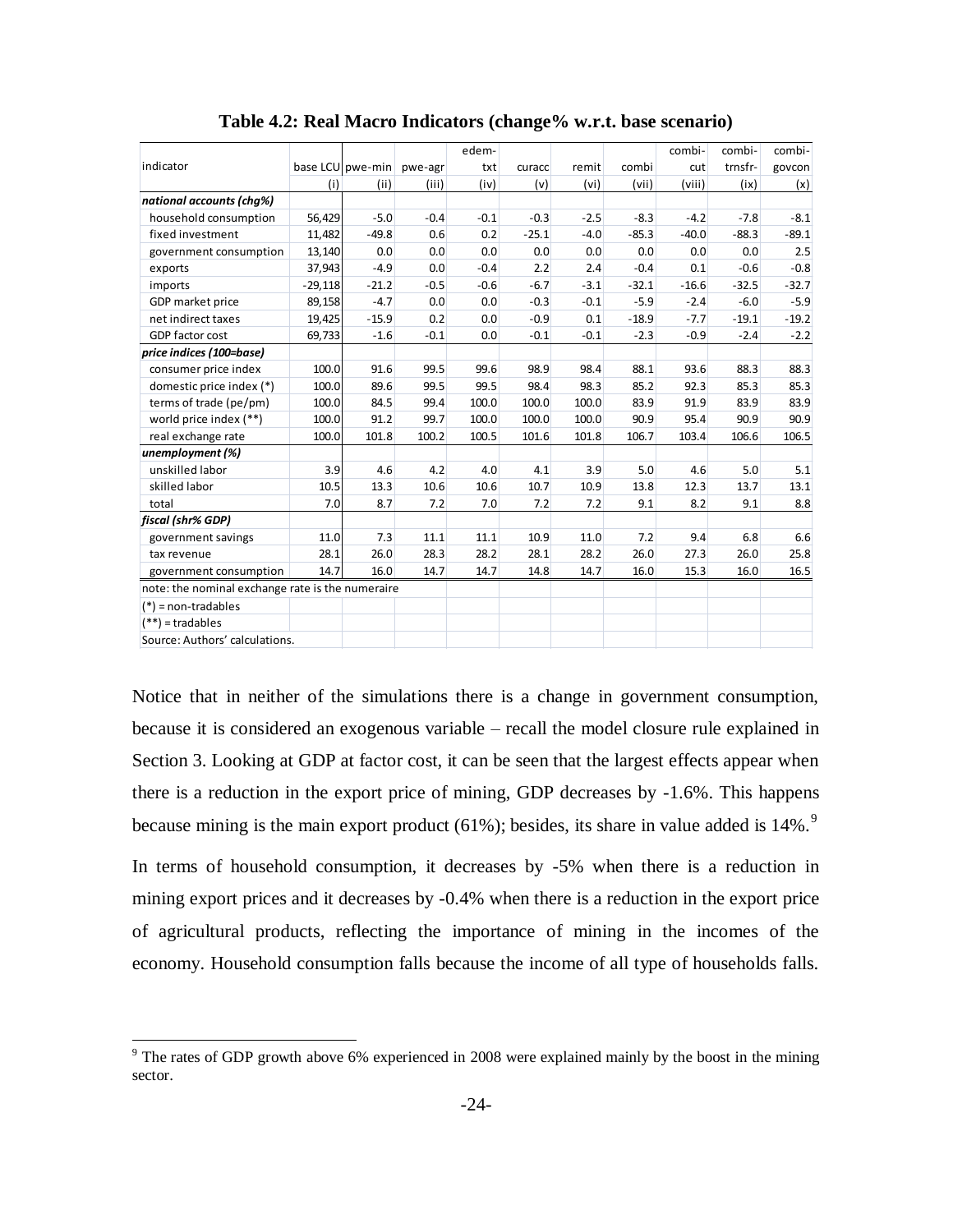Remittances have also a considerable impact on consumption; it is reduced by -2.5% when remittances fall by 30%. Nevertheless, the impact on GDP is relatively low (-0.1%).

A structural problem of the Bolivian economy is certainly the high volatility of investment, which is reflected in our assumption that investment is savings-driven (see above). The fall in fixed investment is noteworthy; it falls by almost -50% when the price of mining decreases and by -85.3% in the severe and combined scenario. There are two main channels that explain the fall in investment. First, a reduction in the export price of mining leads to a decrease in the production of mining with the corresponding reduction on revenues from taxes of this sector -- remember that mining is a highly taxed sector. Therefore, fiscal surplus reduces and government savings decreases from 11% to 7.3% as a share of GDP. Second, a 25% reduction in export prices of mining, increases unemployment from 7% to 8.7%, affecting negatively to wages, which fall in -10% and also households' income. As a consequence households' savings also fall. These two channels reduce savings in the economy with the corresponding reduction in investment.

As expected, exports fall sharply when there is a decrease in the price of mining. They fall in -4.9% because the share of mining in Bolivian total exports is the largest (60%). The decrease in the world price of mining generates a depreciation of the real exchange rate that, ceteris paribus, increases exports of non-mining products and decreases imports (- 21%), in order to keep foreign savings fixed; remember that foreign savings are fixed as part of the model macro closure rule for the external sector (see above). The effect is similar but less strong in the pwe-agr and edem-txt scenarios.

A reduction in foreign savings has a strong effect on investment, which falls by -25.1% in the curracc scenario. This result is explained by the selected closure rule for the rest of the world (i.e., exogenous foreign savings) and for the savings-investment balance (i.e., the model is savings-driven). The decrease in remittances also has a negative impact on investment (see scenario remit), reducing it by -4% due to a decrease in income that translates into a decrease in savings. It is interesting to note that the income effect of a reduction in remittances is different according to the type of household that is being considered.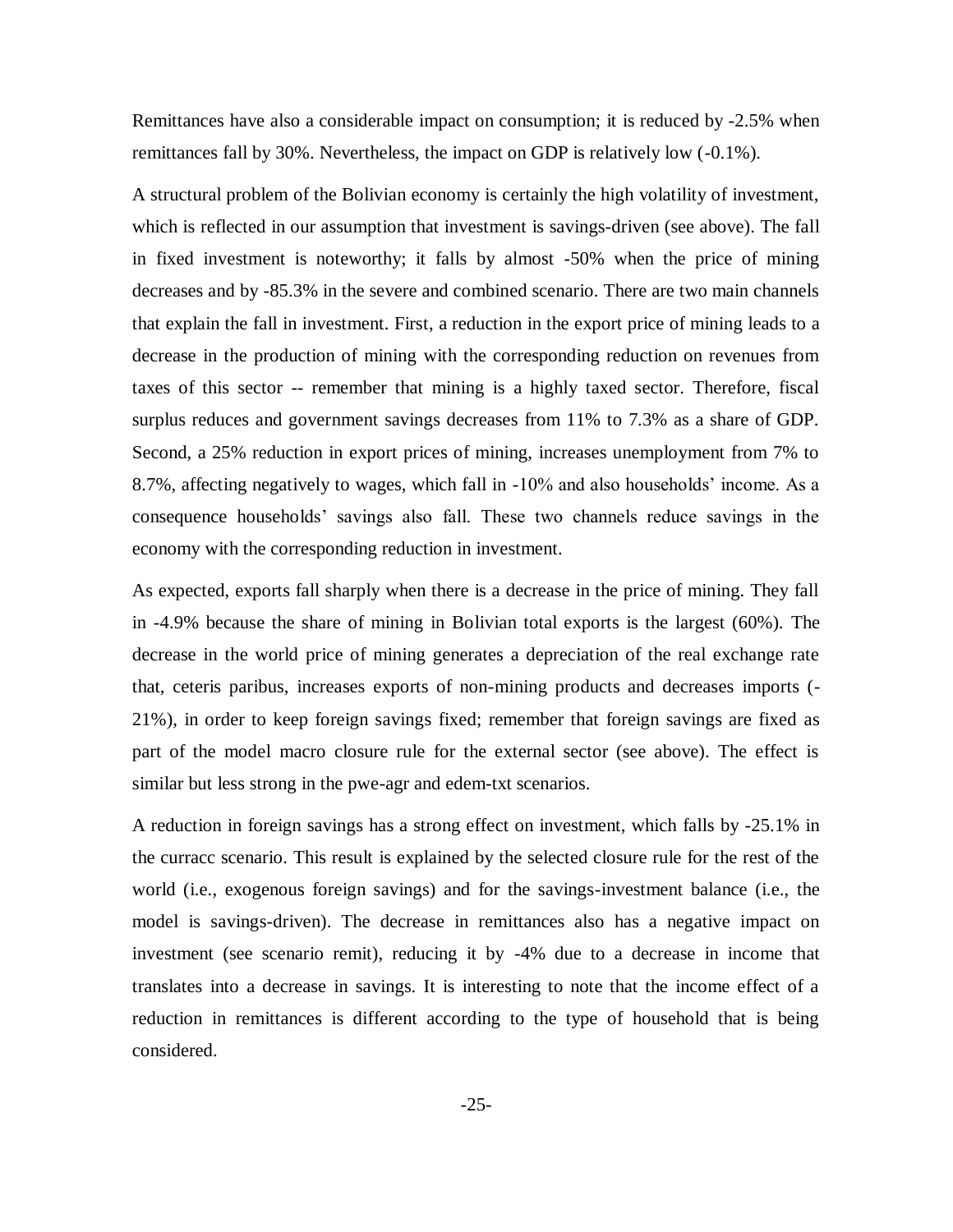|                                |       |                  |         | edem-  |        |         |         | combi-  | combi-  | combi-  |
|--------------------------------|-------|------------------|---------|--------|--------|---------|---------|---------|---------|---------|
| <b>RH</b>                      |       | base LCU pwe-min | pwe-agr | txt    | curacc | remit   | combi   | cut     | trnsfr- | govcon  |
| h-urb-noindig                  | 402.7 | $-8.4$           | $-0.5$  | $-0.4$ | $-1.1$ | $-23.0$ | $-31.1$ | $-14.8$ | $-28.5$ | $-30.9$ |
| h-urb-indig                    | 296.2 | $-8.4$           | $-0.5$  | $-0.4$ | $-1.1$ | $-23.4$ | $-31.4$ | $-15.0$ | $-28.9$ | $-31.2$ |
| h-rur-noindig                  | 42.7  | $-8.4$           | $-0.5$  | $-0.4$ | $-1.1$ | $-19.5$ | $-27.9$ | $-13.4$ | $-24.3$ | $-27.7$ |
| h-rur-indig                    | 159.8 | $-8.4$           | $-0.5$  | $-0.4$ | $-1.1$ | $-14.9$ | $-23.8$ | $-11.6$ | $-18.8$ | $-23.6$ |
| Source: Authors' calculations. |       |                  |         |        |        |         |         |         |         |         |

**Table 4.3: Transfer Income of Households (change% w.r.t. base scenario)**

In table 4.3 it can be seen that indigenous urban households are the most affected by a reduction in remittances, transfer incomes decrease by -23.4%, while indigenous rural households are the least affected, and their income falls by -14.9%. This result shows that urban households are more dependent on remittances than rural households.

In the last three rows of table 4.2 we analyze the impact on some key fiscal indicators, as government savings, government consumption and tax revenues. In particular, the results highlight the importance of the mining sector (particularly, hydrocarbons) as a source of revenues for the government. Consequently, public savings and investment also depend on the revenues from the mining sectors.<sup>10</sup>

The government surplus expressed as a share of GDP is (significantly) reduced only when the export prices of mining decrease (see scenario pwe-min). On the other hand, government consumption expressed as a share of GDP increases (+1.2 percent point), as consequence of a decrease in domestic prices and a decrease in GDP – recall that we assume government consumption is fixed in real terms as part of our government closure rule. In the pwe-agr and edem-txt scenarios, the simulated shocks have a minor fiscal impact. In the curracc and remit scenarios, the adjustment is attained through a reduction in investment.

Second, the share of tax revenues reduces from 28.1% to 26% when the export price of mining reduces in 25%, because the production in the mining sector falls. The opposite happens when there is a reduction in the export price of agriculture, tax revenues share raises up to 28.3%. The reason of these opposite effects is that taxes on mining represent

 $\overline{a}$ 

<sup>&</sup>lt;sup>10</sup> Public income from hydrocarbons increased from 5.6% as a share of GDP in 2004 to 25.7% as a share of GDP in the last quarter of 2008.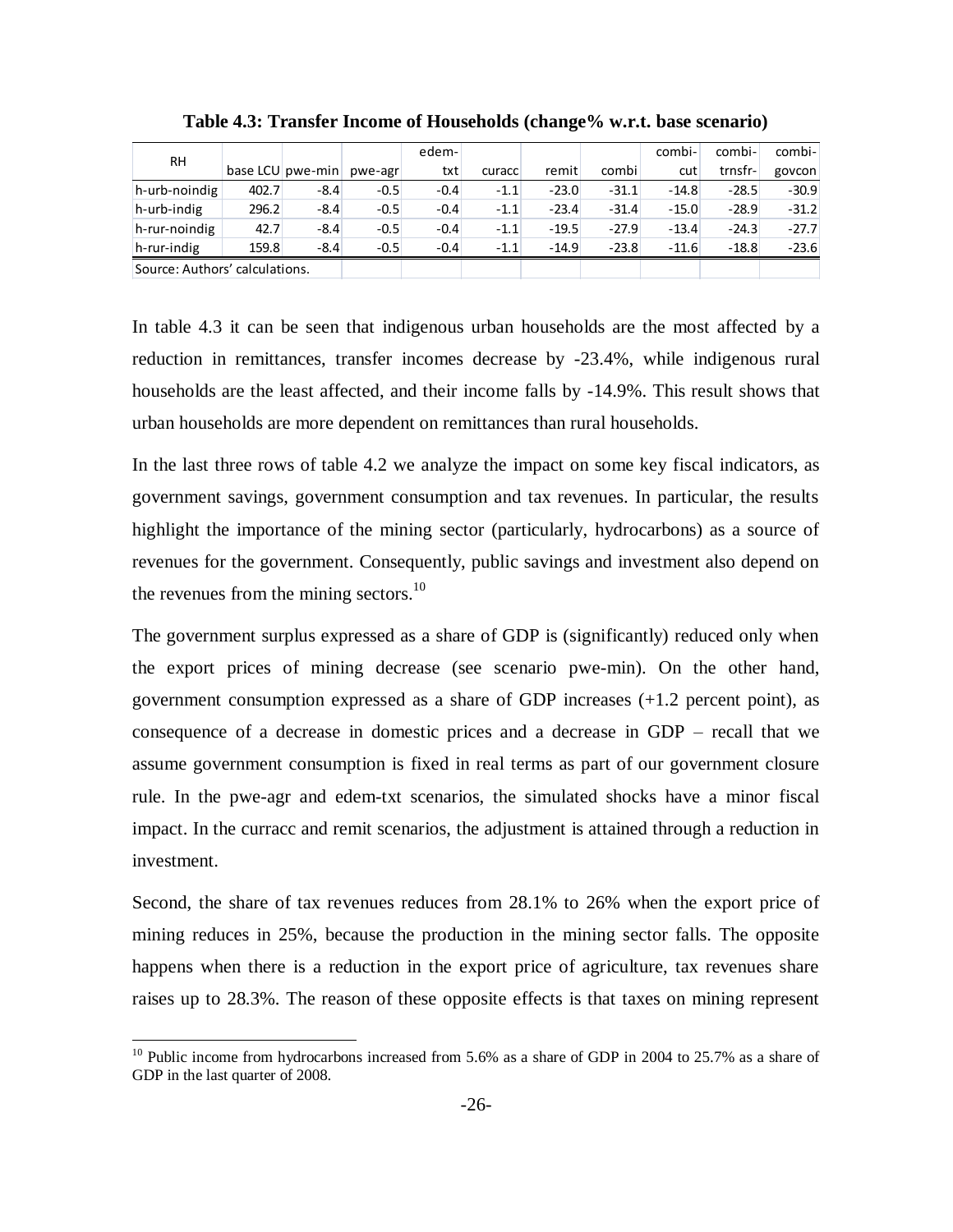almost 40% of total government income; therefore, when mining production falls, tax income also falls. On the other hand, when the export price of agricultural goods decreases, tax revenues increases because the production of other sectors that pay taxes increases. Certainly this positive effect is not so important as the decrease in government revenues due to a decrease in pwe-min.

Finally, a 25% reduction in foreign savings traduces into a reduction in government savings share by 0.1% with respect to the base scenario, while government consumption rises by the same magnitude (0.1%). Recall that government savings is an endogenous variable and it moves always to balance the government budget constraint.

Then, in table 4.4 we present the sectoral results. In particular, we analyze the impact of the simulations on production (value added), exports and imports. To facilitate the presentation of results, we concentrate on five aggregated sectors: mining, agriculture, food, manufactures and services. Columns (ii) to (x) show the percentage change with respect to the base scenario. $11$ 

 $\overline{a}$ 

 $11$  In the appendix we show the same results for all the 19 (disaggregated) sectors.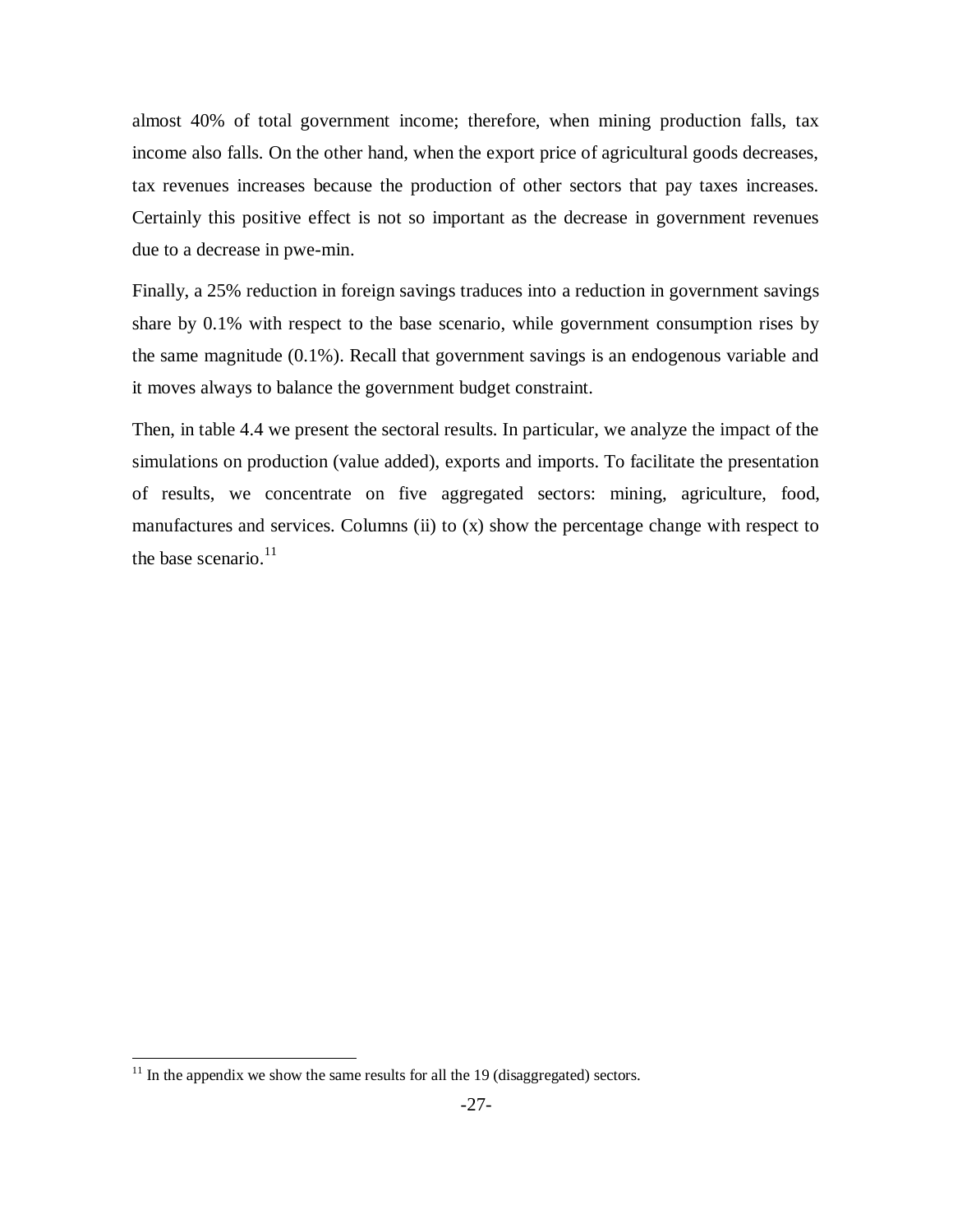|                                |        |                  |         | edem-  |        |        |         | combi-  | combi-  | combi-  |
|--------------------------------|--------|------------------|---------|--------|--------|--------|---------|---------|---------|---------|
| indicator                      |        | base LCU pwe-min | pwe-agr | txt    | curacc | remit  | combi   | cut     | trnsfr- | govcon  |
|                                | (i)    | (ii)             | (iii)   | (iv)   | (v)    | (vi)   | (vii)   | (viii)  | (ix)    | (x)     |
| Value added                    |        |                  |         |        |        |        |         |         |         |         |
| Agriculture                    | 9,750  | 3.9              | $-2.4$  | 0.2    | 0.3    | $-0.4$ | 0.9     | 0.5     | 1.1     | 0.8     |
| Mining                         | 11,346 | $-16.2$          | 0.8     | 0.5    | 1.2    | 1.5    | $-13.2$ | $-5.8$  | $-13.4$ | $-13.5$ |
| Food                           | 4,939  | 4.5              | 0.1     | 0.2    | 0.7    | $-0.5$ | 6.1     | 2.8     | 6.3     | 6.0     |
| Other manufactures             | 3,866  | 9.3              | 1.0     | $-2.7$ | $-0.2$ | 1.0    | 9.0     | 4.5     | 8.6     | 8.3     |
| Services                       | 39,832 | $-0.6$           | 0.1     | 0.0    | $-0.7$ | $-0.5$ | $-2.1$  | $-0.9$  | $-2.2$  | $-1.8$  |
| Exports                        |        |                  |         |        |        |        |         |         |         |         |
| Agriculture                    | 1,021  | 24.3             | $-39.2$ | 1.2    | 3.1    | 2.8    | $-19.4$ | $-8.1$  | $-19.6$ | $-19.8$ |
| Mining                         | 23,536 | $-24.7$          | 0.9     | 0.5    | 2.3    | 2.0    | $-20.1$ | $-8.8$  | $-20.1$ | $-20.2$ |
| Food                           | 4,492  | 27.8             | 1.0     | 1.3    | 3.5    | 3.3    | 41.2    | 19.5    | 40.7    | 40.4    |
| Other manufactures             | 5,514  | 31.6             | 1.7     | $-7.0$ | 0.2    | 2.8    | 33.8    | 14.4    | 32.7    | 32.3    |
| Services                       | 3,380  | 21.2             | 1.4     | 0.9    | 2.6    | 3.0    | 31.7    | 15.5    | 31.3    | 31.0    |
| <b>Imports</b>                 |        |                  |         |        |        |        |         |         |         |         |
| Agriculture                    | 866    | $-12.9$          | $-0.6$  | $-0.8$ | $-2.0$ | $-3.7$ | $-17.8$ | $-10.4$ | $-17.3$ | $-17.6$ |
| Mining                         | 2,240  | $-16.0$          | $-0.3$  | $-0.2$ | $-1.8$ | $-1.9$ | $-19.9$ | $-10.4$ | $-19.8$ | $-20.0$ |
| Food                           | 1,485  | $-18.7$          | $-1.2$  | $-0.9$ | $-2.5$ | $-5.0$ | $-26.7$ | $-14.8$ | $-26.0$ | $-26.2$ |
| Other manufactures             | 19,057 | $-23.1$          | $-0.2$  | $-0.5$ | $-9.2$ | $-2.7$ | $-36.2$ | $-18.3$ | $-37.0$ | $-37.3$ |
| Services                       | 5,470  | $-18.9$          | $-1.4$  | $-0.8$ | $-2.2$ | $-4.4$ | $-26.4$ | $-14.5$ | $-26.0$ | $-26.0$ |
| Source: Authors' calculations. |        |                  |         |        |        |        |         |         |         |         |

**Table 4.4: Sectoral Results (change% w.r.t. base scenario) Aggregated Sectors**

Production in the mining sector falls by -16.2% when the export price of mining reduces by 25%. In contrast, all the other sectors and in particular other manufactures are affected positively by a reduction in the price of mining. For instance, other manufactures increase their production by 9.3%. There is certainly a reallocation of resources, like an inverse Dutch Disease – the sectors that increase the most are relatively more export-oriented. When the price of mining - the main economic sector- decreases, production is cut in this sector and resources move to other sectors.

The fall in remittances causes a reduction in agriculture, food and services value added by - 0.4% and -0.5%. On the other hand, remittances boost mining and other manufactures production by 1.5% and 1% respectively. The fall in remittances puts pressure on the real exchange rate, which should depreciate to comply with the restriction of fixed savings from the rest of the world. Then, the depreciation of the real exchange rate stimulates the exports of the more tradable sectors - with a ratio exports/production higher (see Table 3.5).

Exports behave in a similar way than production, but of course with different magnitudes. It is remarkable the reduction in agriculture exports due to a reduction in its world price (-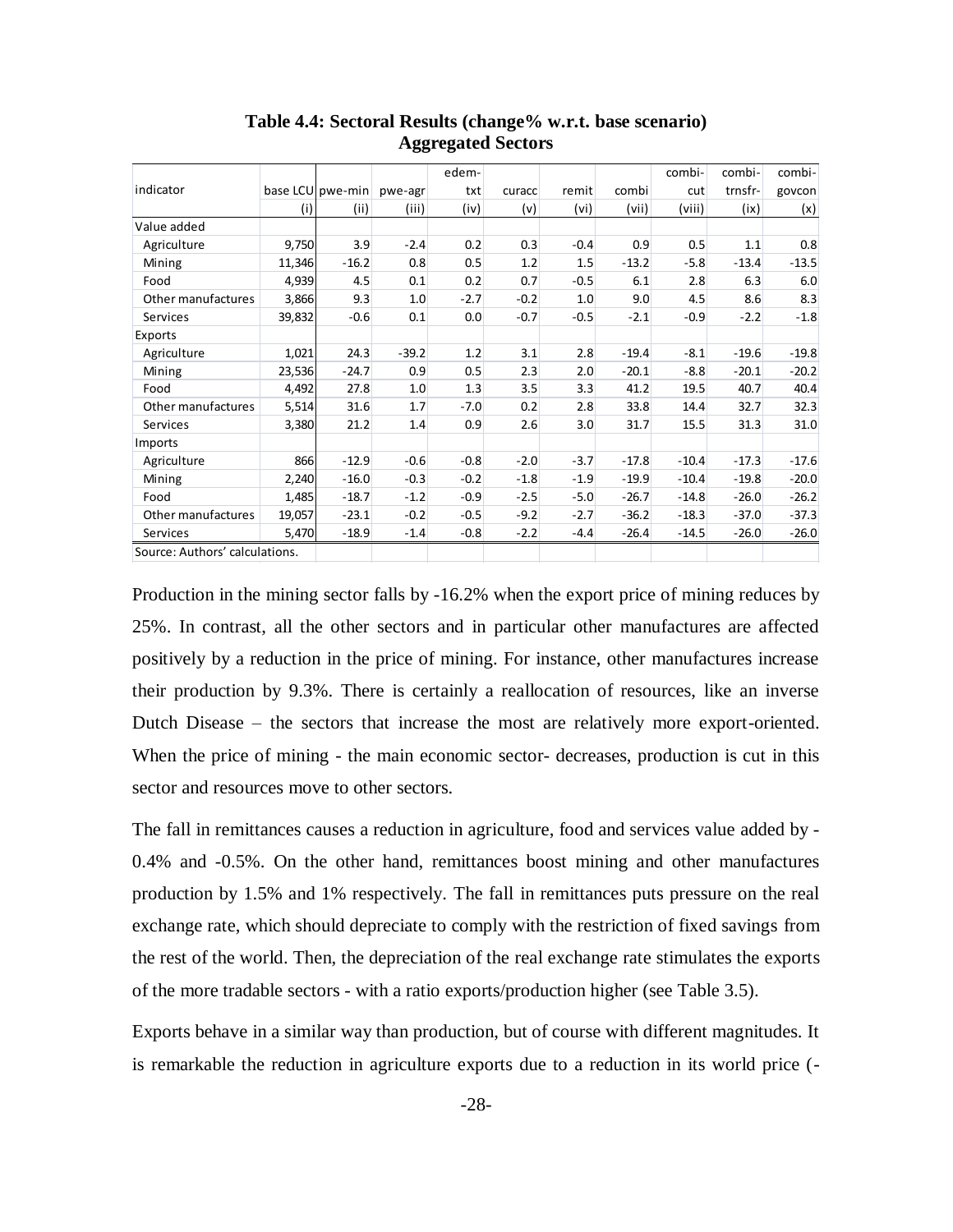39.2%). This fact highlights the high sensibility of agriculture exports to variations in world export prices. Birbuet and Machicado (2009) demonstrate this fact in a case study elaborated for the quinoa sector, which has been one of the growing agricultural sectors in the last years. The growing of the sector is explained mainly by the high international prices of quinoa and the same occurs with other commodities as Brazilian nuts, soya, rice and vegetable oil.

A reduction in the world export price of mining boosts exports of all the other sectors, because the real exchange rate depreciates. This is also clearly seen in imports; all sectors reduce their imports due to the depreciation of the exchange rate. In particular, other manufactures are highly influenced, because their share in total imports is 23.7% (see table 3.5).

A 25% reduction in foreign savings imposes the necessity to generate more foreign resources. Therefore exports increase in most of the sectors by more than 2%, with the only exception of other manufactures that increases its exports only by 0.2%. Again, all sectors increase their exports as a response to the depreciation of the real exchange rate. Certainly, when there is a real depreciation, imports also fall as it is seen in table 4.4.

When the foreign demand of textiles reduces by 40%, exports of this sector decrease by -40% and value added decreases by -12.35%. This strong reduction is compensated by the expansions experienced by other sectors included in other manufactures, such as metal and metal products and light manufactures.

It is important to analyze also the effects on labor variables, like labor demand and wages, since Bolivia is a poor country and poverty is mainly explained by a lack of labor opportunities. It is true that unemployment problems are somehow compensated by informal employment and underemployment, but it is also true that labor demand is highly sensible to macroeconomic shocks.

The following table displays the labor demand changes (again with respect to the base scenario) under our 5 different shocks and the combined scenarios. We show the impact on skilled and unskilled labor demand for agriculture, mining, textiles, construction and trade.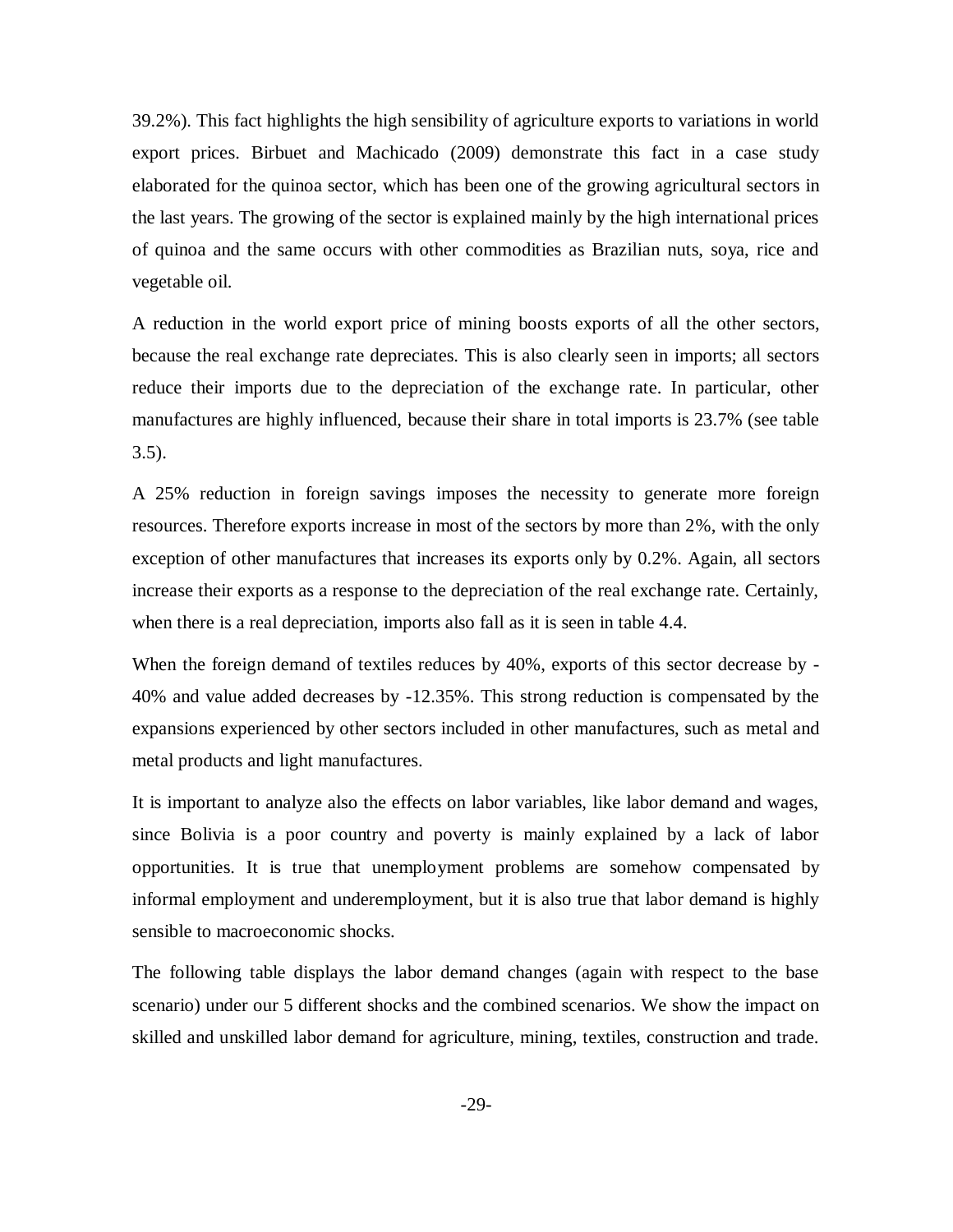We have included construction and trade since those are the sectors that absorb an important amount of labor.

|                                |       |                  |         | edem-   |         |        |         | combi-  | combi-  | combi-  |
|--------------------------------|-------|------------------|---------|---------|---------|--------|---------|---------|---------|---------|
|                                |       | base LCU pwe-min | pwe-agr | txt     | curacc  | remit  | combi   | cut     | trnsfr- | govcon  |
| Unskilled labor                |       |                  |         |         |         |        |         |         |         |         |
| Agriculture                    | 404.5 | 9.6              | $-4.6$  | 0.4     | 1.3     | $-0.3$ | 5.2     | 2.6     | 5.5     | 5.1     |
| Mining                         | 189.1 | $-52.1$          | 3.1     | 1.7     | 4.0     | 5.4    | $-44.6$ | $-21.1$ | $-45.1$ | $-45.3$ |
| <b>Textiles</b>                | 41.5  | 9.5              | 1.0     | $-22.4$ | 1.6     | 0.4    | $-13.5$ | $-5.5$  | $-13.4$ | $-13.3$ |
| Construction                   | 57.2  | $-72.9$          | 1.4     | 0.6     | $-40.2$ | $-6.7$ | $-99.4$ | $-60.7$ | $-99.8$ | $-99.9$ |
| Trade                          | 228.8 | 13.0             | 0.1     | $-0.8$  | 0.1     | 0.5    | 13.9    | 6.6     | 13.6    | 13.2    |
| Skilled labor                  |       |                  |         |         |         |        |         |         |         |         |
| Agriculture                    | 48.4  | 10.2             | $-5.1$  | 0.3     | 1.1     | 0.0    | 5.3     | 2.4     | 5.6     | 4.7     |
| Mining                         | 117.1 | $-51.8$          | 2.5     | 1.6     | 3.7     | 5.7    | $-44.5$ | $-21.3$ | $-45.1$ | $-45.6$ |
| <b>Textiles</b>                | 11.4  | 10.1             | 0.5     | $-22.5$ | 1.4     | 0.6    | $-13.4$ | $-5.7$  | $-13.3$ | $-13.7$ |
| Construction                   | 24.1  | $-72.7$          | 0.9     | 0.4     | $-40.3$ | $-6.4$ | $-99.4$ | $-60.8$ | $-99.8$ | $-99.9$ |
| Trade                          | 91.5  | 13.7             | $-0.4$  | $-0.9$  | $-0.1$  | 0.8    | 14.0    | 6.4     | 13.7    | 12.7    |
| Source: Authors' calculations. |       |                  |         |         |         |        |         |         |         |         |

**Table 4.5: Labor Demand (change% w.r.t. base scenario) Selected Sectors**

Notice that when the export price of mining decreases, labor demand in mining decreases (- 52.1%) as a consequence of a decrease in production. But also labor demand of skilled (- 72.7%) and unskilled (-72.9%) workers decreases in the mining and construction sectors respectively. According to the model, employment in construction falls because investment falls and the investment demand is basically a construction demand. Furthermore, construction is a non-tradable sector which decreases its production due to the depreciation of the real exchange rate. This is consistent with what is typically observed in the mining Departments of Potosi and Oruro, when the labor demand in the mining sector increases, the labor demand in construction also increases and vice versa. This was very evident in terms of unskilled workers, but our model results show that this is true also for skilled workers.

It is also noteworthy how an improvement in the current account or in other words a 25% reduction in foreign savings affects labor demand mainly in the sectors of construction and metal mechanic (not shown). This is certainly, because these sectors concentrate a highly proportion of investment, therefore when investment falls, labor demand in these sectors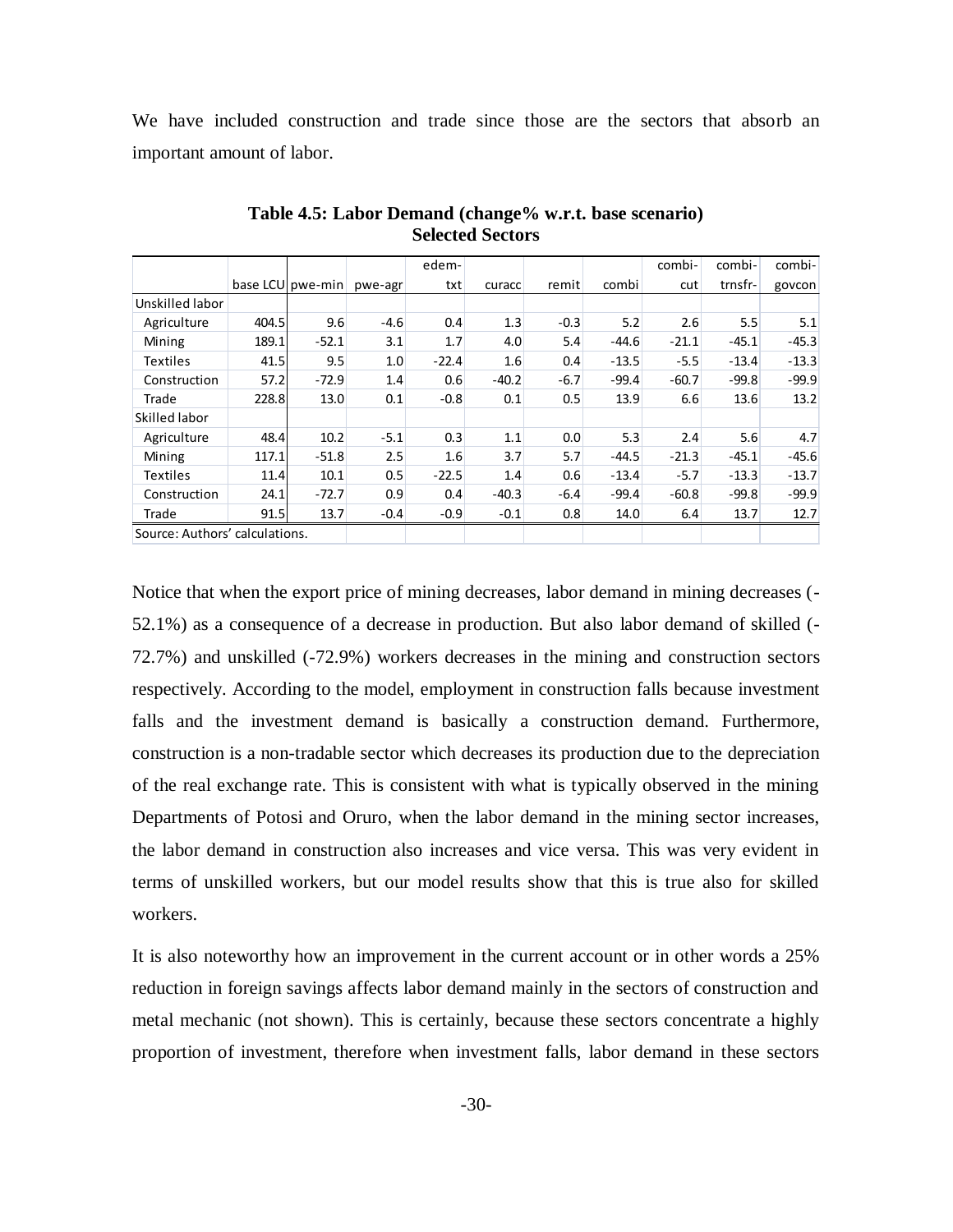also fall. On the other hand, when there is a reduction in foreign savings the country needs to generate foreign resources in order to maintain the level of foreign reserves or pay external debt, therefore, the real exchange rate depreciates and this affects all sectors that demand this type of goods as intermediate inputs. In particular, the sector of metal mechanic is an important input for mining, construction, beverages and tobacco among others. <sup>12</sup>

There are opposite effects in mining and construction when remittances fall. Labor demand of skilled labor increases in mining by 5.7% while it decreases in construction by -6.4%. Again, the country needs to generate foreign resources, therefore value added and labor demand in the sector that is export intensive increases, while the sector that does not export reduces its value added and its labor demand. This is interesting and explains why unskilled unemployment does not change as a consequence of a fall in remittances, while unemployment of skilled workers increases to 10.9%. Certainly the mining sector cannot absorb the skilled workers released from the construction sector.

Although, we have seen that a 40% reduction in the external demand of textiles does not have an important effect on GDP, it has an important effect on labor demand. The demand of both types of labor decreases by more than 22% in that sector. This has been certainly what we have observed in the economy. Labor demand has decreased in particular in the cities of La Paz and El Alto but without remarkable effects on aggregate output.<sup>13</sup>

There are no important differences in labor demand changes between skilled and unskilled labor. Both change in a similar magnitude, which reflect our assumption of complementarity between both labor types. $14$  Exceptions are the increase of unskilled labor demand and the decrease in skilled labor demand in trade when there is a 25% reduction in export price of agriculture. Unskilled labor demand increases by 0.1% and skilled labor

 $\overline{a}$ 

 $12$  Now that the government has adopted a fixed exchange rate policy, the pressure to maintain reserves is larger.

<sup>&</sup>lt;sup>13</sup> In 2005, La Paz and El Alto represented 43% of total Bolivian exports to the US, under the ATPDEA and these exports were mainly textiles (UDAPE, 2006).

 $14$  Specifically, we assume that the elasticity of substitution between different types of labor is 0.8.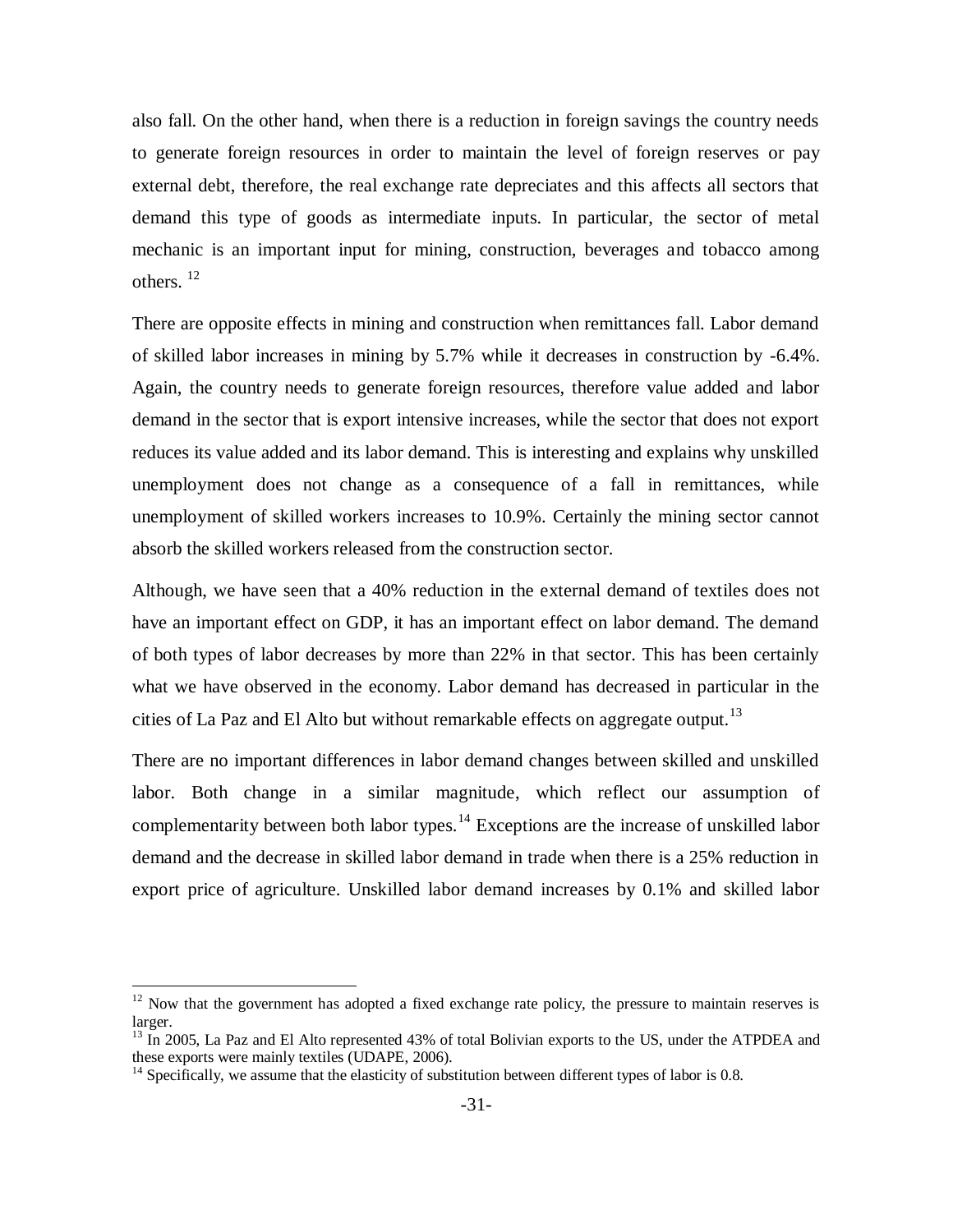demand decreases by -0.4%. In table 3.4 it can be seen that 61.1% of agriculture value added represents unskilled labor, while only 7.3% represents skilled labor.

Finally, in table 4.6 we display the impact of the different shocks on labor income for each type of household, where we have divided households by geographical location (urban and rural) and if their members are indigenous or not.

| RH                             |         |                  |         | edem-  |        |        |         | combi- | combi-  | combi-  |
|--------------------------------|---------|------------------|---------|--------|--------|--------|---------|--------|---------|---------|
|                                |         | base LCU pwe-min | pwe-agr | txt    | curacc | remit  | combi   | cut    | trnsfr- | govcon  |
| $\vert$ h-urb-noindig          | 1.854.9 | $-12.4$          | $-1.0$  | $-0.5$ | $-1.5$ | $-2.0$ | $-16.8$ | $-9.4$ | $-16.6$ | $-16.0$ |
| $h$ -urb-indig                 | 1.284.8 | $-11.9$          | $-1.1$  | $-0.6$ | $-1.6$ | $-1.9$ | $-16.4$ | $-9.2$ | $-16.2$ | $-15.8$ |
| $h$ -rur-noindig               | 240.7   | $-11.2$          | $-1.3$  | $-0.6$ | $-1.6$ | $-1.7$ | $-15.9$ | $-9.0$ | $-15.7$ | $-15.6$ |
| $h$ -rur-indig                 | 452.0   | $-11.3$          | $-1.3$  | $-0.6$ | $-1.6$ | $-1.7$ | $-15.9$ | $-9.0$ | $-15.7$ | $-15.6$ |
| Source: Authors' calculations. |         |                  |         |        |        |        |         |        |         |         |

**Table 4.6: Labor Income by Type of Household (change% w.r.t. base scenario)**

The results in terms of labor income are powerful. In all the cases, there is a decrease in labor income in each type of household. The strongest effects are seen when the export prices of mining decrease by 25%. Non-indigenous' income decreases by -12.4% for urban households and by -11.2% for rural households. This result reinforces our preceding analysis where we have seen that first, a reduction on prices of mining affects production in that sector, because the share of exports in production is 76.6%, therefore wages and income are affected. Second, as income in all type of households is affected, savings of all type of households are also negatively affected, decreasing in this way investment of the whole economy. $15$ 

Regarding income and consumption distribution, the model predicts minor changes among the different shocks. The urban non-indigenous households hold more than 50% of the incomes, while urban indigenous households hold 33% of the income. In terms of consumption, urban non-indigenous households represent 35%, urban and indigenous represent 24% and rural and non-indigenous represent 21-22%. These percentages do not change due to the GFC.

 $\overline{a}$ 

<sup>&</sup>lt;sup>15</sup> We have to mention that according to the household surveys used in the micro sam, only urban households save in the economy.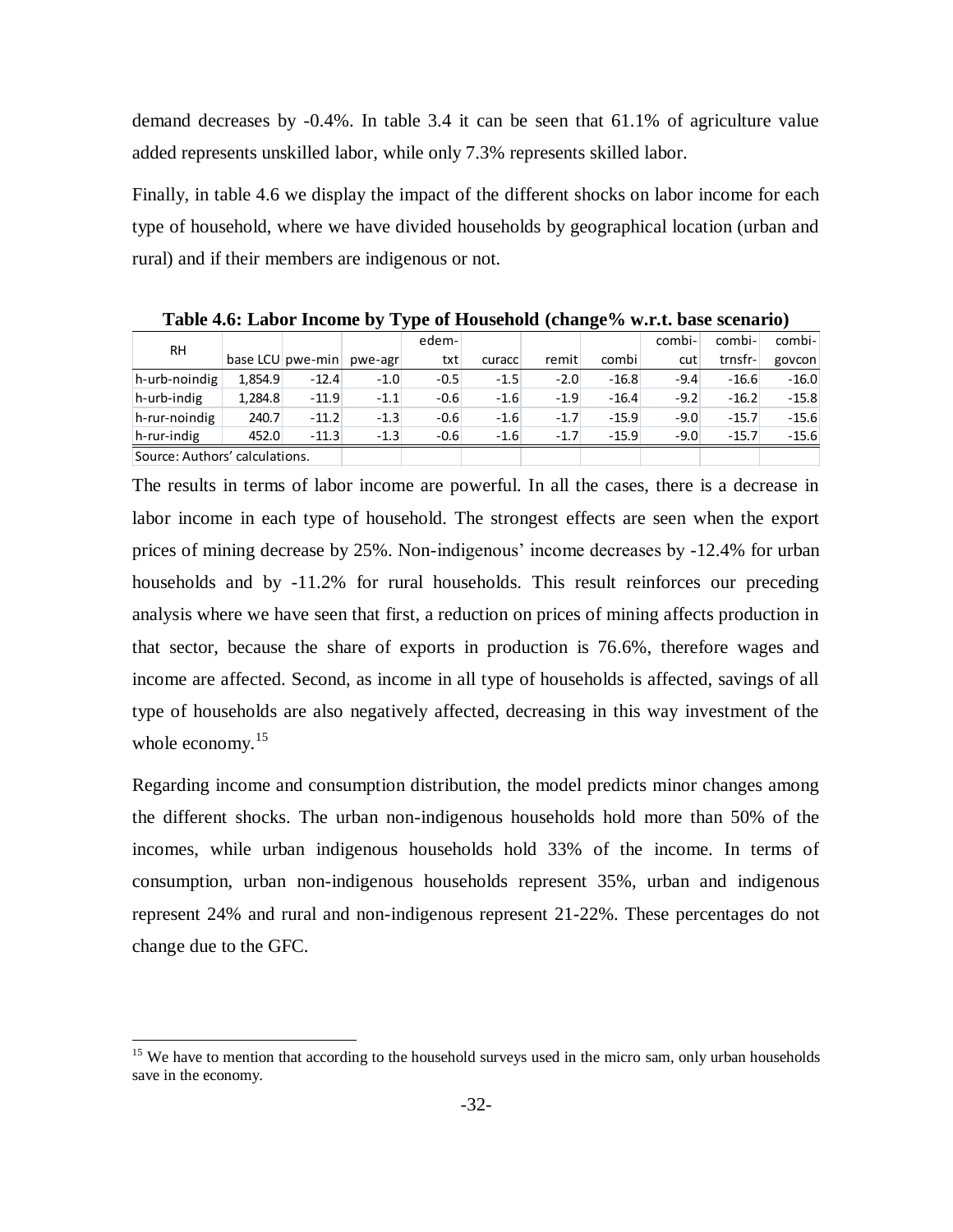### *4.3 Combined Scenarios*

We already mentioned and reported our two combined scenarios, but we have not analyzed the results yet. In this section we discuss these results emphasizing the fact that the combi scenario is a severe impact scenario and the combi-cut is a weak impact scenario for the Bolivian economy.

It is clear that the main effects observed in both scenarios are mainly attributed to the reduction in the export price of mining (see Figure 4.1). Fixed investment, which is affected not only by a reduction in government savings but also in households savings, decreases only by -40% in the weak crisis scenario. Imports are also reduced by -16.6% and this is explained mainly by the depreciation of the real exchange rate. Real exchange rate always move to equilibrate the in and out flows of foreign resources.



**Figure 4.1: Change in GDP (change% w.r.t. base scenario)**

There is a difference of 0.9% in total unemployment between the weak and severe scenarios and this difference is larger for skilled labor (1.5%). In the weak scenario labor demand is also depressed in all sectors except in agriculture and trade, but labor demand in construction is depressed only by -60.7% for unskilled workers and -60.8% for skilled workers. Here we observe again a combination of a fall in labor demand caused by the high correlation of labor demand between mining and construction, and also a fall in labor demand due to a reallocation of resources between sectors that are export intensive and less import dependent.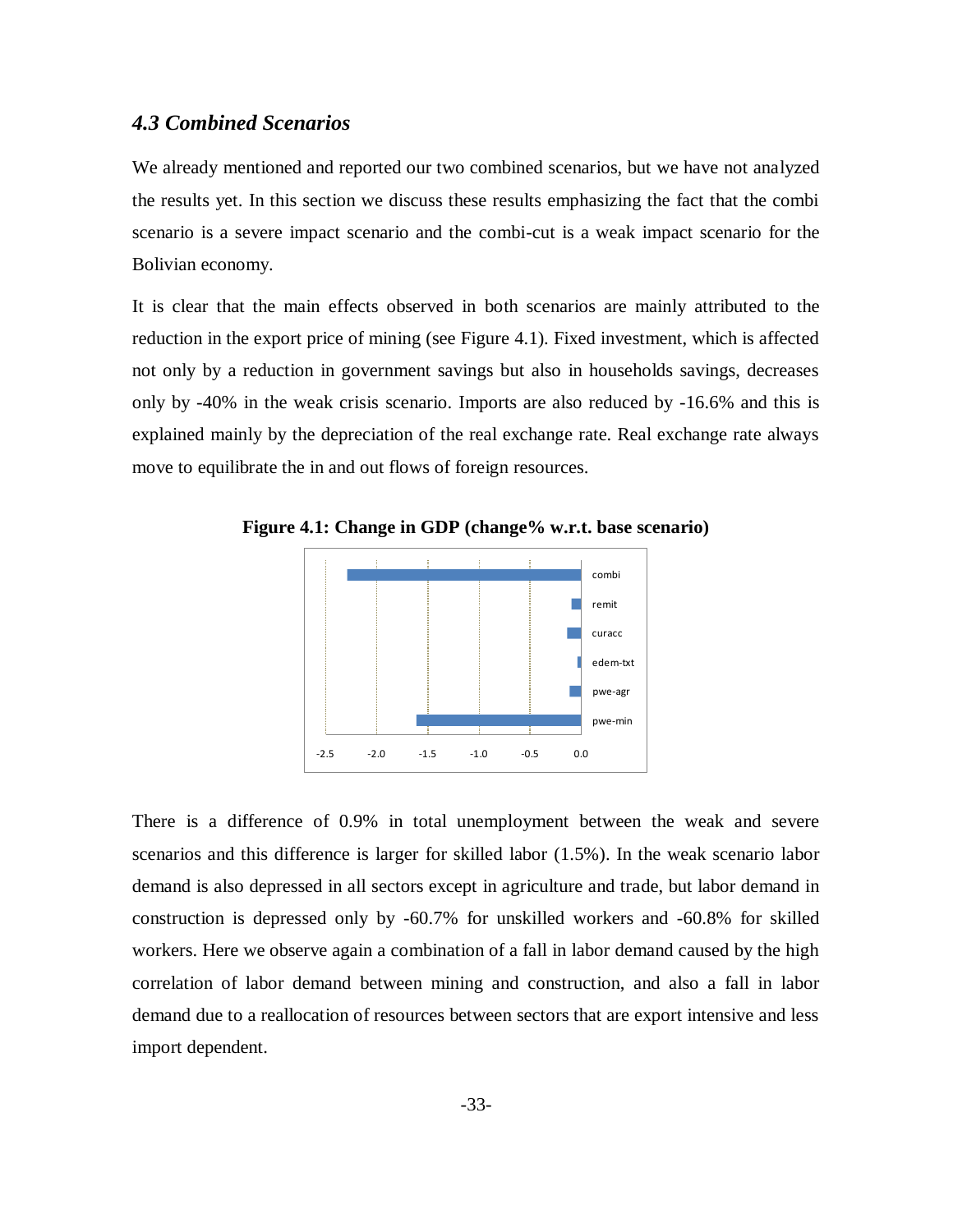In the weak scenario exports of food, other manufactures and service sectors boost in a magnitude that is almost the half than what we observe in the severe scenario. Tax revenues and government savings decrease in the weak scenario but in a smaller proportion of GDP. Recall that government savings is the variable that moves to balance the fiscal budget. Tax revenues reduces only to 27.3% as a share of GDP in the weak scenario and this is explained mainly by the fall in production of activities that pay taxes, in particular mining and natural gas extractive activities.

### *4.4 Policy Response Scenarios*

We have included also two policy response scenarios to see if the government is capable to neutralize or reduce the negative effects of the GFC. According to Weisbrot, Ray and Johnston (2009), the Bolivian government has used fiscal policy to effectively encounter the effects of the world recession. They claim that this would not have been possible without the control that the government obtained of the incomes and the production of natural gas.

Therefore, we simulate expansive fiscal policies in a context where the worst case scenario occurs; i.e., when there is a combination of all the external shocks and they are severe. First, we have our combined scenario complemented with a 10% increase in transfers from the government to households (combi+trnsfr-hhd), and second, we have our combined scenario with a 2.5% increase in government consumption (combi+govcon). The results of the simulations are shown in the last columns of all the tables above.

According to the model, we find that in both simulations GDP decreases in a larger magnitude. In rhetorical "the remedy is worst than the illness". This is striking because one would have expected a better performance of the economy, since the government is applying counter cyclical policies. But there is a key point that has to be considered, and it is related to how the government is financing these policies.

First, observe that there is a crowding out effect. When the government increases its transfers to households by 10%, fixed investment falls by -88.3% and when it increases its consumption by 2.5%, investment falls by -89.1%. What is happening is that government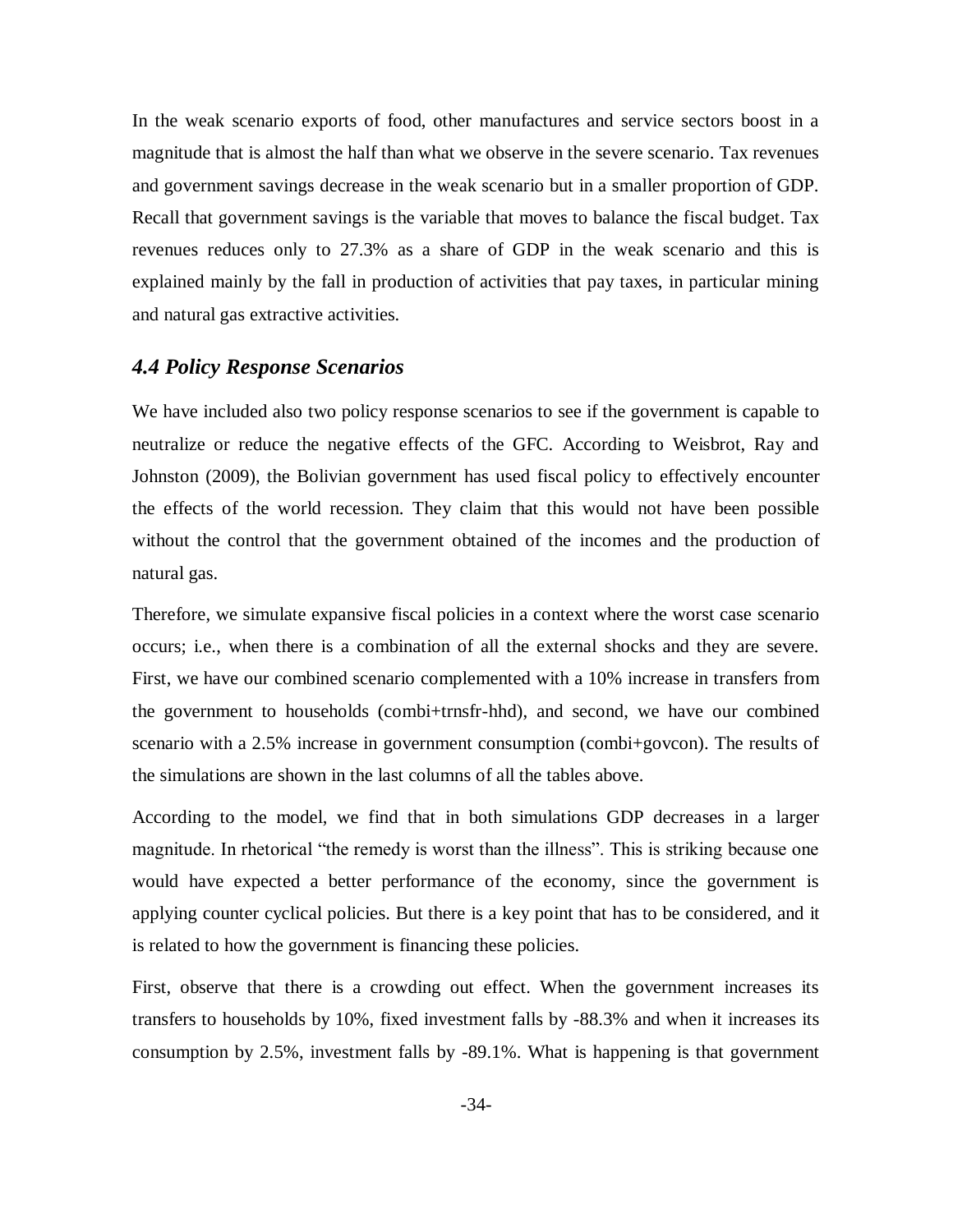savings are falling and therefore investment is falling too. It happens also that households, in this severe crisis episode, use the transfers from the government to consume. Notice that without this compensatory measure, household consumption reduces by -8.3% while it reduces only by -7.8% when government increase transfers by 10%.

Second, these results although appear to be counterintuitive, they are not. Recall that the main source of income for the government is taxes collected from the mining and in particular from the hydrocarbons sector (mining in the model). We have demonstrated already that this sector is the main economic sector, so when the export price of mining decreases there is a severe economic contraction and reduction in government incomes. Then, the government has no other alternative to finance these expansive fiscal policies with debt, scarifying its savings and investment in the economy.

In both policy response scenarios, exports in mining and agriculture decreases, but exports of the other sectors increase due to the depreciation of the real exchange rate that accompanies the reduction in foreign savings. This reduction in foreign savings has to be considered also as a pressure for the government to maintain the current account balance fixed.

Finally, in terms of labor demand the outstanding impact from the mining sector is noticeable. Again, there is a reduction in labor demand of unskilled workers by approximately -45% and the "contagion" effect on construction reduces labor demand in -100%. Again, this happens because the mining sector unleashes a huge amount of unskilled workers and they turn into an important supply of unskilled workers in construction. Unemployment rate remains constant when government increases transfers to households by 10%, but it reduces to 8.8% when it increases government consumption.<sup>16</sup>

In conclusion, the high dependence of the government on the mining (hydrocarbons) sector and in particular on its international prices, constrain the capacity of the government to respond to the negative effects from the GFC.

 $\overline{a}$ 

<sup>&</sup>lt;sup>16</sup> Recall that "contagion" is explained (see above) by a decrease in investment which is mainly construction demand.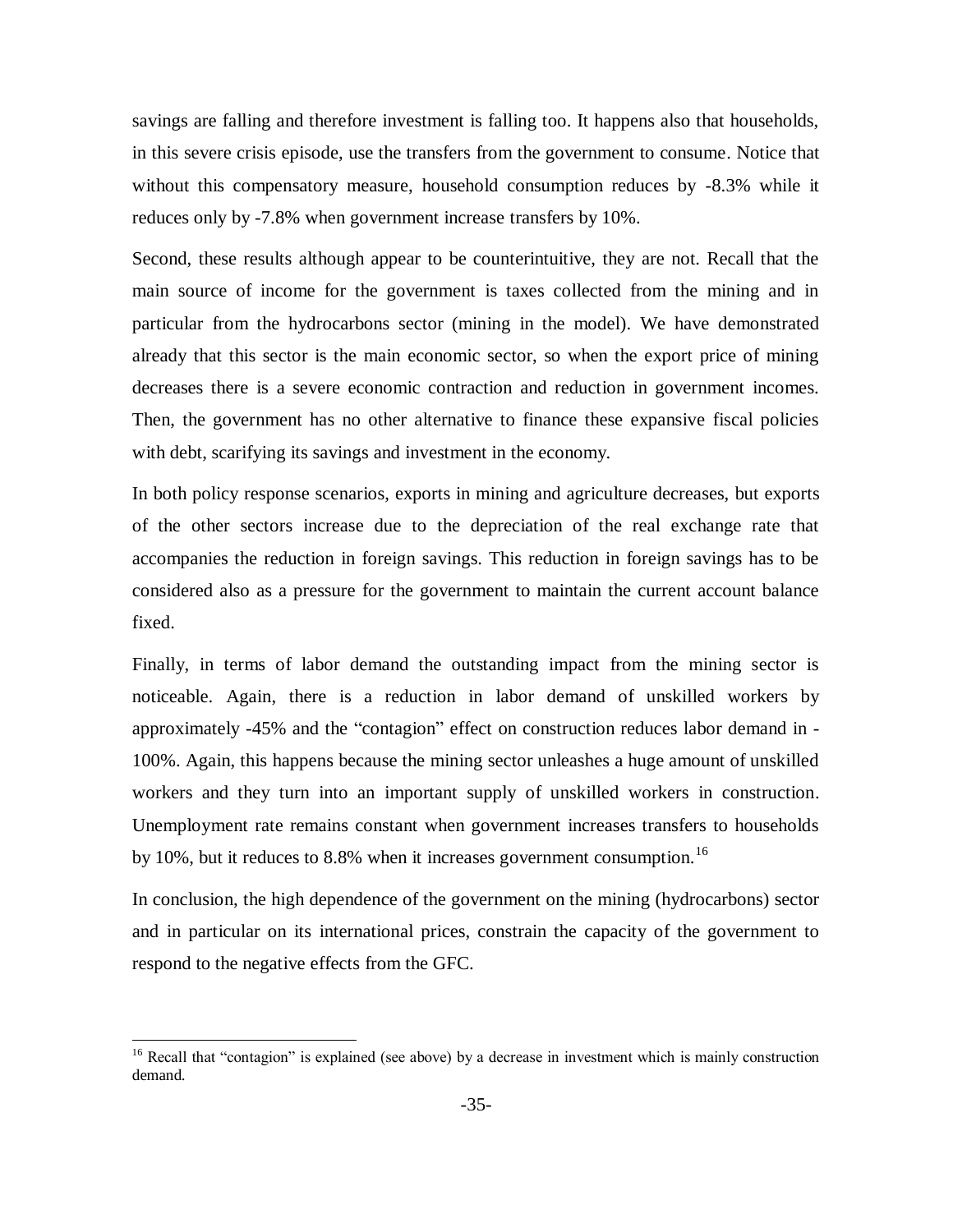### *4.5 Poverty Results*

The results in terms of poverty at the micro level are calculated by linking the CGE model to a simple microsimulation technique – clearly, these are rough poverty estimates. The two are used in a sequential "top-down" fashion: the CGE communicates with the microsimulation model by generating a vector of changes in the real income for each representative household. The Encuesta Continua de Hogares (ECH), the main household survey in Bolivia, is used to build the microsimulation model. At the micro level, a counterfactual household per cápita income distribution is generated; the change in the real income of each representative household is applied to the corresponding individuals in the household survey. Subsequently, we estimate new poverty indicators.

The poverty results show that, at the national level, there is an increase in poverty by 2.4 percentage points and 1.1 percentage points, when there is a 25% reduction in world export price of mining and a 30% reduction in remittances, respectively. Indigenous urban households are the most affected by a reduction in the price of mining, their poverty increases by 3.7 percentage points. In the severe impact scenario (combi) poverty increases up to 63.5% and poverty among indigenous urban households increases up to 59.9%. (see table 4.7).

|                                |      |                |         | edem- |        |       |       | combi- | combi-  | combi- |
|--------------------------------|------|----------------|---------|-------|--------|-------|-------|--------|---------|--------|
| indicator                      |      | base   pwe-min | pwe-agr | txt   | curacc | remit | combi | cut    | trnsfr- | govcon |
| poverty                        |      |                |         |       |        |       |       |        |         |        |
| national                       | 60.0 | 62.4           | 60.0    | 60.0  | 60.0   | 61.1  | 63.5  | 62.1   | 63.3    | 63.4   |
| h-urb-noindig                  | 47.2 | 50.0           | 47.3    | 47.2  | 47.3   | 48.0  | 51.3  | 49.4   | 51.1    | 51.1   |
| h-urb-indig                    | 54.4 | 58.1           | 54.5    | 54.4  | 54.5   | 56.7  | 59.9  | 57.8   | 59.7    | 59.8   |
| h-rur-noindig                  | 76.9 | 78.0           | 76.9    | 76.9  | 76.9   | 77.0  | 78.8  | 78.0   | 78.8    | 78.8   |
| h-rur-indig                    | 77.4 | 78.3           | 77.4    | 77.4  | 77.4   | 78.1  | 78.4  | 78.3   | 78.4    | 78.4   |
| extreme poverty                |      |                |         |       |        |       |       |        |         |        |
| national                       | 37.5 | 39.5           | 37.5    | 37.5  | 37.5   | 38.1  | 40.2  | 39.1   | 40.1    | 40.1   |
| h-urb-noindig                  | 18.8 | 21.6           | 18.8    | 18.8  | 18.8   | 19.6  | 22.1  | 20.8   | 22.0    | 22.0   |
| h-urb-indig                    | 28.5 | 30.8           | 28.5    | 28.5  | 28.5   | 28.9  | 32.1  | 30.3   | 32.1    | 32.1   |
| h-rur-noindig                  | 54.2 | 56.1           | 54.2    | 54.2  | 54.2   | 54.6  | 56.1  | 56.1   | 56.1    | 56.1   |
| h-rur-indig                    | 67.7 | 68.1           | 67.7    | 67.7  | 67.7   | 68.0  | 68.5  | 68.1   | 68.3    | 68.5   |
| Source: Authors' calculations. |      |                |         |       |        |       |       |        |         |        |

**Table 4.7: Poverty Impact of Simulations (headcounte ratio -- official poverty lines)**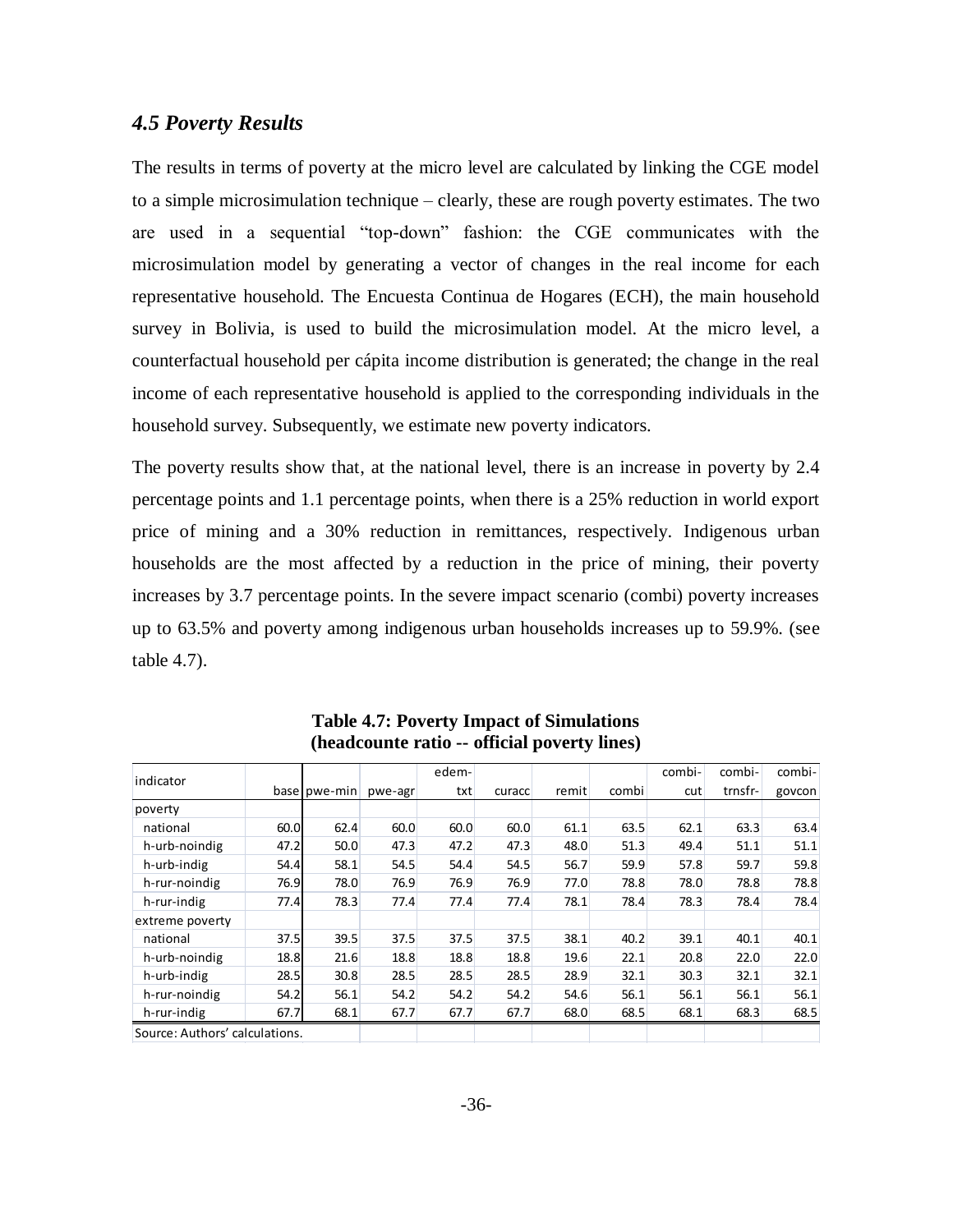The results are similar in terms of extreme poverty. In the severe impact scenario, extreme poverty increases by 2.7 percentage points and in the weak impact scenario (combi-cut) it increases by 1.6 percentage points.

Notice that poverty and extreme poverty are not affected when there is a 40% reduction in the world export demand of textiles. Extreme poverty among any type of households is also not affected when there is a 25% reduction in the world export price of agriculture and a 25% reduction in foreign savings. But in these cases, poverty increases by 0.1% in urban households. In fact, urban households are the owners of the land and it is this factor that absorbs the fall in the price of agriculture.<sup>17</sup>

Finally, notice that in the policy response scenarios, poverty and extreme poverty increase in a sizable magnitude. Poverty increases by more than 3% and extreme poverty by 2.5%. This happens again, because the negative impact on poverty of a reduction in public savings and therefore in investment is stronger than the positive impact of a transfer or expenditure policy.

# **5. Concluding Remarks**

 $\overline{a}$ 

Bolivia has experienced in recent years an important commodity price boom, which has significantly increased its external revenues. This export boom has permitted the country to reverse chronic fiscal and external deficits, and accumulate foreign exchange reserves up to a level never seen before. In addition, the growth forecasts for 2009 allocate the Bolivian economy with the highest rate of growth in the western hemisphere.

With the outbreak of the GFC, export revenues fell as a consequence of the reduction in world export prices of mining, agriculture and food commodities, but they are still at historically high levels. In this paper we have analyzed quantitatively the impact of the GFC on the main macroeconomic variables and on sectoral variables like value added, exports and imports. In general, we have found that the GFC could have mild effects on the

<sup>&</sup>lt;sup>17</sup> This is an assumption made due to lack of information. The assignment of land across different households was made in the same manner as capital.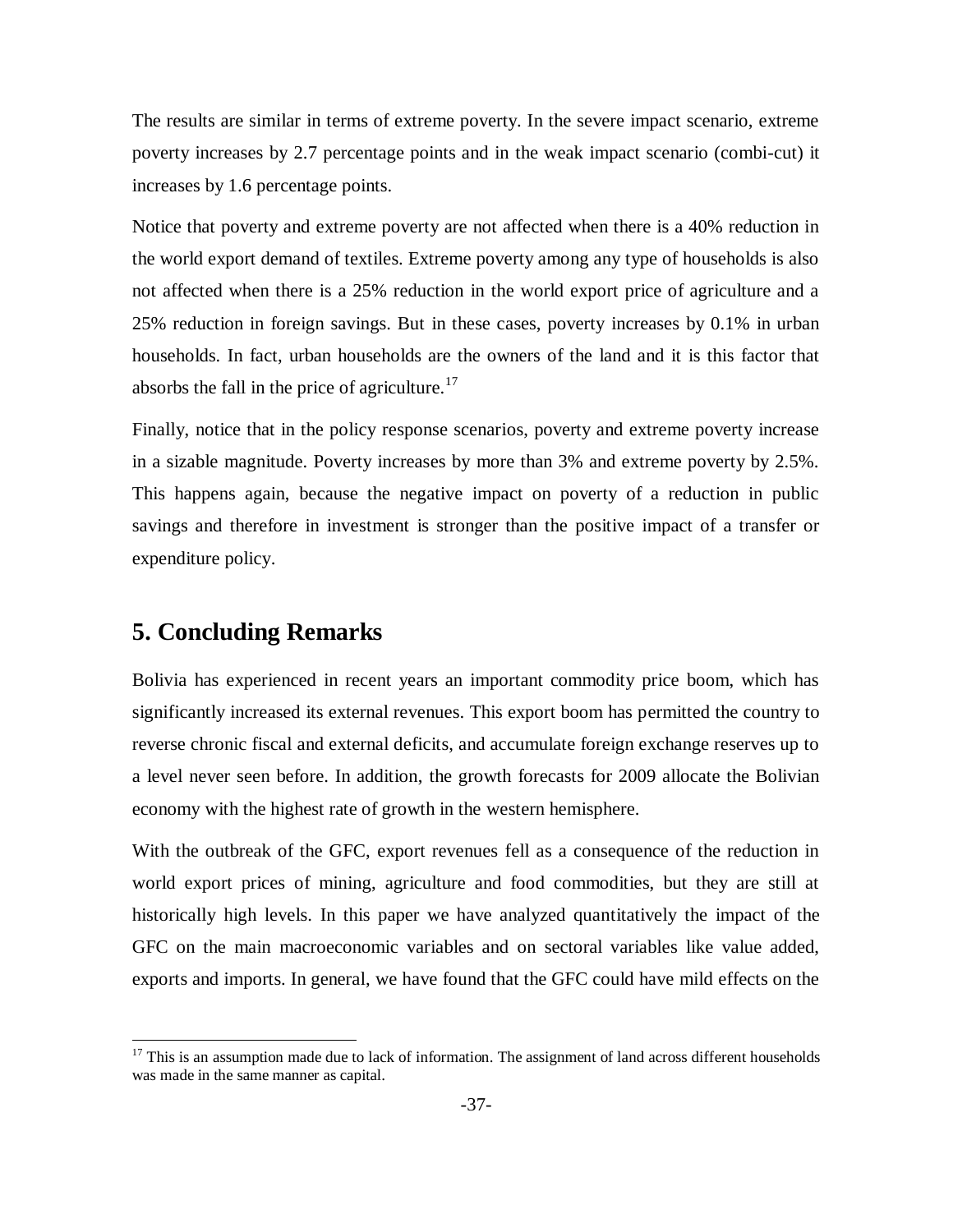Bolivian economy, except when there is a 25% reduction in the world export price of mining.

It seems that the boom occurred in previous years had furnished the Bolivian economy with a greater capacity to undertake counter-cyclical policies to ameliorate the future negative effects of the GFC. However there are some important risks that the economy will face in the future, some related to the GFC and some not.

First, investment rates, in particular private investment will continue to be at very low levels, undermining future growth and employment creation. Undoubtedly, FDI necessary to obtain capital and technology will not flow to Bolivia, impeding the adequate exploitation of natural resources and promoting growth in other sectors, in particular in the manufacturing ones. Bolivia will continue exporting raw materials.

Second, the fiscal surplus experienced in these years has ended and long term fiscal sustainability is in risk as it depends on hydrocarbons revenues. Due to the GFC and to low investments in this sector, hydrocarbon reserves and production and fiscal revenues are expected to go down. Therefore external revenues will fall not only due to the GFC, but also due to a supply constraint in Bolivia's production.

Third, remittances will not recover their growing performance and in the best case they will remain stable. By simulating a reduction of 30% in remittances we have shown that not only consumption, but also investment will be affected. This will reduce aggregate demand and income with negative consequences for poverty. In fact, poverty will increase by 1.1 percentage points and extreme poverty by 0.6 percentage points.

Finally, it seems that the policy response of the government to the crisis, based on increasing transfers and/or increasing government consumption, has not the countercyclical effects that people would expect. Nevertheless, remark that we have not explored the mechanisms of financing these transfers or expenditures. It is possible, for example, that these transfers could be financed by progressive taxes or by external debt. In these cases, the effects on poverty will be certainly different. We leave this type of simulations for a further version of the paper or for another paper.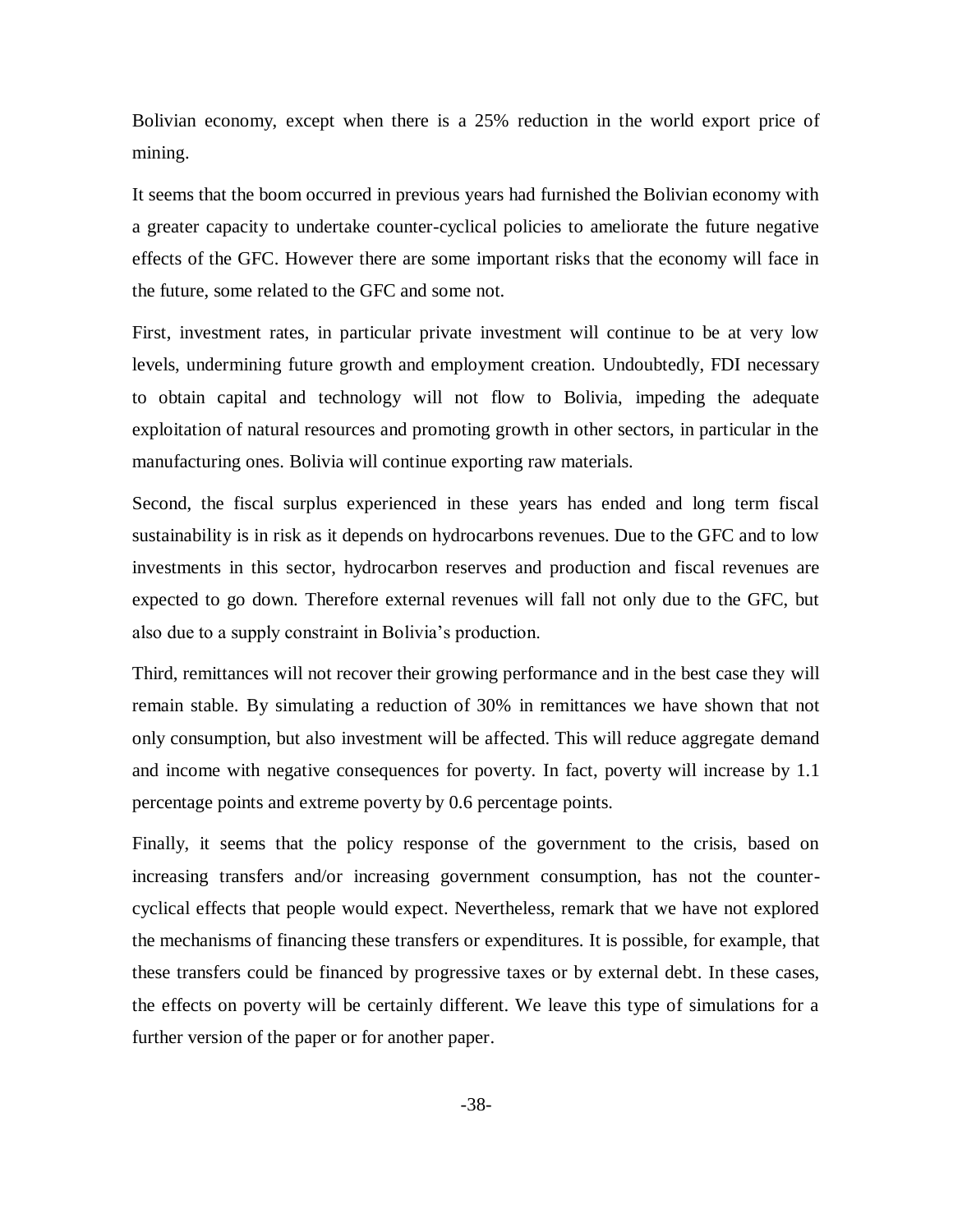# **References**

- Andersen, Lykke, Beatriz Muriel and Horacio Valencia (2009). Non-agricultural Labor from Rural Farmers in Bolivia: An Analysis of Determinants and Effects. *Development Research Working Paper* 01/2009. INESAD, La Paz – Bolivia.
- Annabi, Nabil, John Cockburn and Bernard Decaluwé (2006). Functional Forms and Parameterization of CGE Models. *PEP MPIA Working Paper* 2006-04.
- Blanchflower, David G. and Andrew J. Oswald (1994). *The Wage Curve*. Cambridge: The MIT Press.
- Blanchflower, David G. and Andrew J. Oswald (2005). The Wage Curve Reloaded. *NBER Working Paper* 11338.
- Brunnermeier, M.K. (2009). Deciphering the Liquidity and Credit Crunch 2007-08. *Journal of Economic Perspectives* 23 (1): 77-100.
- Canavire, Gustavo, Wilson Jimenez and Mirna Mariscal (2007). Políticas para Alcanzar los Objetivos de Desarrollo del Milenio en Bolivia: Costos y Escenarios de Financiamiento bajo un Modelo de Equilibrio General Computable y Microsimulaciones". (mimeo) UDAPE, La Paz – Bolivia.
- Capra, Katherina and Gustavo Canavire (2009). El Impacto de la Crisis Financiera Internacional en los Sectores Productivos Bolivianos. In Seoane, A. and E. Jimenez (coordinadores). *Debates sobre el Desarrollo e Inserción Internacional*. , CIDES-UMSA, La Paz – Bolivia.
- Cecchetti, Stephen, Marion Kohler and Christian Upper (2009). Financial Crises and Economic Activity. *NBER Working Paper* 15379.
- Dabat, Alejandro (2009). Estados Unidos, la Crisis Financieras y sus Consecuencias Internacionales. In Seoane, A. and E. Jimenez (coordinadores). *Debates sobre el Desarrollo e Inserción Internacional*. , CIDES-UMSA, La Paz – Bolivia.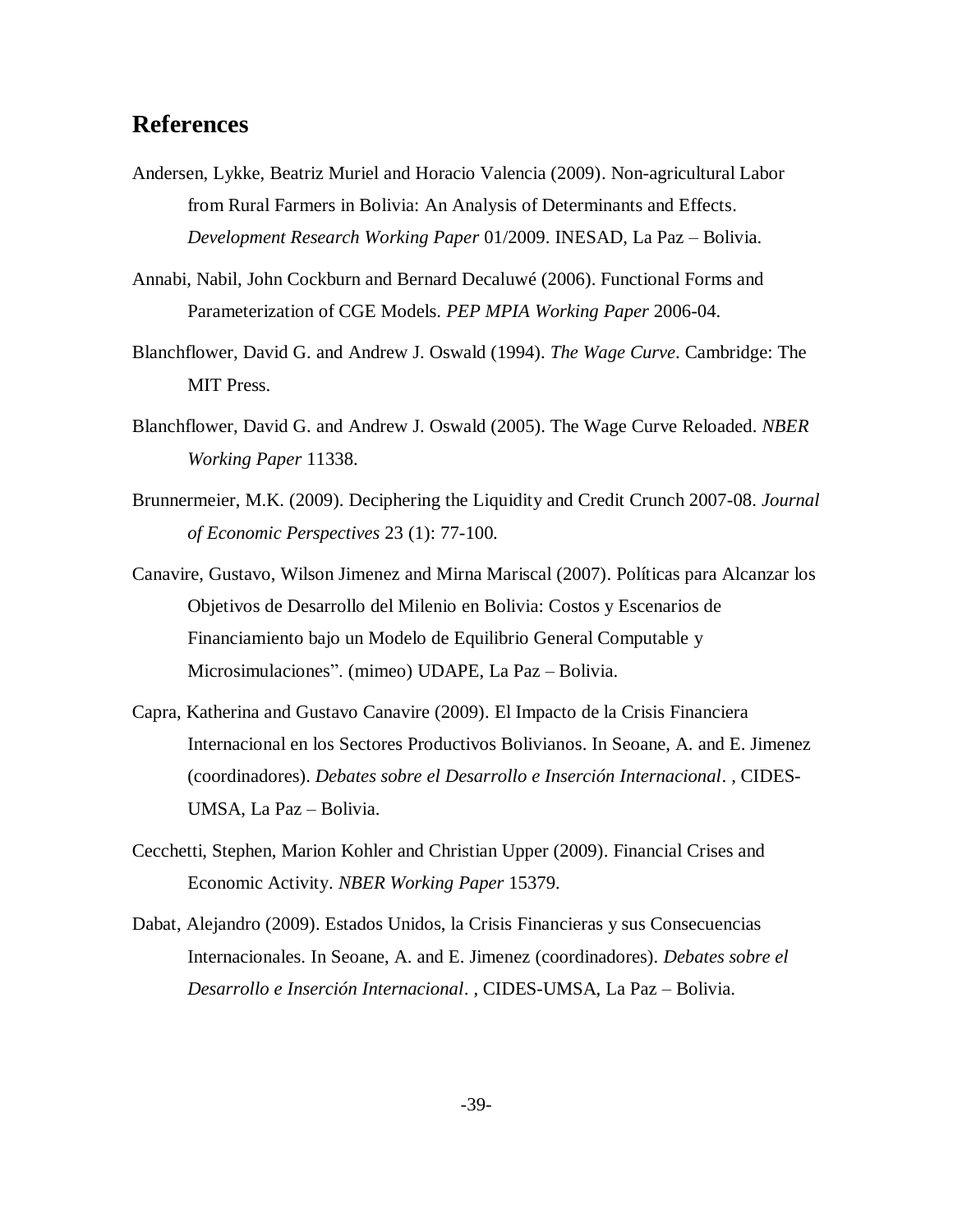- Decaluwé, Bernard, André Lemelin, Hélène Maisonnave and Véronique Robichaud (2009). The PEP Standard Computable General Equilibrium Model: Single‐Country, Static Version.
- Diamond, D.W. and R. Rajan (2009). The Credit Crisis: Conjectures about Causes and Remedies. *NBER Working Paper.* 14739.
- Felton, A. and C. Reinhart (2008). "The First Global Financial Crisis of the 21st Century. CEPR-Voxeu.org.
- Jemio, Luis Carlos and Osvaldo Nina (2009). Global Financial Crisis: Effects on Bolivia. *Development Research Working Paper* No. 03/2009. INESAD, La Paz – Bolivia.
- Lluch, Constantino, Alan A. Powell and Ross A. Williams (1977). *Patterns in Household Demand and Savings*. London: Oxford University Press.
- Machicado, Carlos Gustavo and Juan Cristobal Birbuet (2009). Misallocation and Manufacturing TFP in the Market Liberalization Period of Bolivia. (mimeo) Inter American Development Bank.
- Reinert, K. A. and D. W. Roland-Holst (1997). Social Accounting Matrices. In Francois, J. F. and Reinert, K. A. (eds.). *Applied Methods for Trade Policy Analysis: A Handbook*. Cambridge University Press.
- Reinhart, Carmen and Keneth Rogoff (2008). "Banking Crises: An Equal Opportunity Menace. *NBER Working Paper,* 14587.
- Ticehurst, Simón (2009). La Integración Sudamericana como Salida Regional a la Crisis Económica Financiera Mundial. In Seoane, A. and E. Jimenez (coordinadores). *Debates sobre el Desarrollo e Inserción Internacional*. , CIDES-UMSA, La Paz – Bolivia.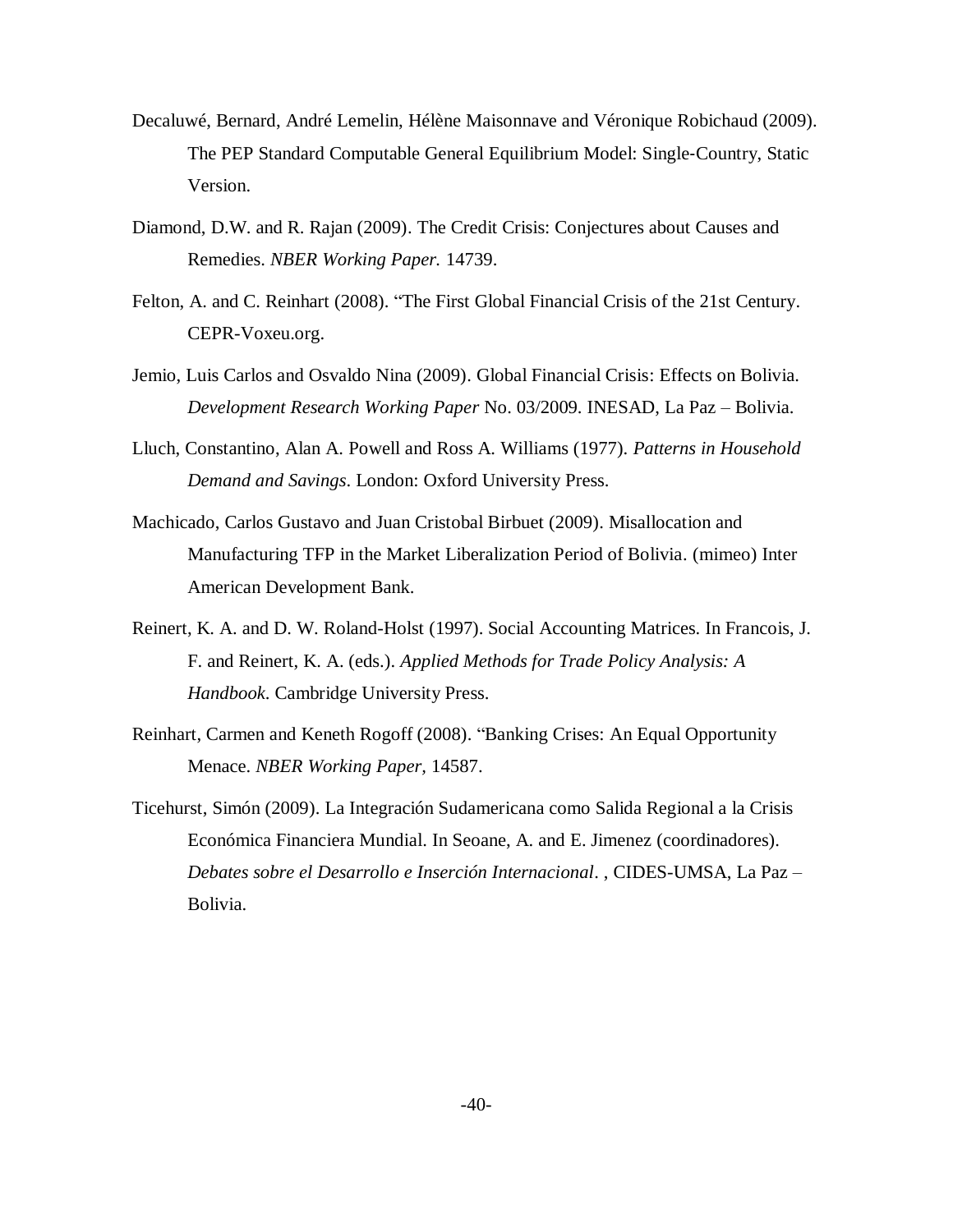# **Appendix: Changes to the PEP Standard Model**

### *International Trade*

In the PEP 1-1 Standard Model, the world demand for exports of product x is

$$
EXP_{x} = EXDO_{x} \left(\frac{e.PWX_{x}}{PE_{x}^{FOB}}\right)^{\sigma_{x}^{XD}}
$$
\n(64)

In case  $\sigma_x^{XD} = \infty$ , equation (64) simplifies to

$$
e.PWX_x = PE_x^{FOB} \tag{64'}
$$

which represents the "pure" form of the small-country hypothesis; producers can always sell as much as they wish on the world market at the (exogenous) current price,  $PWX<sub>x</sub>$ .

To simulate a change in the world export demand of a given commodity exported by a given industry keeping the small country assumption (see scenario edem-txt), we introduce the following changes to the model: (1) again, replace equation  $(64)$  by  $(64')$ , and  $(2)$ replace equation (63) (i.e., the relative supply of exports and local commodity) by equation (63') for the selected commodity and industry pair(s),

$$
EX_{j,x} = EXO_{j,x} \qquad (63')
$$

### *Government Consumption*

In the PEP Standard Model, government consumption of commodity i is determined by the following equation (see equation (56) in Decaluwé et al. (2009)).

$$
PC_i CG_i = \gamma_i^{GVT} G \tag{56}
$$

with g (i.e., current government expenditures on goods and services) fixed and equal to its initial value (i.e.,  $G = GO$ ). As an alternative, we modified the government behavior assuming that the real government spending is fixed (i.e., all the  $CG<sub>i</sub>$  variables) while G is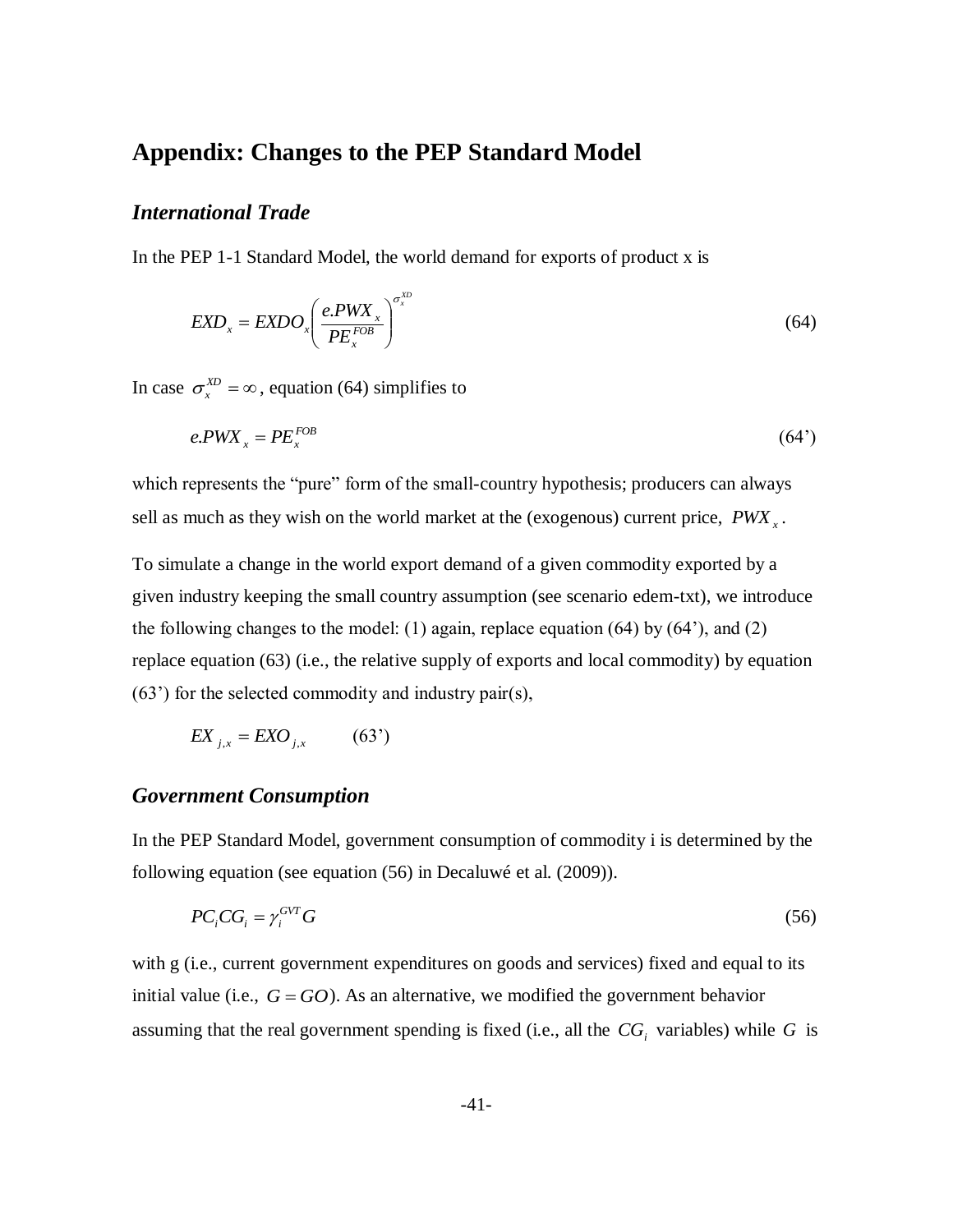endogenous. Specifically, we dropped equation (56) from the model and added equations (56') and (56''),

$$
CG_i = CGO_i \tag{56'}
$$

$$
G = \sum_{i} PC_i CG_i \tag{56'}
$$

# *Wage Curve*

The PEP Standard Model assumes full employment of the labor force. As explained above, we introduced endogenous unemployment by means of a wage curve. Specifically, we add to the model equation (WC) and the endogenous variable UERAT (unemployment rate). The value of the phillips parameter (i.e., the wage curve elasticity) was set at 0.10 based on international evidence documented in Blanchflower and Oswald (2005).

$$
\frac{W_l}{\text{PIXCON}} - 1 = \text{philips}\left(\frac{\text{UERAT}_l}{\text{UERATO}_l} - 1\right) \tag{WC}
$$
\n
$$
\frac{WO_l}{\text{PIXCONO}}
$$

### *Elasticities*

The income elasticities and Frisch parameters were estimated using the 2007 Bolivian Household Survey; it records income and consumption data. We estimated logarithmic commodity-wise expenditure demand function was estimated using the OLS method,

$$
log(conih) = \beta_0 + \beta_1 log(gastotih) + \beta_2 cantmiemh + \varepsilonih
$$
 (A.1)

where  $con(i,h)$  is consumption of commodity i in household h, gastot $(i,h)$  is total consumption expenditure of household h, cantmiem(h) is the household size, epsilon is a random term, and b1 is the parameter of interest.

The LES functions in the CGE model assume that total household consumption takes place within an income/expenditure (budget) constraint; total household consumption expenditure is equal to total household income after taxes and savings. This adding-up restriction was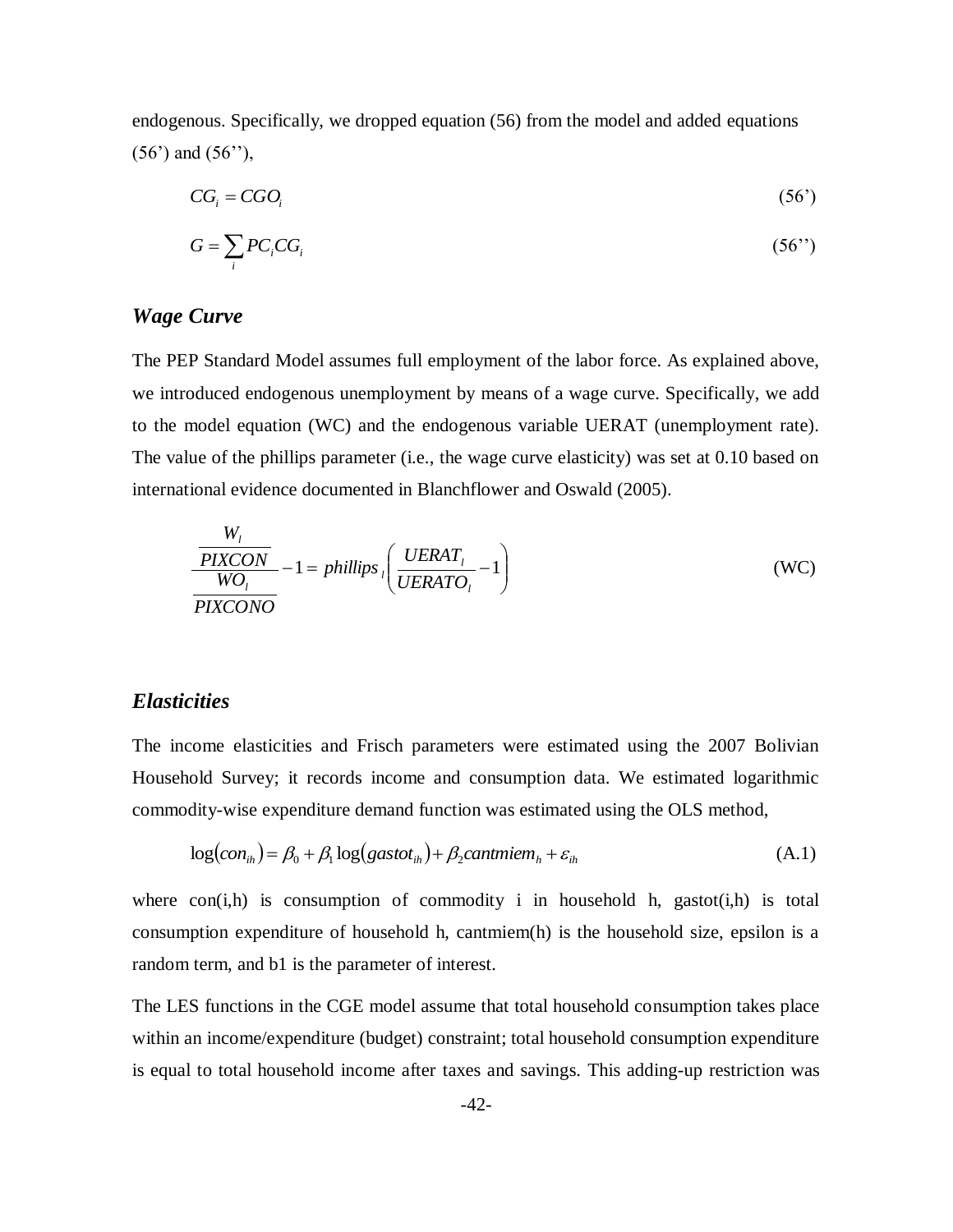imposed by means of computing the gastot variable as the sum of all household consumption expenditures recorded in the household survey. Equation (A.1) was estimated for seven commodities, using two samples of 2,626 and 1,274 urban and rural households, respectively.<sup>18</sup> The estimation results are presented in Table A.1, where all the expenditure elasticities of demand are positive and statistically different from zero at 5 percent or lower significance levels. We found that income elasticities are relatively lower for food and textiles, and higher for other manufactures and other services. Table A.2 shows the estimated Frisch parameters.<sup>19</sup>

|                                       | (1)          | (3)          | (5)          | (7)           |     | (9)          | (11)        | (13)        |  |
|---------------------------------------|--------------|--------------|--------------|---------------|-----|--------------|-------------|-------------|--|
| <b>VARIABLES</b>                      | food         | comunic      | othmnf       | othsyc        |     | oilref       | textil      | transp      |  |
|                                       |              |              |              |               |     |              |             |             |  |
| Igastot                               | $0.483$ ***  | $0.526$ ***  | $1.107$ ***  | 1.559         | *** | $0.707$ ***  | $0.768$ *** | $0.505$ *** |  |
|                                       | (0.0263)     | (0.0493)     | (0.0248)     | (0.0446)      |     | (0.0992)     | (0.0339)    | (0.0355)    |  |
| cantmiem                              | $0.0956$ *** | $-0.0462$ ** | $-0.000662$  | $-0.0469$ *** |     | $-0.0691$ ** | $-0.000718$ | $0.0252$ ** |  |
|                                       | (0.00841)    | (0.0211)     | (0.00921)    | (0.0165)      |     | (0.0306)     | (0.0121)    | (0.0115)    |  |
| Constant                              | $1.929$ ***  | 0.125        | $-2.414$ *** | $-6.061$ ***  |     | $-0.410$     | $-0.206$    | $0.585$ **  |  |
|                                       | (0.188)      | (0.351)      | (0.167)      | (0.311)       |     | (0.669)      | (0.237)     | (0.251)     |  |
| Observations                          | 2,626        | 776          | 2,621        | 2,128         |     | 391          | 1,722       | 2,122       |  |
| R-squared                             | 0.355        | 0.148        | 0.530        | 0.430         |     | 0.218        | 0.306       | 0.154       |  |
| Robust standard errors in parentheses |              |              |              |               |     |              |             |             |  |
| *** p<0.01, ** p<0.05, * p<0.1        |              |              |              |               |     |              |             |             |  |
| Source: Authors' calculations.        |              |              |              |               |     |              |             |             |  |

**Table A.1a: Income Elasticities Urban Households**

 $\overline{a}$ 

<sup>&</sup>lt;sup>18</sup> Then, these seven commodities were mapped to the 19 commodities in the CGE model.

<sup>&</sup>lt;sup>19</sup> The Frisch parameters measure the household-specific elasticity of the marginal utility of income with respect to income. The available evidence suggests that the Frisch parameter varies systematically with the level of per-capita income (see Lluch, Powell and Williams, 1977).